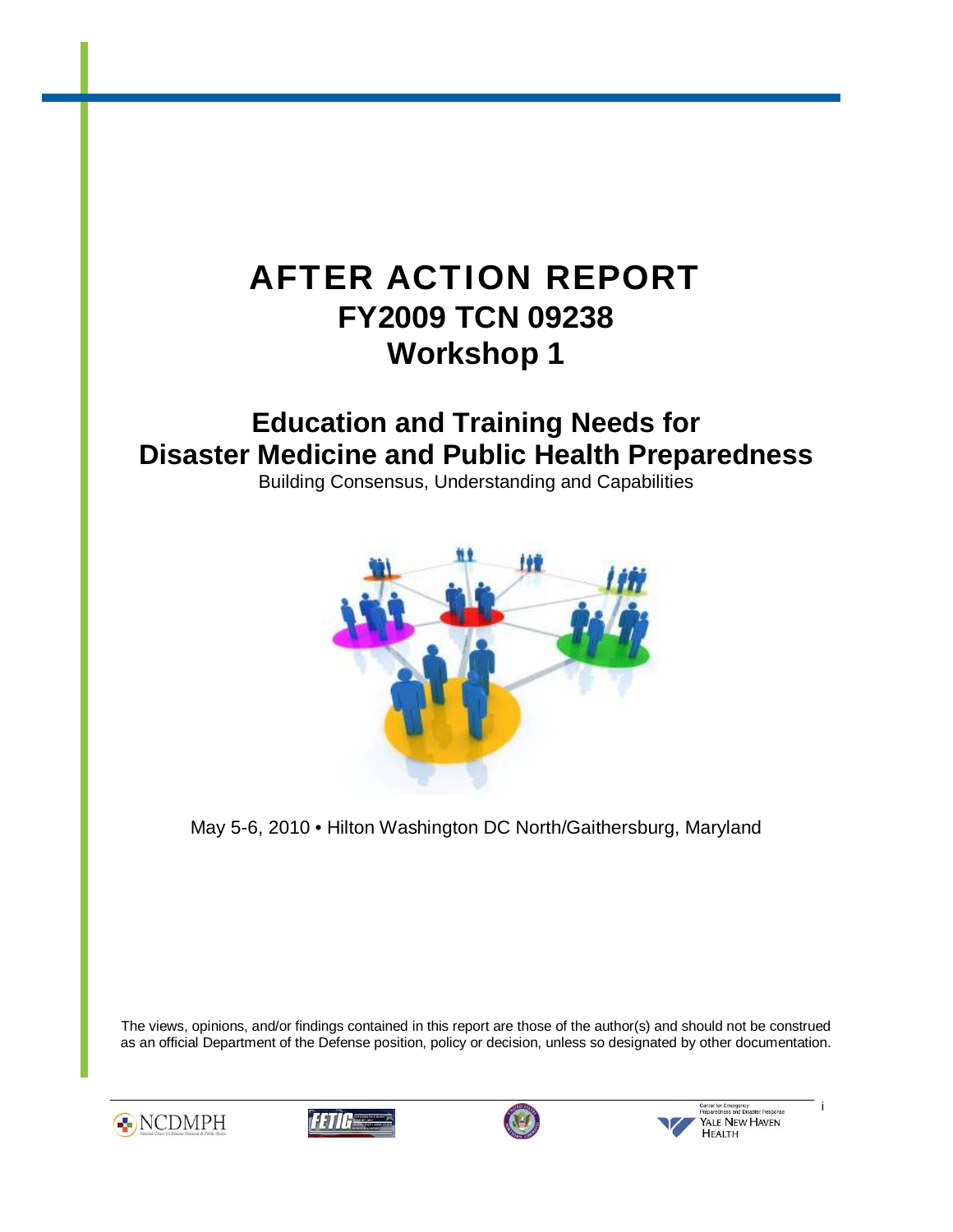# **TABLE OF CONTENTS**

|                                                                      | 3 |
|----------------------------------------------------------------------|---|
|                                                                      |   |
|                                                                      |   |
| COMPARISON OF KEY FINDINGS FROM WORKSHOP #1 TO THOSE FROM THE NCDMPH |   |
|                                                                      |   |
|                                                                      |   |
|                                                                      |   |
|                                                                      |   |
|                                                                      |   |
|                                                                      |   |







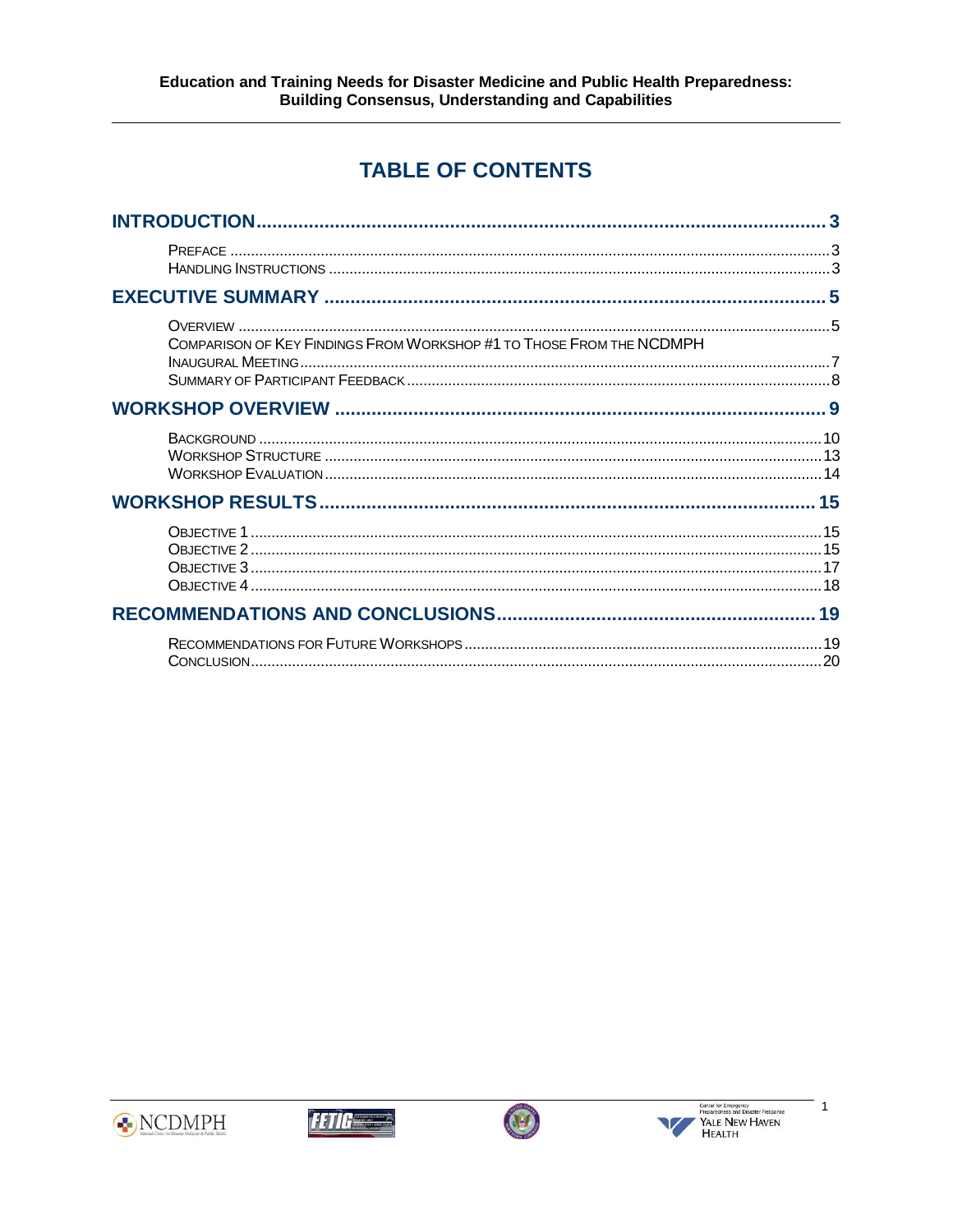# **FIGURE**

**[Figure 1: BREAKOUT SESSION DESIGN](#page-13-0)**

# **TABLES**

- **[Table 1: EDUCATION AND TRAINING INVOLVEMENT](#page-16-0)**
- **[Table 2: SHARING OF TRAINING AND EDUCATION INFORMATION](#page-16-0)**

# **APPENDICES**

- **[Appendix 1: WORKSHOP AGENDA](#page-21-0)**
- **[Appendix 2: FACILITATOR BIOGRAPHIES](#page-25-0)**
- **[Appendix 3: PRESENTER BIOGRAPHIES](#page-30-0)**
- **Appendix [4: ORGANIZATIONS REPRESENTED](#page-41-0)**
- **[Appendix 5: PARTICIPANT SURVEY RESULTS](#page-44-0)**









2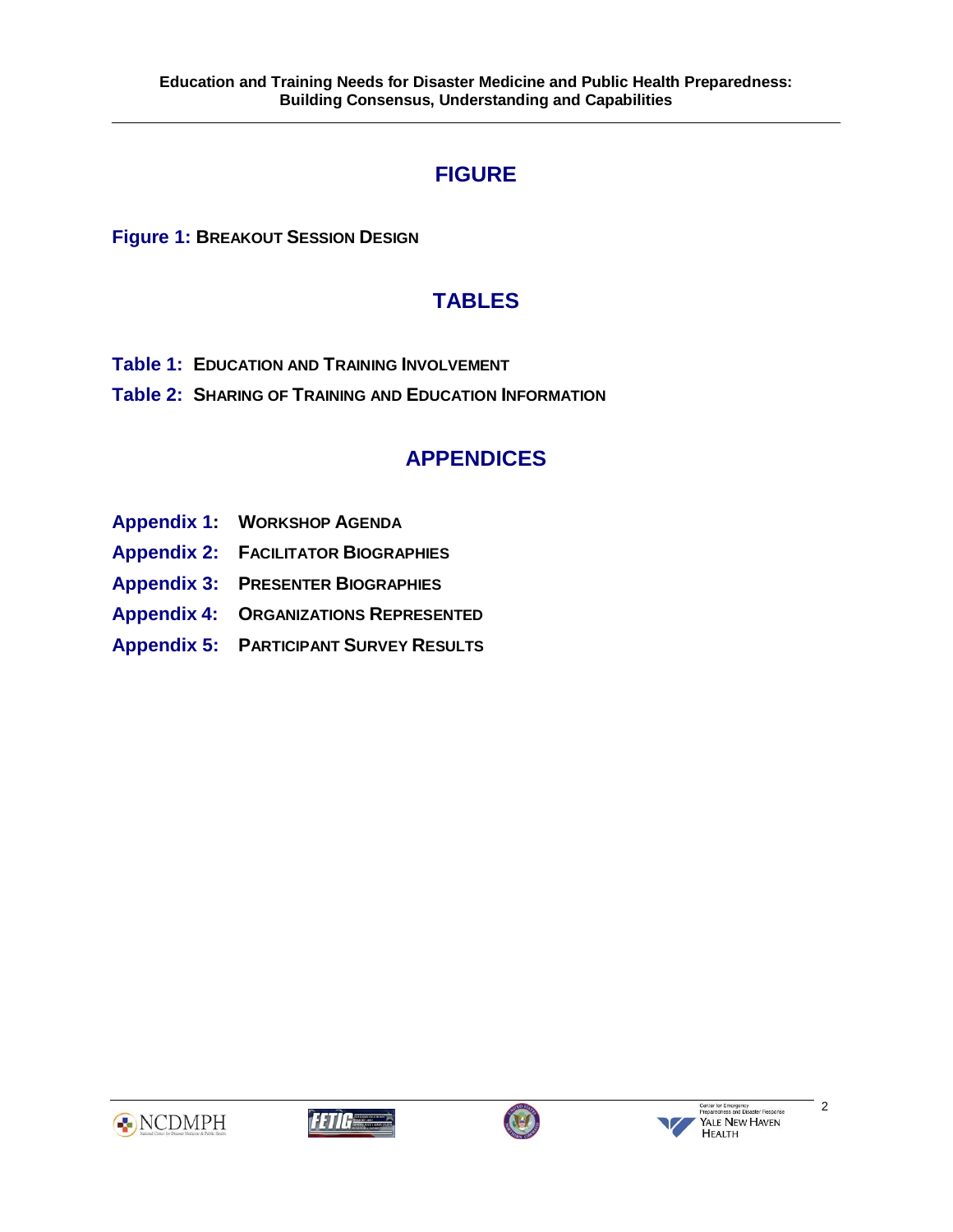# <span id="page-3-0"></span>**INTRODUCTION**

# **PREFACE**

This workshop was conducted through the Integrated Civilian-Military Domestic Disaster Medical Response program of the Yale New Haven Center for Emergency Preparedness and Disaster Response under TCN 09238 funded by the United States Northern Command. This task requires conduct of a study to (1) clarify the federal disaster medicine and public health education and training products currently in existence, (2) identify needs and explore strategies to fill education and training gaps and (3) synthesize long-term expectations of competencies. The means to accomplish this study is through a series of at least six (6) workshops where federal and non-federal stakeholders would convene. This workshop served as the first of the six workshops. It was sponsored by the National Center for Disaster Medicine and Public Health, the Federal Education and Training Interagency Group for Public Health and Medical Disaster Preparedness and Response, the United States Northern Command and the Yale New Haven Center for Emergency Preparedness and Disaster Response.

## **HANDLING INSTRUCTIONS**

- 1. The title of this document is FY'09 TCN 09238 Workshop #1 Education and Training Needs for Disaster Medicine and Public Health Preparedness Building Consensus, Understanding and Capabilities After Action Report
- 2. For additional information, please consult the following points of contact:

| Beverly M. Belton, RN, MSN, CNA-BC       | <b>Noelle Gallant, M.A.</b>              |
|------------------------------------------|------------------------------------------|
| 09238 Task Lead                          | 09238 Training and Evaluation Specialist |
| <b>Yale New Haven</b>                    | <b>Yale New Haven</b>                    |
| <b>Center for Emergency Preparedness</b> | <b>Center for Emergency Preparedness</b> |
| and Disaster Response                    | and Disaster Response                    |
| 1 Church Street, 5th Floor               | 1 Church Street, 5th Floor               |
| New Haven, CT 06510                      | New Haven, CT 06510                      |
| T.203.688.4470                           | T.203.688.4137                           |
| F.203.688.4618                           | F.203.688.4618                           |
| beverly.belton@ynhh.org                  | noelle.gallant@ynhh.org                  |







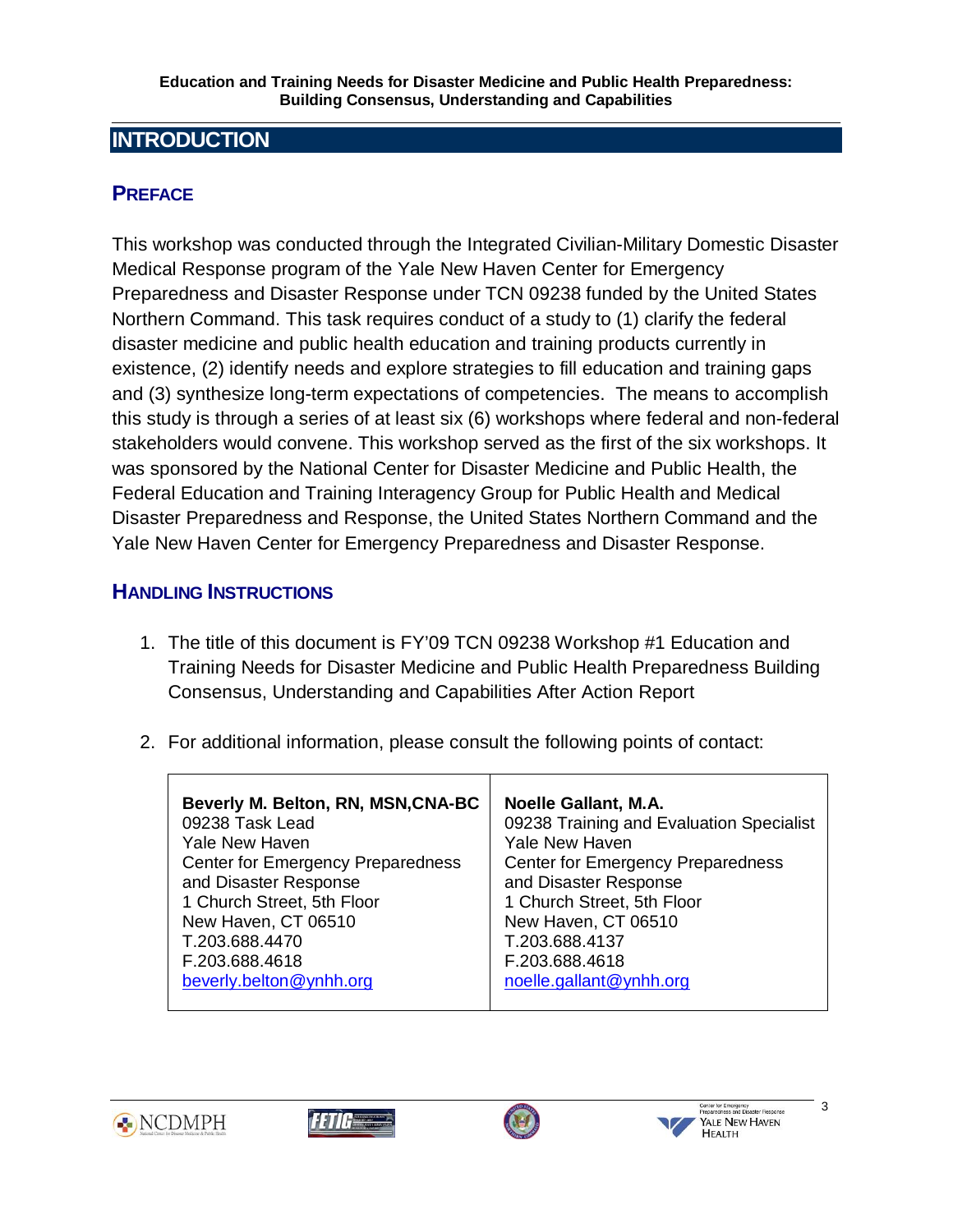#### **Special thanks to the Workshop Planning Committee:**

CAPT D.W. Chen, MD, MPH, Department of Defense Rick Cocrane, MPH, MA, Department of Defense Michael Handrigan, MD, FACEP, Department of Health and Human Services Debbie Hettler, OD, MPH, FAAO, Department of Veterans Affairs Wanda King, MS, Centers for Disease Control and Prevention Kenneth Schor, DO, MPH, National Center for Disaster Medicine and Public Health Merritt Schrieber, CAPT, PhD, Department of Defense Kandra Strauss-Riggs, MPH, National Center for Disaster Medicine and Public Health Andrea C. Young, PhD, Centers for Disease Control and Prevention

### **Yale New Haven Center for Emergency Preparedness and Disaster Response Workshop Planning Group & Staff:**

Joseph Albanese, PhD Noelle Gallant, MA Kristy Anderson, BS, CEM, LP Kristi Jenkins Susan Begien **Edith Kaye, BS, MS** Beverly M Belton, RN, MSN, CNA-BC LTC (Ret) Joanne McGovern Rebecca Cohen, MPH Bruce Pantani, MCP+1, MCSE Lynn M. Egan Mark Schneider, MBA, NREMT Lauren Esposito Eugenie V. Schwartz, BSN, MHA Elaine Forte, BS, MT (ASCP) Stewart D. Smith, MPH, MA, FACCP







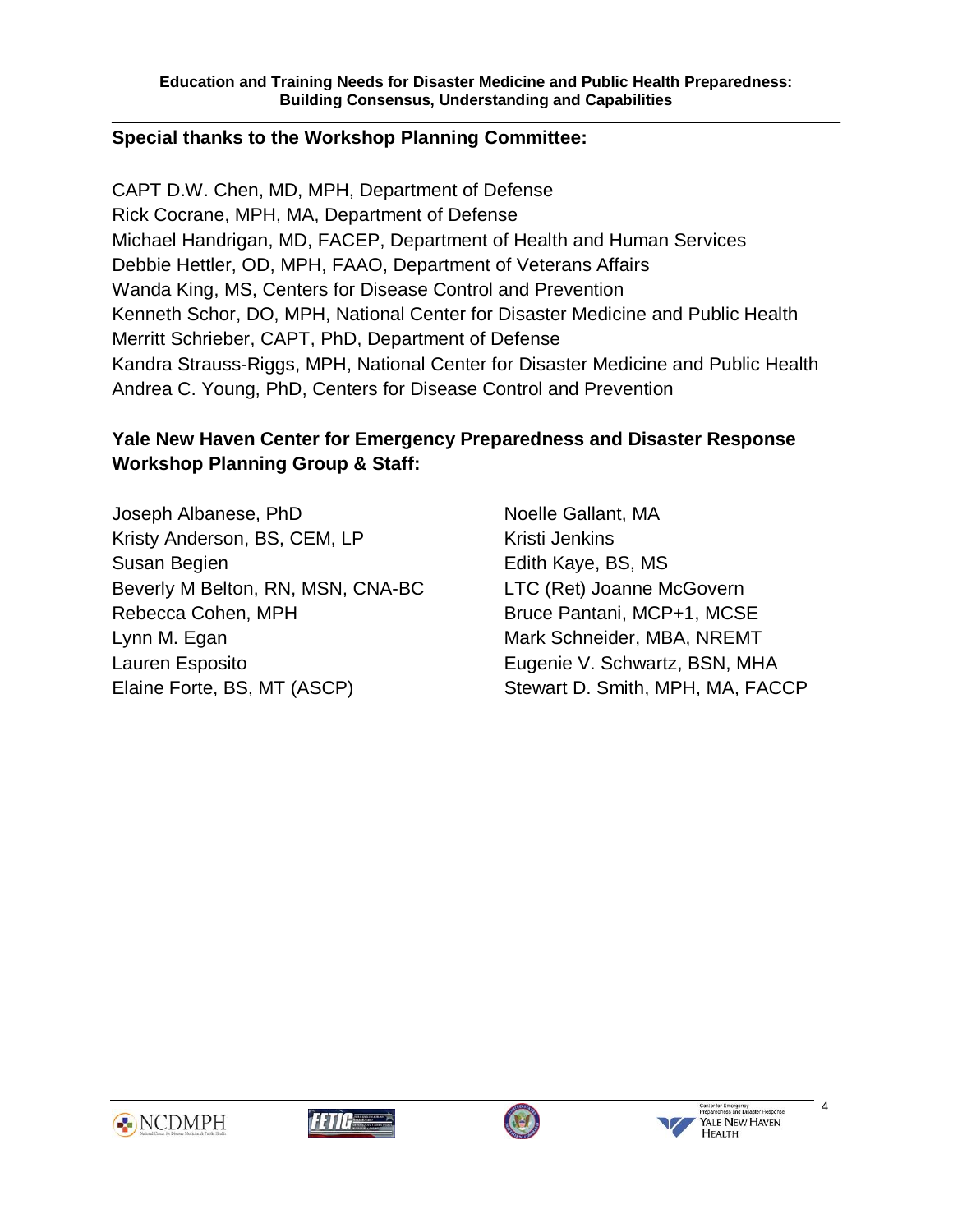# <span id="page-5-0"></span> **EXECUTIVE SUMMARY**

## **OVERVIEW**

The first of the six workshops required for completion of activities associated with TCN 09238 was designed to build on the work begun by the National Center for Disaster Medicine and Public Health (NCDMPH) at its inaugural workshop entitled, "A Nation Prepared: Education and Training Needs for Disaster Medicine and Public Health", that was held September 24-25, 2009. The NCDMPH used their inaugural meeting to perform an initial needs assessment and bring together federal partners in a dynamic workshop intended to support networking across federal agencies and gathering of data that would be useful for the assessment. In addition, the inaugural meeting was structured to facilitate its replication and the collection of comparative data from other relevant stakeholders.

The target audience for our first workshop included federal and non-federal stakeholders. These participants were brought together for discussion of key issues, information sharing and networking related to disaster medicine and public health education and training. Participants were expected to: receive the latest update regarding key federal activities and legislation, share federal and private sector education and training integration strategies and develop recommendations and a way ahead for future collaboration. The table below illustrates the alignment of the objectives of this first workshop with those from the workshop conducted by the NCDMPH.









5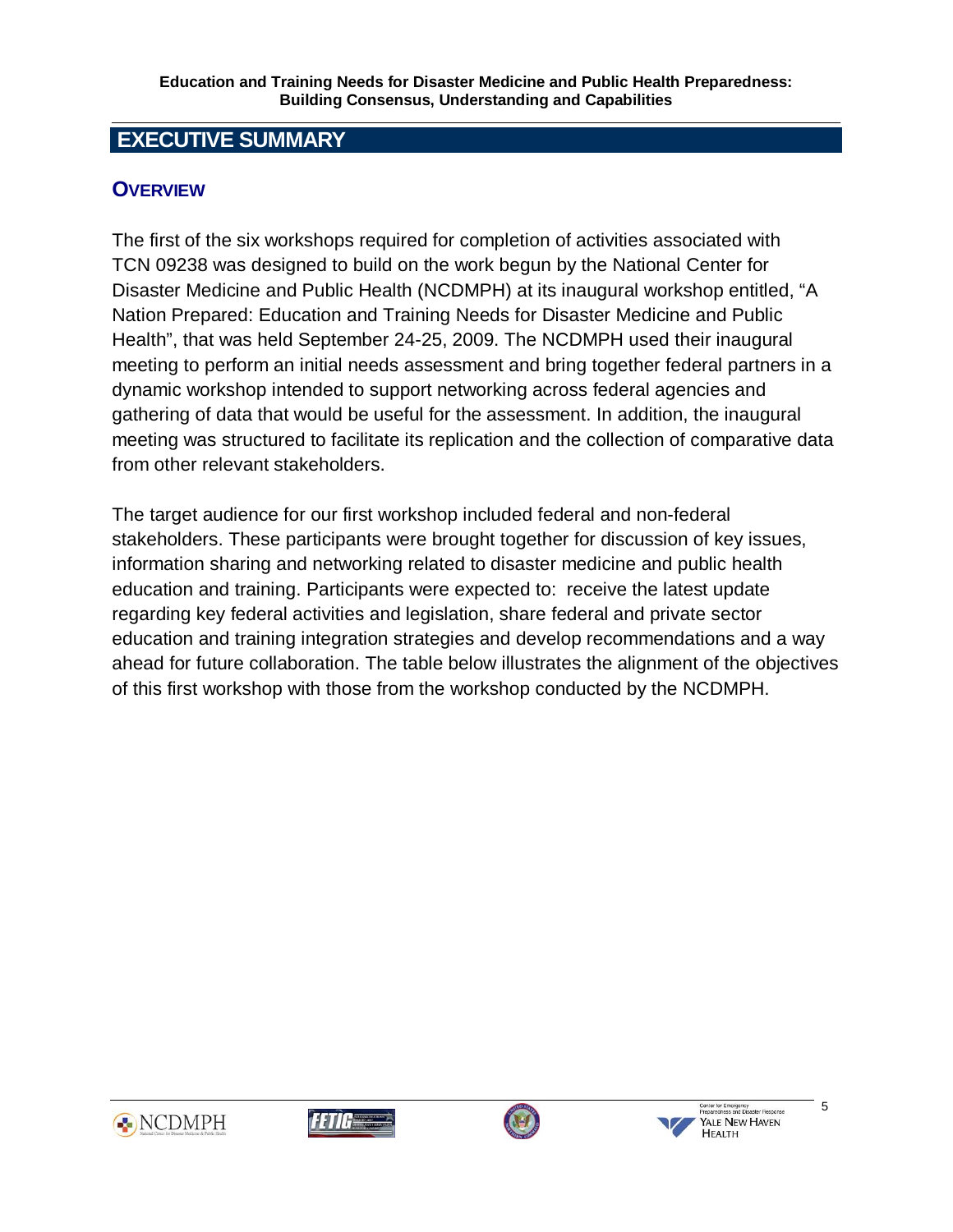| TCN 09238 Workshop #1                                                                                                                                                       | <b>NCDMPH Inaugural Meeting</b>                                                                                                                                                                |  |  |
|-----------------------------------------------------------------------------------------------------------------------------------------------------------------------------|------------------------------------------------------------------------------------------------------------------------------------------------------------------------------------------------|--|--|
| <b>Information and Communication</b>                                                                                                                                        | <b>Information Organization Needs</b>                                                                                                                                                          |  |  |
| To discuss and gather input from<br>participants regarding the accessibility of<br>information during a disaster or public<br>health emergency                              | To assess the needs of those of those<br>gathering disaster medicine and public<br>health information for decision-makers<br><b>IM/IT Needs for Education and Training</b>                     |  |  |
|                                                                                                                                                                             | To focus on the increase in distance                                                                                                                                                           |  |  |
|                                                                                                                                                                             | learning and social media as tools for<br>education and training delivery                                                                                                                      |  |  |
| <b>Capabilities and Competencies</b>                                                                                                                                        | <b>Competencies</b>                                                                                                                                                                            |  |  |
| To discuss and gather input from<br>participants regarding the use of<br>competencies to guide education and<br>training (with a special focus on workforce<br>development) | To gauge the level of acceptance by<br>federal staff with the general move in the<br>field towards core competencies and the<br>tenets of the Pandemic and All Hazards<br>Preparedness Act     |  |  |
| <b>Workforce Learning Requirements and</b>                                                                                                                                  | <b>Incentives and Mandates</b>                                                                                                                                                                 |  |  |
| <b>Needs</b><br>To discuss and gather input from<br>participants regarding education and<br>training requirements and needs                                                 | To elicit feedback on the best ways to<br>encourage learning by the disaster<br>medicine and public health workforce                                                                           |  |  |
| To discuss and gather input from<br>$\bullet$<br>participants regarding organizational<br>education and training incentives and<br>mandates                                 |                                                                                                                                                                                                |  |  |
| <b>Disconnects and Barriers</b>                                                                                                                                             | <b>Federal and Non-Federal Education and</b><br><b>Training Disconnects</b>                                                                                                                    |  |  |
| To provide and gather input from<br>participants regarding education and<br>training disconnects and barriers                                                               | To elicit federal sector perspectives on the<br>separation between education and training<br>they develop, fund and offer and what is<br>available and accessible to the non-federal<br>sector |  |  |
|                                                                                                                                                                             | <b>Learning Research Needs in Disaster</b><br><b>Medicine and Public Health</b>                                                                                                                |  |  |
|                                                                                                                                                                             | To assess the possible gaps in the<br>education research base and which<br>education and training delivery methods<br>are most successful                                                      |  |  |







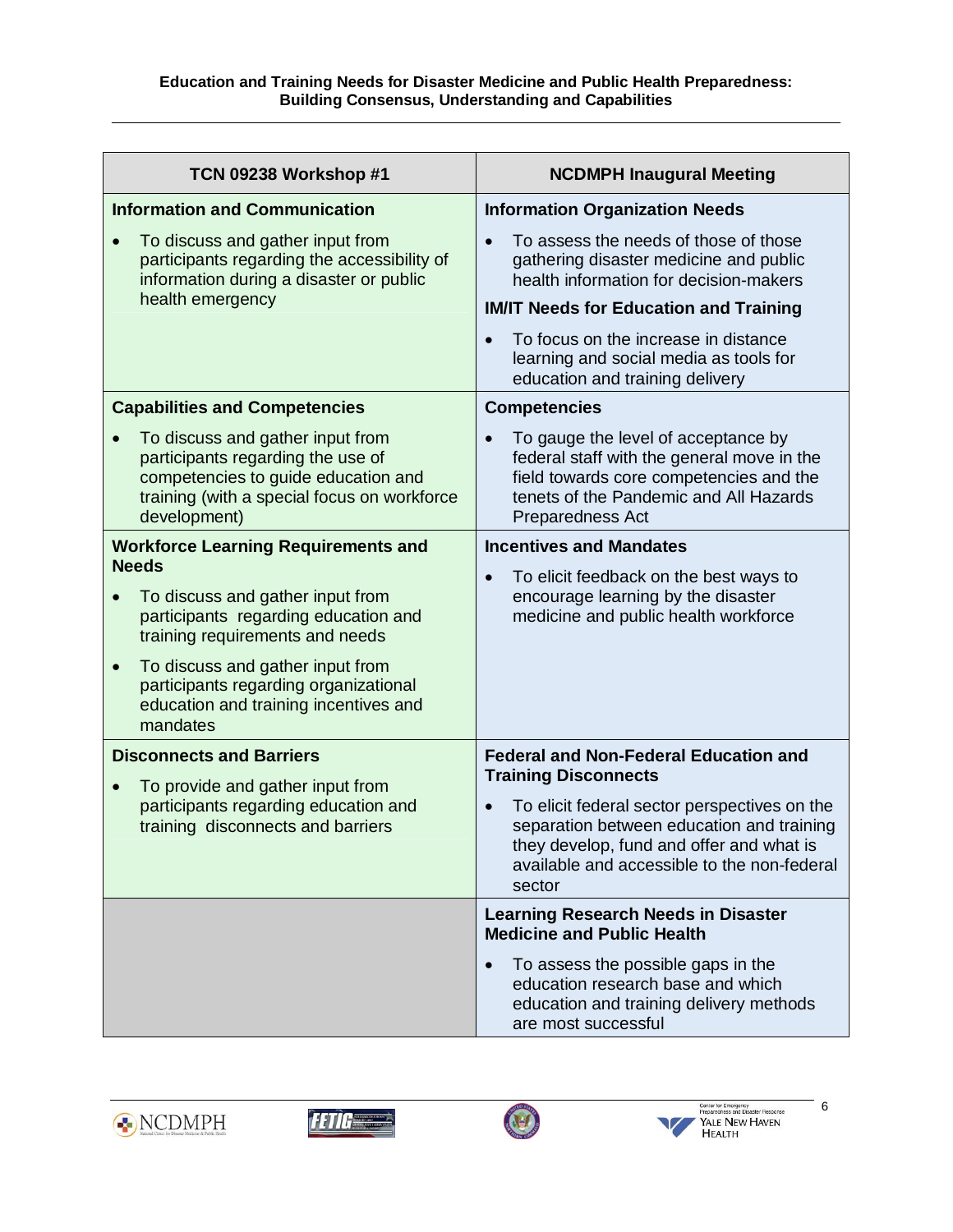# <span id="page-7-0"></span>**COMPARISON OF KEY FINDINGS FROM WORKSHOP #1 TO THOSE FROM THE NCDMPH INAUGURAL MEETING**

Multiple areas of congruence exist between feedback from the federal partners in attendance at the inaugural meeting sponsored by the NCDMPH and the attendees at this meeting. The table below summarizes some of the key perceptions of the respondents.

| <b>NCDMPH Inaugural Meeting</b>                                                                                     | <b>ICMDDMR WORKSHOP #1</b>                                                                                                                                                                                                 |  |  |
|---------------------------------------------------------------------------------------------------------------------|----------------------------------------------------------------------------------------------------------------------------------------------------------------------------------------------------------------------------|--|--|
| <b>General</b>                                                                                                      | <b>General</b>                                                                                                                                                                                                             |  |  |
| Need for developing core competencies<br>recognized                                                                 | Need for developing core competencies<br>recognized                                                                                                                                                                        |  |  |
| Need for standardizing training and<br>$\bullet$<br>education                                                       | 50% of respondents feel core<br>competencies should be developed as a<br>collaborative effort between: federal<br>agencies, academia, professional<br>organizations, accrediting bodies and state<br>and local governments |  |  |
|                                                                                                                     | 98% of respondents agree or strongly<br>$\bullet$<br>agree that there should be a greater<br>standardization of competencies across<br>federal and non-federal agencies                                                    |  |  |
| <b>Incentives and Mandates</b>                                                                                      | <b>Incentives and Mandates</b>                                                                                                                                                                                             |  |  |
| Incentives are the preferred way to<br>encourage learning                                                           | Incentives and mandates are used to<br>encourage participation and learning                                                                                                                                                |  |  |
| Mandates are a better way to achieve a<br>$\bullet$<br>better trained, better educated disaster<br>health workforce | Federal grants are recognized as an<br>$\bullet$<br>effective incentive for education and<br>training by 60% of respondents                                                                                                |  |  |
|                                                                                                                     | Respondents believe incentives are more<br>$\bullet$<br>effective than mandates for education and<br>encouraging participation in training                                                                                 |  |  |
|                                                                                                                     | 75% of respondents identified job<br>$\bullet$<br>requirements as the strongest motivator<br>for their peers to become educated and/or<br>trained                                                                          |  |  |
|                                                                                                                     | 40% of respondents identified job<br>$\bullet$<br>requirements as their personal strongest<br>motivator to become educated and/.or<br>trained                                                                              |  |  |







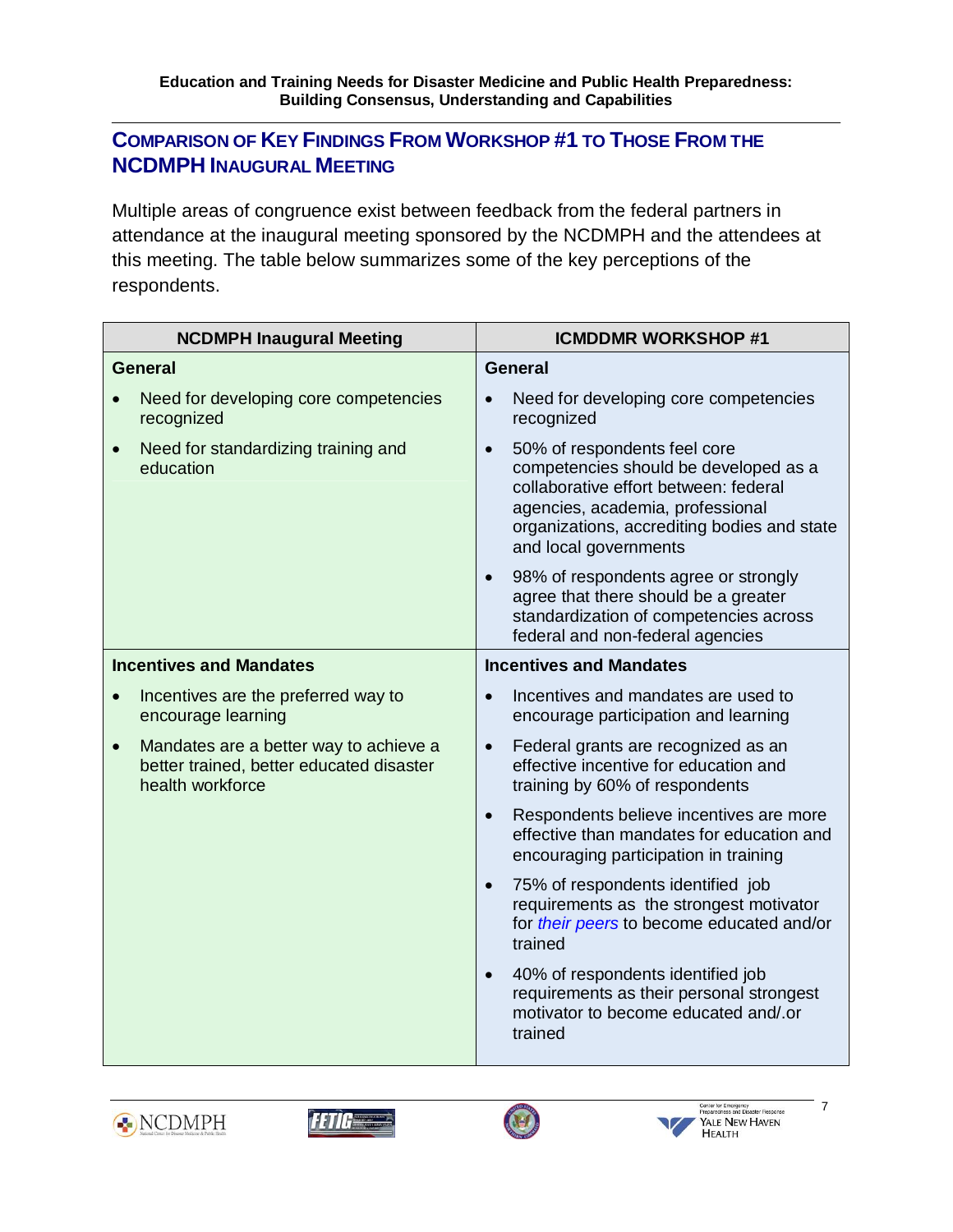<span id="page-8-0"></span>

| <b>Workforce Learning Requirements and</b>                                                                                                                                     | <b>Workforce Learning Requirements and</b>                                                                                                    |  |  |
|--------------------------------------------------------------------------------------------------------------------------------------------------------------------------------|-----------------------------------------------------------------------------------------------------------------------------------------------|--|--|
| <b>Needs</b>                                                                                                                                                                   | <b>Needs</b>                                                                                                                                  |  |  |
| In-person training preferred, although<br>distance learning is seen as a more cost-<br>effective alternative                                                                   | Respondents felt drills and exercises are<br>the most useful and effective education<br>and training modalities with the current<br>workforce |  |  |
| <b>Federal and Non-Federal Education and</b>                                                                                                                                   | <b>Disconnects and Barriers</b>                                                                                                               |  |  |
| <b>Training Disconnects</b>                                                                                                                                                    | Funding was identified as a key barrier to                                                                                                    |  |  |
| Disparate funding streams were identified<br>as barriers to successful education and<br>training collaboration across federal<br>department and with the non-federal<br>sector | training                                                                                                                                      |  |  |

# **SUMMARY OF PARTICIPANT FEEDBACK**

Based on feedback from participants, all objectives of the workshop were achieved. See [Appendix 5 f](#page-44-0)or participant survey results.







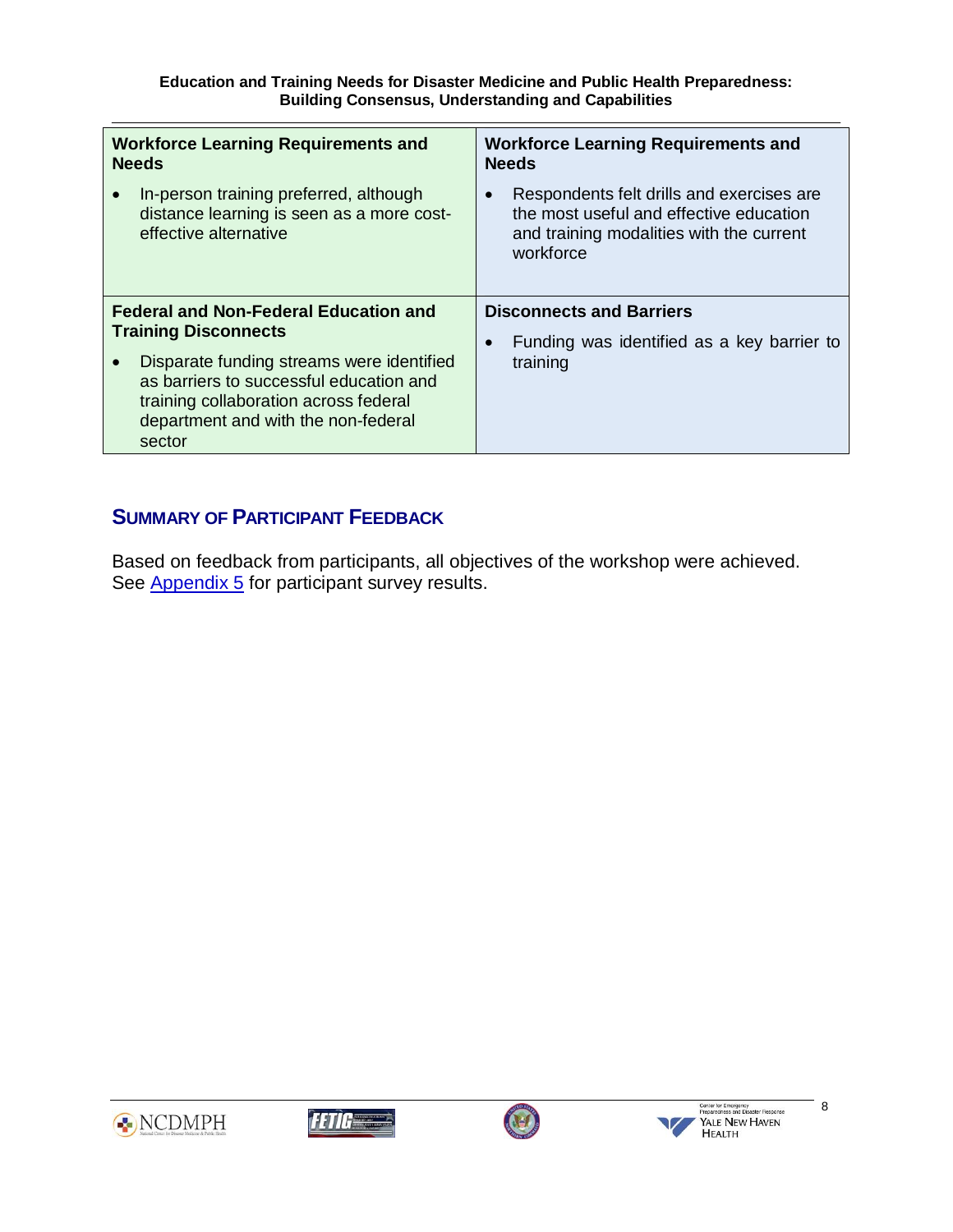#### **Education and Training Needs for Disaster Medicine and Public Health Preparedness: Building Consensus, Understanding and Capabilities**

# <span id="page-9-0"></span>**WORKSHOP OVERVIEW**

**Workshop Title:** Education and Training Needs for Disaster Medicine and Public Health Preparedness: Building Consensus, Understanding and Capabilities. The Agenda is provided in [Appendix 1.](#page-21-0)

**Location and Date:** Hilton Hotel Washington, DC North/Gaithersburg, Maryland, May 5-6, 2010

**Workshop Format:** The workshop took place over 1.5 days and consisted of plenary sessions, a working lunch and 4 concurrent breakout sessions that were followed by a structured group report out and a closing plenary session that presented the perspective of a special population and asked the group to consider the way ahead as we continue to explore issues related to the education and training needs for disaster medicine and public health preparedness. Participants were pre-assigned to one of the 4 concurrent breakout sessions. Special attention was given to distributing organizations and roles across the 4 groups in order to facilitate dialogue and sharing of ideas among all stakeholders.

**Targeted Audience -** Representatives from the following groups:

- State and local government
- Accredited academic organizations
- Professional organizations
- Private sector entities involved in competency development
- Practitioners in the field

**Objectives:** This workshop sought to bring together federal and nonfederal stakeholders for discussion of key issues, information sharing and networking related to disaster medicine and public health education and training. During the workshop attendees could expect to:

- Receive the latest update regarding key federal activities and legislation
- Share federal and private sector education and training integration strategies
- Develop recommendations and a way ahead for future collaboration

**Participating Organizations:** This workshop was sponsored by the National Center for Disaster Medicine and Public Health, the Federal Education and Training







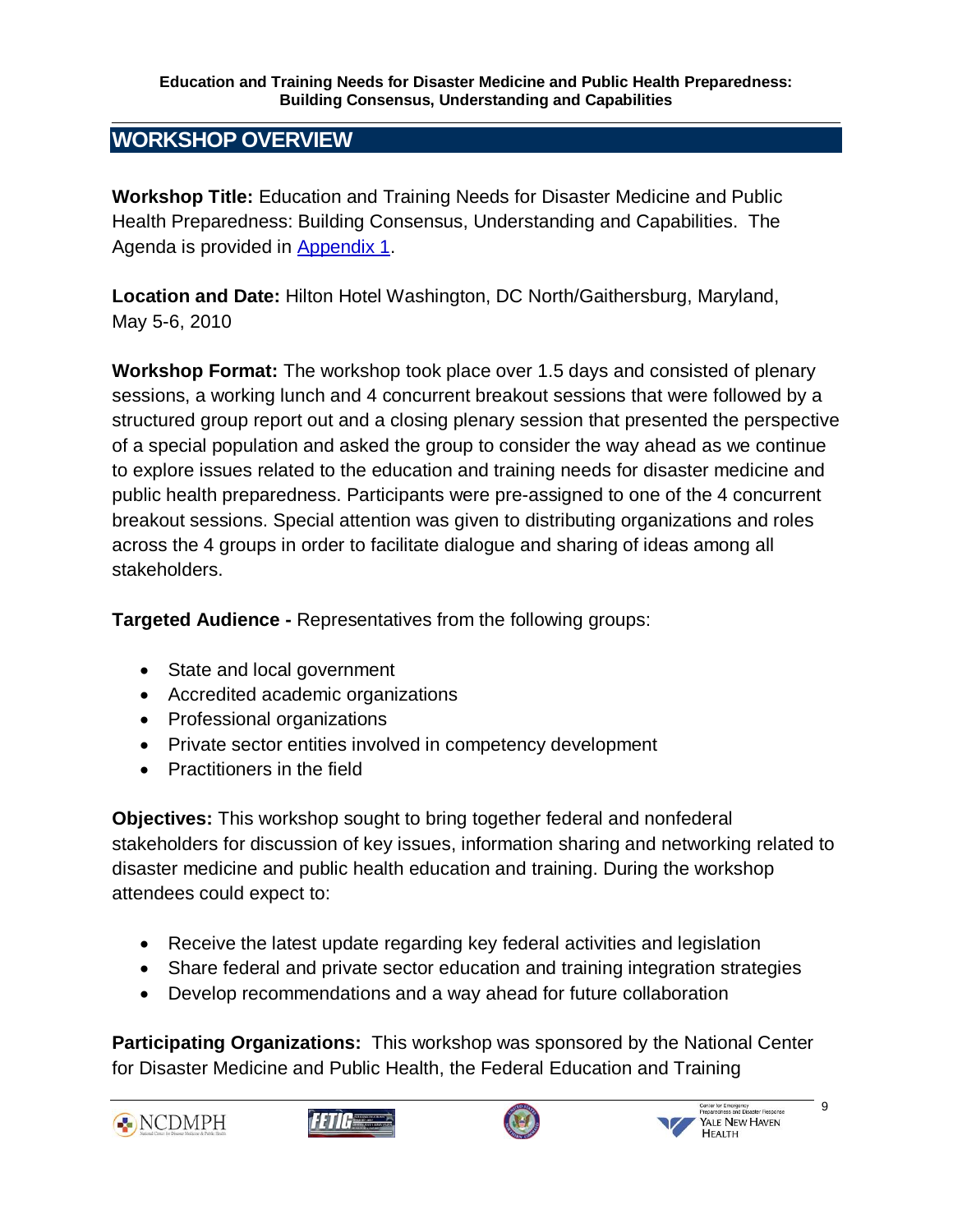<span id="page-10-0"></span>Interagency Group for Public Health and Medical Disaster Preparedness and Response, the United States Northern Command and the Yale New Haven Center for Emergency Preparedness and Disaster Response.

There were a total of 189 attendees representing 88 different organizations (see Appendix B) and a diverse cross-section of the medical and public health community. Attendees included representatives from:

- Federal, state and local government agencies and institutions
- Accredited academic institutions
- Private sector entities involved in accreditation/competency activities
- Practice settings in the field

# **BACKGROUND**

The overarching mission of the ICMDDMR Project is to enhance the ability to develop integrated civilian/military approaches to large-scale disaster preparedness and response to maximize the coordination, efficiency and effectiveness of a medical response. This mission is being implemented through various activities, including:

- Developing a national strategy for civilian/military collaboration on integration of medical/public health preparedness education and training programs with USNORTHCOM.
- Developing models for education and training which can be modified, replicated and made scalable for the civilian/military health delivery workforce.
- Determining evaluation modalities for education and training programs implemented.
- Capturing and utilizing a best practices approach across the civilian/military continuum to implement education and training programs.
- Integrating civilian/military emergency preparedness strategies for medical and public health delivery.

Both the military and the civilian sectors have significant resources that can be mobilized in the event of an emergency or disaster. Unfortunately, their respective organizational structures and lack of integration with each other have the unintended consequence of an ineffective mass casualty response in the homeland. In recognition of the importance of education and training as a strategy and tool to assist civilian and military organizations in better preparing to work together during a disaster, Homeland Security Presidential Directive 21: Public Health and Medical Preparedness called for the coordination of education and training programs related to disaster medicine and







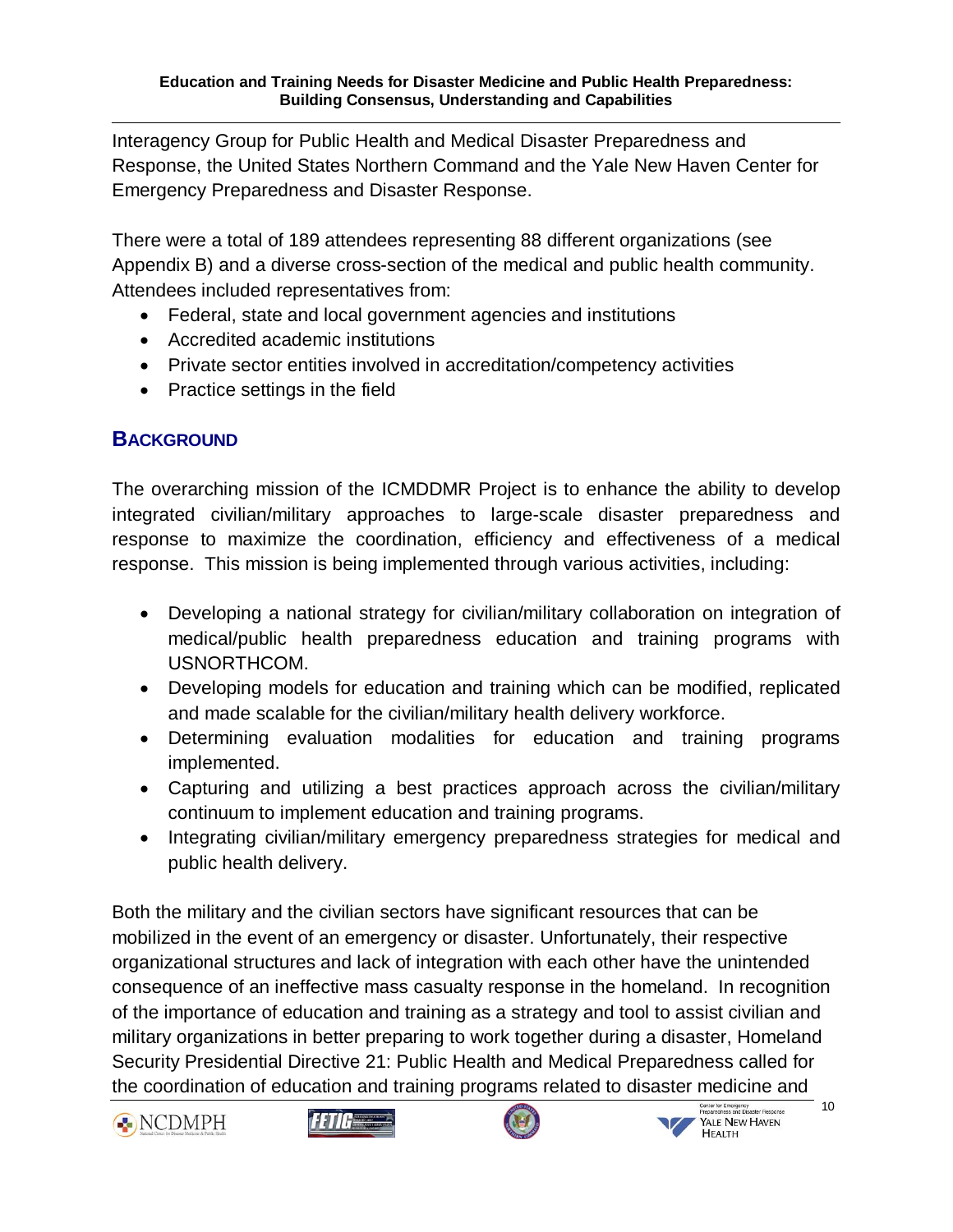#### **Education and Training Needs for Disaster Medicine and Public Health Preparedness: Building Consensus, Understanding and Capabilities**

public health and the establishing of the National Center for Disaster Medicine and Public Health (NCDMPH) to lead those coordination efforts. The Federal Education and Training Interagency Group (FETIG) serves in an advisory role to the NCDMPH and worked closely with USNORTHCOM to craft ICMDDMR TCN 09238 to support and further the work of the NCDMPH.

As such ICCMDDMR TCN 09238 entitled "Study to determine the current state of disaster medicine and public health education and training and determine long-term expectations of competencies" establishes the following Statement of Work (SOW) and charges YNH-CEPDR with the following task:

Conduct a study to (1) clarify the federal disaster medicine and public health education and training products currently in existence, (2) identify needs and explore strategies to fill education and training gaps, and (3) synthesize long-term expectations of competencies. The means to accomplish this study should be through a series of at least six (6) workshops where federal and non-federal stakeholders would convene.

The results of this study will:

- Provide the structure needed to address core curricula, training and research in disaster medicine as set forth in HSPD 21
- Ensure USNORTHCOM is prepared to provide continuous health service support in meeting its homeland defense and civil support missions.

An external planning committee was convened made up of representatives from the FETIG, the NCDMPH and YNH-CEPDR to assist in designing a series of workshops to meet the stated objectives of the TCN. This integration of civilian, military and federal partners will create workshops that have objectives and outputs that are meaningful to all sectors. This committee, as well as the YNH-CEPDR workshop logistics team, will meet regularly throughout the period of performance of this task to guide the development, execution and evaluation of the workshops.

The workshop development plan for TCN 09238 began by reviewing the work done by the National Center for Disaster Medicine and Public Health (NCDMPH) in its inaugural workshop entitled, "A Nation Prepared: Education and Training Needs for Disaster Medicine and Public Health", that was held September 24-25, 2009. The NCDMPH used this inaugural meeting to perform an initial needs assessment and bring together federal partners in a dynamic workshop intended to support networking across federal agencies and gathering of data that would be useful for the assessment. In addition, the







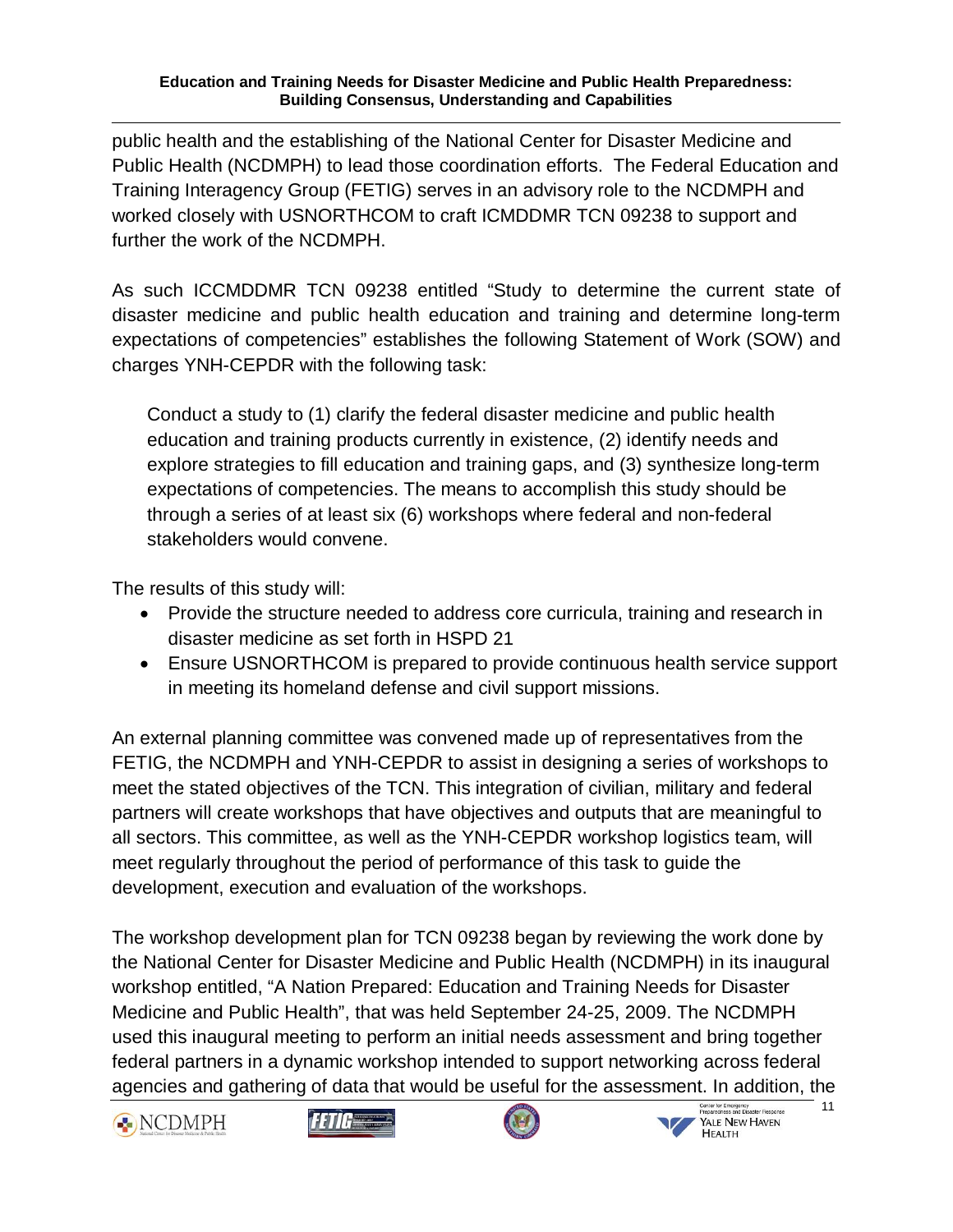inaugural meeting was structured to facilitate its replication and the collection of comparative data.

The first workshop for TCN 09238 was structured similarly to the NCDMPH inaugural meeting and brought together federal and non-federal stakeholders for discussion of key issues, information sharing and networking related to disaster medicine and public health education and training. Participants were expected to:

- Receive the latest update regarding key federal activities and legislation
- Share federal and private sector education and training integration strategies
- Develop recommendations and a way ahead for future collaboration.

The outputs of the initial workshop will be used to design the structure and content of the remaining workshops to ensure that the objectives outlined in the SOW for this task are met. The structure and content of each successive workshop will also be reevaluated in light of the results of the preceding workshops. Additional workshops will occur at intervals of approximately 3 months as outlined in the draft schedule below:

| Workshop#      | <b>Date</b>                           | Location                                                   | <b>Topic</b>                                                                                                                                             |  |  |
|----------------|---------------------------------------|------------------------------------------------------------|----------------------------------------------------------------------------------------------------------------------------------------------------------|--|--|
|                | 2010 Workshops                        |                                                            |                                                                                                                                                          |  |  |
| 1              | Gaithersburg,<br>May 5-6<br><b>MD</b> |                                                            | <b>Education and Training Needs for Disaster</b><br><b>Medicine and Public Health Preparedness</b><br>Building Consensus, Understanding and Capabilities |  |  |
| 2              | Sept. 22                              | <b>TBD</b>                                                 | <b>Workforce Definition and Required Capabilities</b>                                                                                                    |  |  |
| 3              | <b>Nov. 17</b>                        | <b>Competencies for Specific Disciplines</b><br><b>TBD</b> |                                                                                                                                                          |  |  |
| 2011 Workshops |                                       |                                                            |                                                                                                                                                          |  |  |
| 4              | Feb./Mar.                             |                                                            | <b>Organizational Competencies</b>                                                                                                                       |  |  |
| 5              | May                                   | <b>TBD</b>                                                 | <b>TBD</b>                                                                                                                                               |  |  |
| 6              | July/Aug.                             | TBD                                                        | TBD                                                                                                                                                      |  |  |







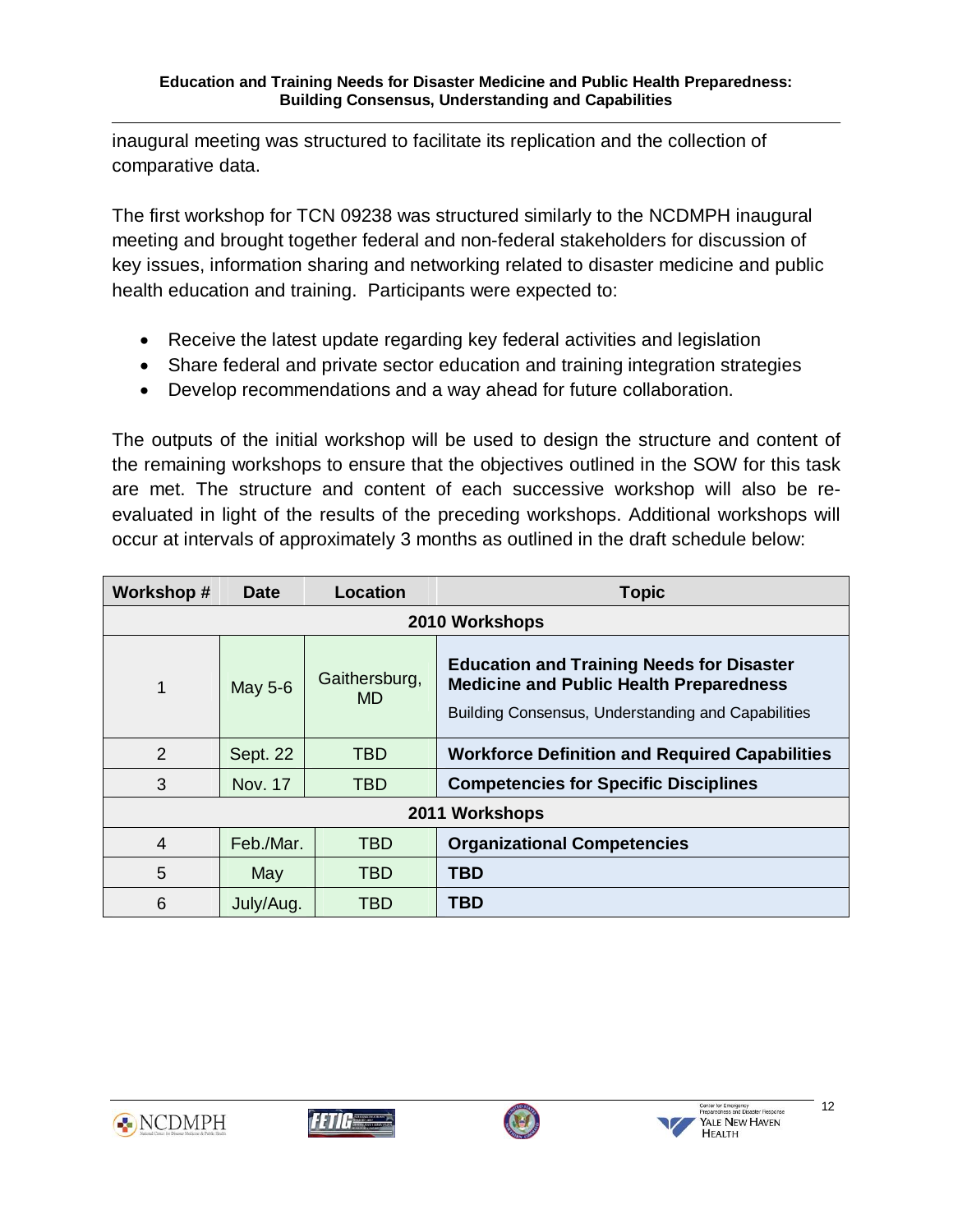#### **Education and Training Needs for Disaster Medicine and Public Health Preparedness: Building Consensus, Understanding and Capabilities**

<span id="page-13-0"></span>The workshops will be held in the National Capital Region, Colorado Springs, Colorado, or New Haven, Connecticut, depending on the topic and specific audience targeted. Attendees will include member organizations of the FETIG, members from accredited academic institutions and members trained in the areas listed above from state and local organizations. [Appendix 4](#page-41-0) provides a list of participants pre-approved by the Contracting Officer's Representative.

# **WORKSHOP STRUCTURE**

The workshop took place over 1.5 days and consisted of plenary sessions, a working lunch and 4 concurrent facilitated breakout sessions. (Se[e Appendix 2](#page-25-0) for Facilitator biographies). The plenary sessions focused on providing key federal perspectives on the topic of education and training needs for disaster medicine and public health. Each breakout session began with brief presentations from 2-3 subject matter experts. (See [Appendix 3](#page-30-0) for Presenter biographies).These presentations were intended to provide foundational information upon which a rich discussion could be built.





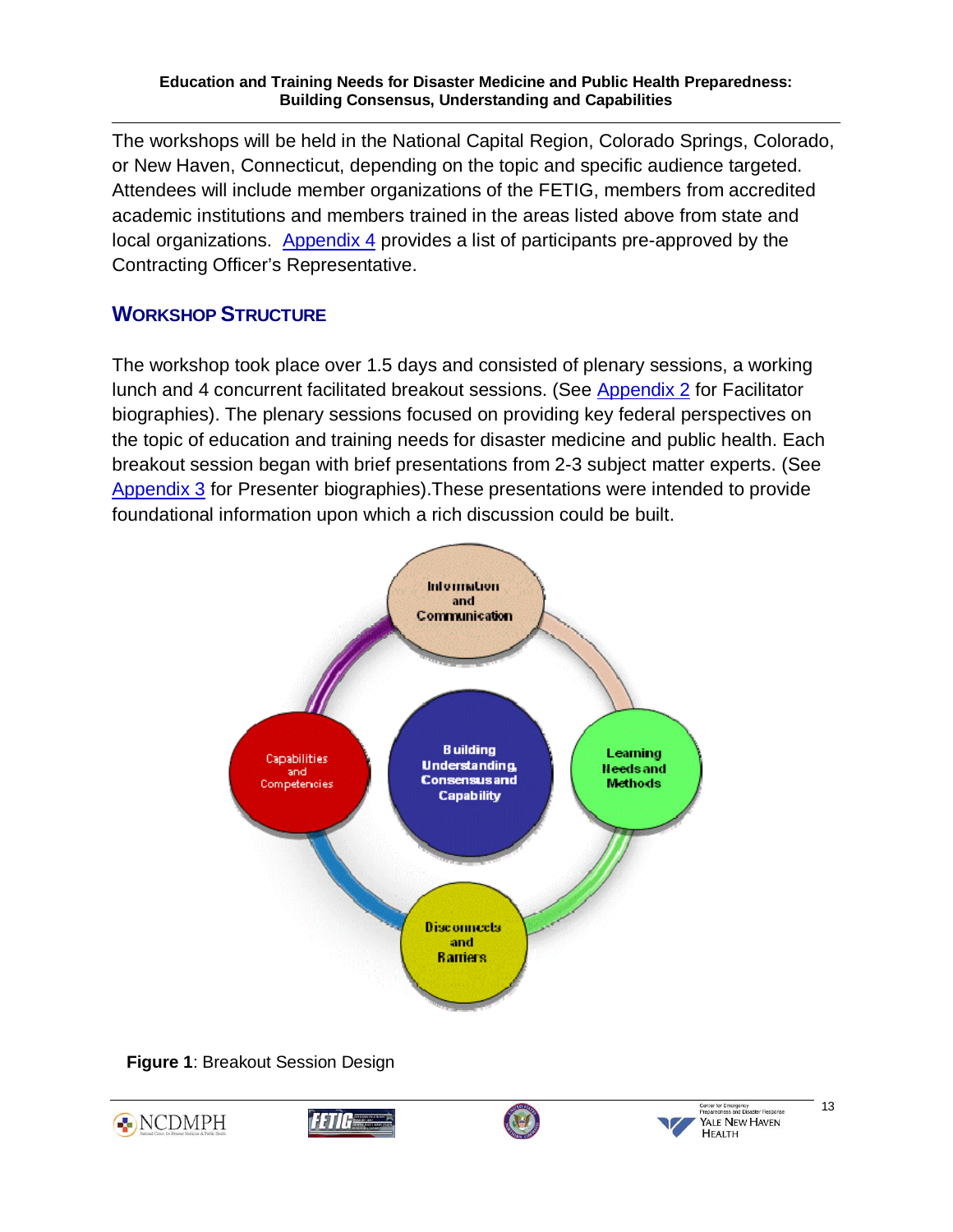<span id="page-14-0"></span>The breakout sessions were followed by a structured group report-out and a closing plenary session that presented the perspective of a special population and asked the group to consider the way ahead as we continue to explore issues related to the education and training needs for disaster medicine and public health preparedness. The primary goal of this workshop format was to provide interactive informational sessions that would serve as the foundation for further dialogue and sharing of ideas between key stakeholders. **Figure 1** above depicts the major areas the breakout sessions were to address.

# **WORKSHOP EVALUATION**

A variety of tools were employed to evaluate the workshop. These include:

- General participant satisfaction survey
- Session-specific questionnaire
- Group report-out
- Evaluator notes
- Competency activity sharing form

Evaluators were assigned to each breakout session to take notes and record key findings, and breakout session facilitators coordinated with the evaluators to deliver each group's report-out. At the end of day 1, session-specific questionnaires were collected from participants and data were entered into SurveyMonkey for analysis. The results of this analysis were shared with participants and discussed at the beginning of day 2.







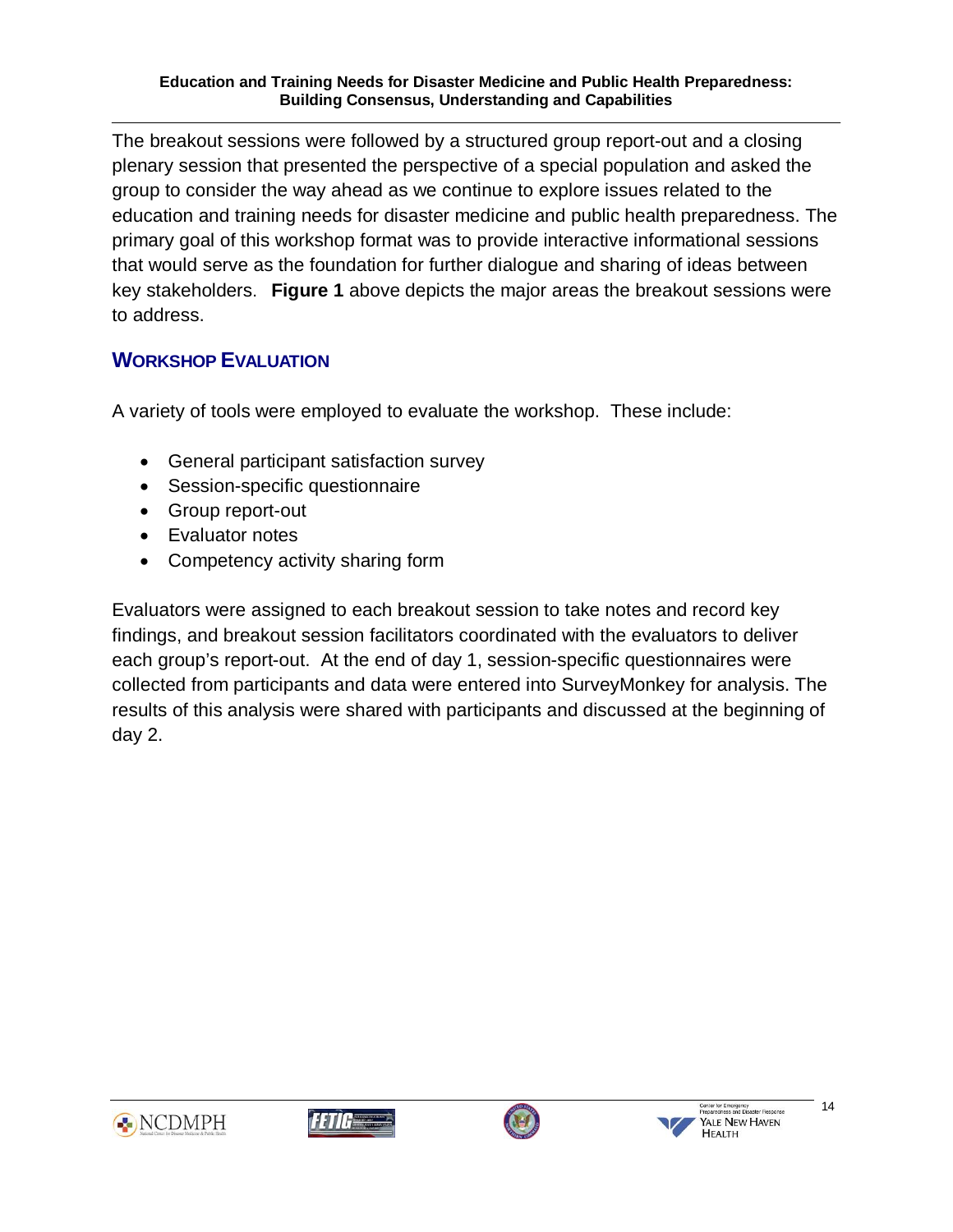# <span id="page-15-0"></span>**WORKSHOP RESULTS**

## **OBJECTIVE 1**

### *Raise awareness among non-federal stakeholders regarding federal activities and legislation related to disaster medicine and public health education and training.*

This objective was achieved as demonstrated by data collected via the Participant Satisfaction Survey. Chart #44 illustrates a 63% increase in participants who reported having a full or good understanding of federal activities related to disaster medicine and public health education and training after attending the workshop. Chart #45 illustrates a 72% increase in participants who reported having a full or good understanding of legislation related to disaster medicine and public health education and training. Chart #46 illustrates a 43% increase in participants who reported a full or good understanding of gaps in workforce response that could be addressed through enhanced education and training. Further, four participants identified federal updates in response to the open-ended question *"What did you find most useful about the workshop?"*

# **OBJECTIVE 2**

### *Explore federal and private sector education and training integration strategies to coordinate core curricula through commonality of knowledge, procedures and terms of reference.*

This objective was achieved through the structure of the workshop breakout sessions, which encouraged the sharing of information and ideas among federal and non-federal stakeholders. As seen in Appendix 5, the session-specific questionnaires provided data on current trends and perceptions across the sectors related to various aspects of education and training integration strategies. In addition to simple analysis of responses to the questionnaire, this data may also be stratified by the type of organization the individual respondent represents to allow comparison of responses by sector. For example, from breakout session 2, Disconnects and Barriers, Tables 1 and 2 are a cross tabulation of the data presented on Charts 10, 12 and 13. Table 1 indicates that 65% of non-federal partners are involving federal partners in the development of education and training while 62% of federal partners are involving nonfederal partners in the development of the same. Table 2 indicates that 58% of nonfederal partners are proactively sharing information on available training and education needs for disaster medicine; 55% of federal partners are proactively sharing the same information with non-federal partners.







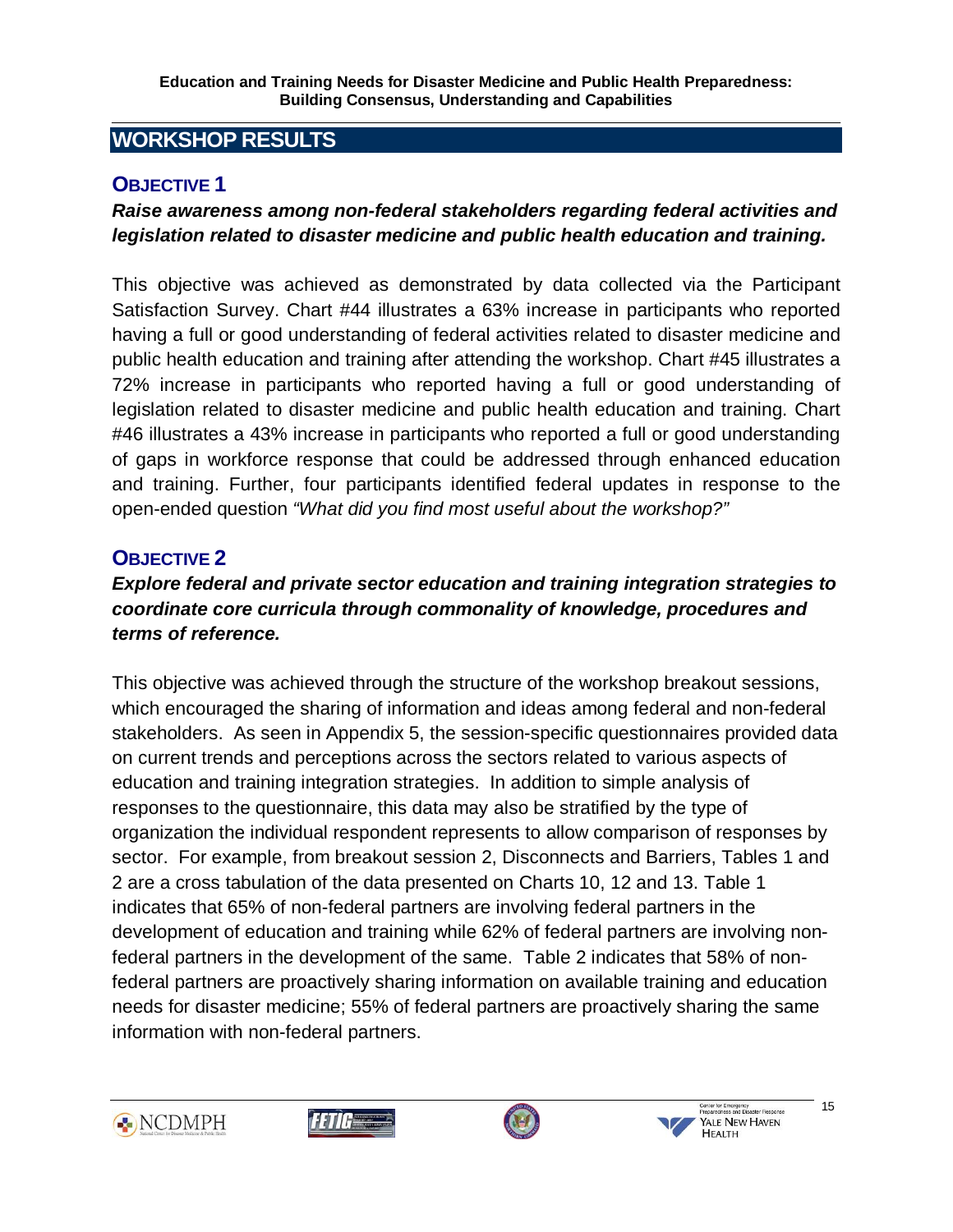<span id="page-16-0"></span>

| Does your agency involve the following in the development of education and training: |                                                             |             |                          |  |
|--------------------------------------------------------------------------------------|-------------------------------------------------------------|-------------|--------------------------|--|
|                                                                                      | Identify the type of<br>organization that you<br>represent. |             |                          |  |
| <b>Answer Options</b>                                                                | Federal                                                     | Non-federal | <b>Response</b><br>Count |  |
| <b>Federal partners</b>                                                              |                                                             |             |                          |  |
| Yes                                                                                  | 18                                                          | 17          |                          |  |
| No                                                                                   | $\overline{2}$                                              | 4           |                          |  |
| Don't know                                                                           | 1                                                           | 5           |                          |  |
|                                                                                      | 21                                                          | 26          | 47                       |  |
| Non-federal partners                                                                 |                                                             |             |                          |  |
| Yes                                                                                  | 13                                                          | 25          |                          |  |
| No.                                                                                  | 6                                                           | 1           |                          |  |
| Don't know                                                                           | $\overline{2}$                                              | 1           |                          |  |
|                                                                                      | 21                                                          | 27          | 48                       |  |

# **Table 1 – Education and Training Involvement**

#### **Table 2 – Sharing of Training and Education Information**

| Does your agency proactively share information on available training and education needs for<br>disaster medicine with the following: |                                                             |                    |                                 |  |
|---------------------------------------------------------------------------------------------------------------------------------------|-------------------------------------------------------------|--------------------|---------------------------------|--|
|                                                                                                                                       | Identify the type of<br>organization that you<br>represent. |                    |                                 |  |
| <b>Answer Options</b>                                                                                                                 | Federal                                                     | <b>Non-federal</b> | <b>Response</b><br><b>Count</b> |  |
| Federal partners                                                                                                                      |                                                             |                    |                                 |  |
| Yes                                                                                                                                   | 16                                                          | 15                 |                                 |  |
| No.                                                                                                                                   | 4                                                           | 4                  |                                 |  |
| Don't know                                                                                                                            | $\overline{1}$                                              | $\overline{7}$     |                                 |  |
|                                                                                                                                       | 21                                                          | 26                 | 47                              |  |
| Non-federal partners                                                                                                                  |                                                             |                    |                                 |  |
| Yes                                                                                                                                   | 11                                                          | 18                 |                                 |  |
| No.                                                                                                                                   | 6                                                           | $\overline{4}$     |                                 |  |
| Don't know                                                                                                                            | 3                                                           | 5                  |                                 |  |
|                                                                                                                                       | 20                                                          | 27                 | 47                              |  |







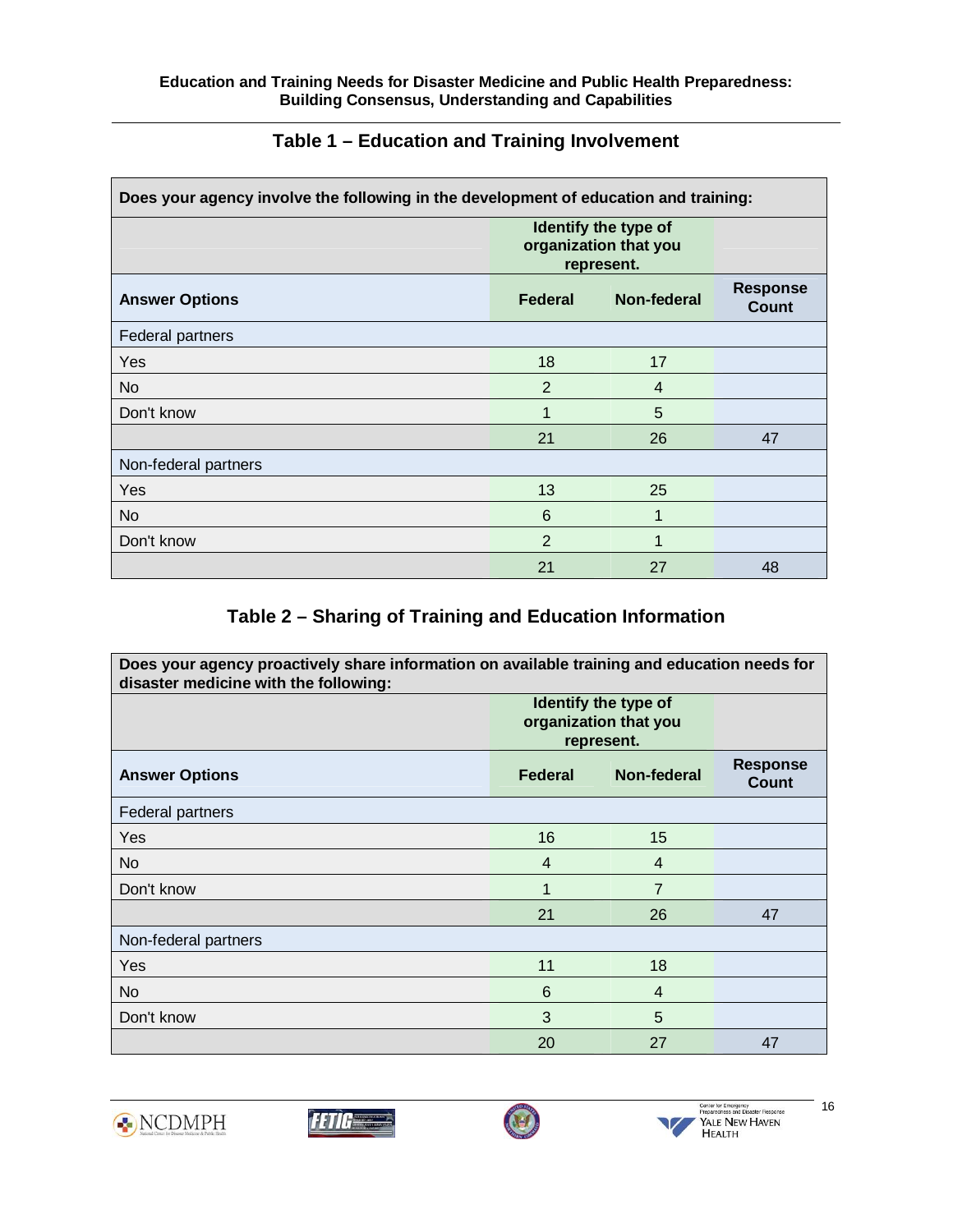**Education and Training Needs for Disaster Medicine and Public Health Preparedness: Building Consensus, Understanding and Capabilities** 

Incentives and mandates are additional elements of an integration strategy that should be explored further. In Session 1, Workforce Learning Requirements and Needs, participants were asked about motivators for learning. 54% of the respondents felt that providing incentives were more effective at encouraging training participation while 43% felt that mandates were essential. 71% of the participants felt that job requirements were the most important motivator for their peers to become educated and/or trained about disaster medicine and public health. A further discussion of how the federal and private sectors can work together to craft effective incentives and mandates that encourage/reward completion of education and training, as well as demonstration of competence and capability, is warranted.

# **OBJECTIVE 3**

*Provide a forum for non-federal stakeholders to share information regarding their current disaster medicine and public health education and training activities and needs.* 

As previously described for Objective 2, this objective was achieved through the overall structure of the workshop, which provided an opportunity for non-federal stakeholders to engage with their federal counterparts and share information on education and training needs. The open-ended questions from the participation satisfaction survey not only provided feedback on the workshop conduct, but also provided a lengthy "wish list" of topics that stakeholders would like to see more discussion on in future similar forums. For example, when asked what the most useful aspect of the workshop was, 18 participants indicated that networking opportunities had been the most useful element. When asked what topics they would have liked to have covered, 7 respondents indicated that further discussion and clarification of competencies was important to them.

The session-specific questionnaire for Session 2, Disconnects and Barriers, sought to identify areas where integration among the sectors could be improved. In response to the single choice question: "What area most needs improved federal/non-federal education and training collaboration?", the non-federal participants replied as follows:

- Knowledge of existing education and training courses (31%)
- Requirements (23%)
- Communication of funding announcements (19%)
- Learning assessments (12%)

In Session 4, Information and Communication, participants were asked about







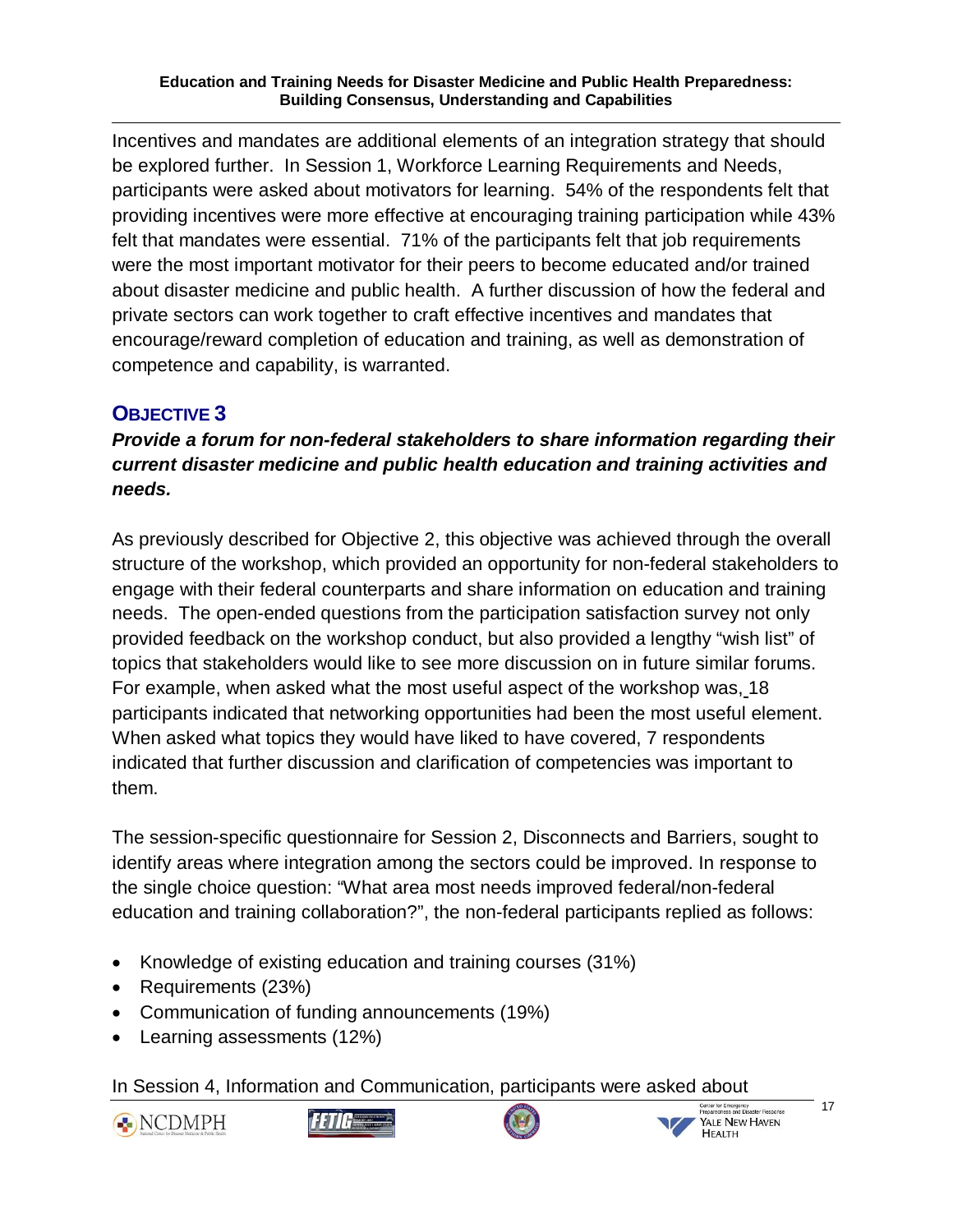#### **Education and Training Needs for Disaster Medicine and Public Health Preparedness: Building Consensus, Understanding and Capabilities**

<span id="page-18-0"></span>accessibility of information on disaster medicine and public health. As displayed in Charts #34 and #39, 86% of respondents believe that there is a need for training on how to access reliable information in the field of emergency preparedness and 95% believe that that there is a need for standardized taxonomy to help make information organized and accessible. Please refer to Appendix 5 to review all of the participant feedback from the session-specific questionnaires and the participant satisfaction survey.

# **OBJECTIVE 4**

## *Develop a way ahead for future collaboration and coordination among federal and non-federal stakeholders.*

This objective was achieved; virtually all of the data collected during the workshop and contained herein informs the way ahead for TCN 09238 and provides planning partners such as the NCDMPH, FETIG and USNORTHCOM with ideas for workshops and information sharing needs outside of the scope of this TCN's statement of work. Of particular note, the information regarding preferred communication methods (Charts #35-#41) may be useful for workshop planning, as well as communicating the outcomes of the workshops singly or in aggregate. For example, the fact that 98% of participants agree that there should be greater standardization of competencies across federal and non-federal agencies (Chart #25) should be considered as the remaining workshops are planned and executed.









18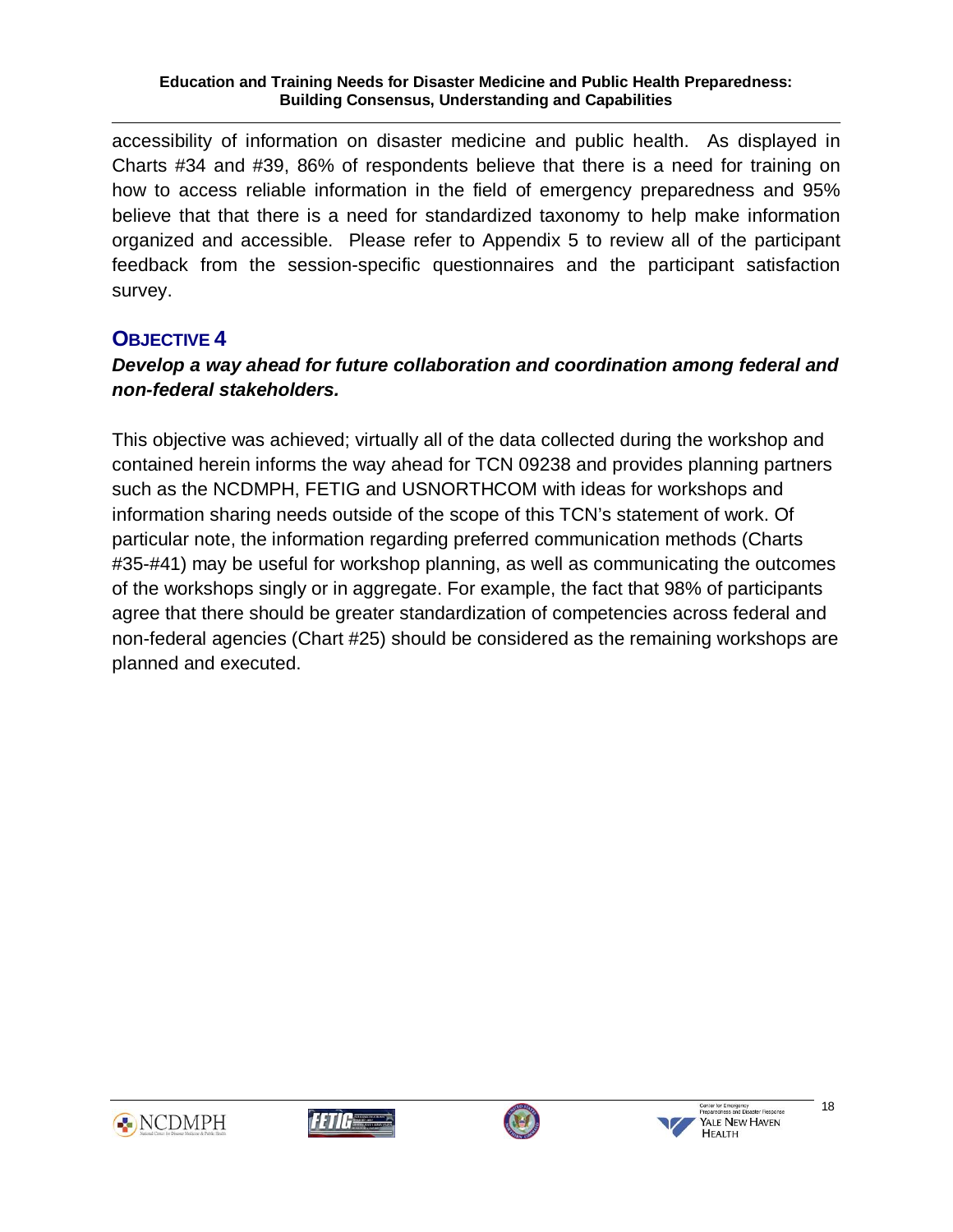# <span id="page-19-0"></span>**RECOMMENDATIONS AND CONCLUSIONS**

### **RECOMMENDATIONS FOR FUTURE WORKSHOPS**

The following topics were identified as potential topics for future workshops; the full unedited list may be found in Appendix 5:

- 1. Identify the workforce and required capabilities
- 2. Examine and evaluate existing competencies and curricula
- 3. Provide input to the National Health Security Strategy on workforce education and training
- 4. Examine and evaluate disaster health accreditation and certification
- 5. Provide recommendations for disaster education and training for vulnerable populations
- 6. Share information on available disaster health education and training courses
- 7. Develop a formula for measuring success
- 8. Examine and evaluate the grants process for disaster education and training programs, including a process for proposing programs that address identified gaps
- 9. Discuss need for community education that prepares population to be self sufficient in first 72 hours before the assistance arrives
- 10. Provide information about Resilience Directorate
- 11. Identify State Local Tribal Territorial needs from training to recovery
- 12. Discuss ways to effectively share information on available training, lessons learned, etc. across agencies/organizations including use of social media in disasters
- 13. Discuss crisis standards of care
- 14. Discuss cultural competencies as an essential composite of core competencies
- 15. Provide a brief on the role of the federal government in the overall disaster medicine plan for this country
- 16. Discuss cross-training efforts for employees not normally involved in response, including surge workforce development approaches
- 17. Develop a strategic plan to achieve the FETIG/NCDMPH's goals
- 18. Provide an update on education and training that non-government entities are doing at the community level

Given the high degree of interest, it has been determined that the second workshop will focus on workforce capabilities and a process for identifying competencies that will









19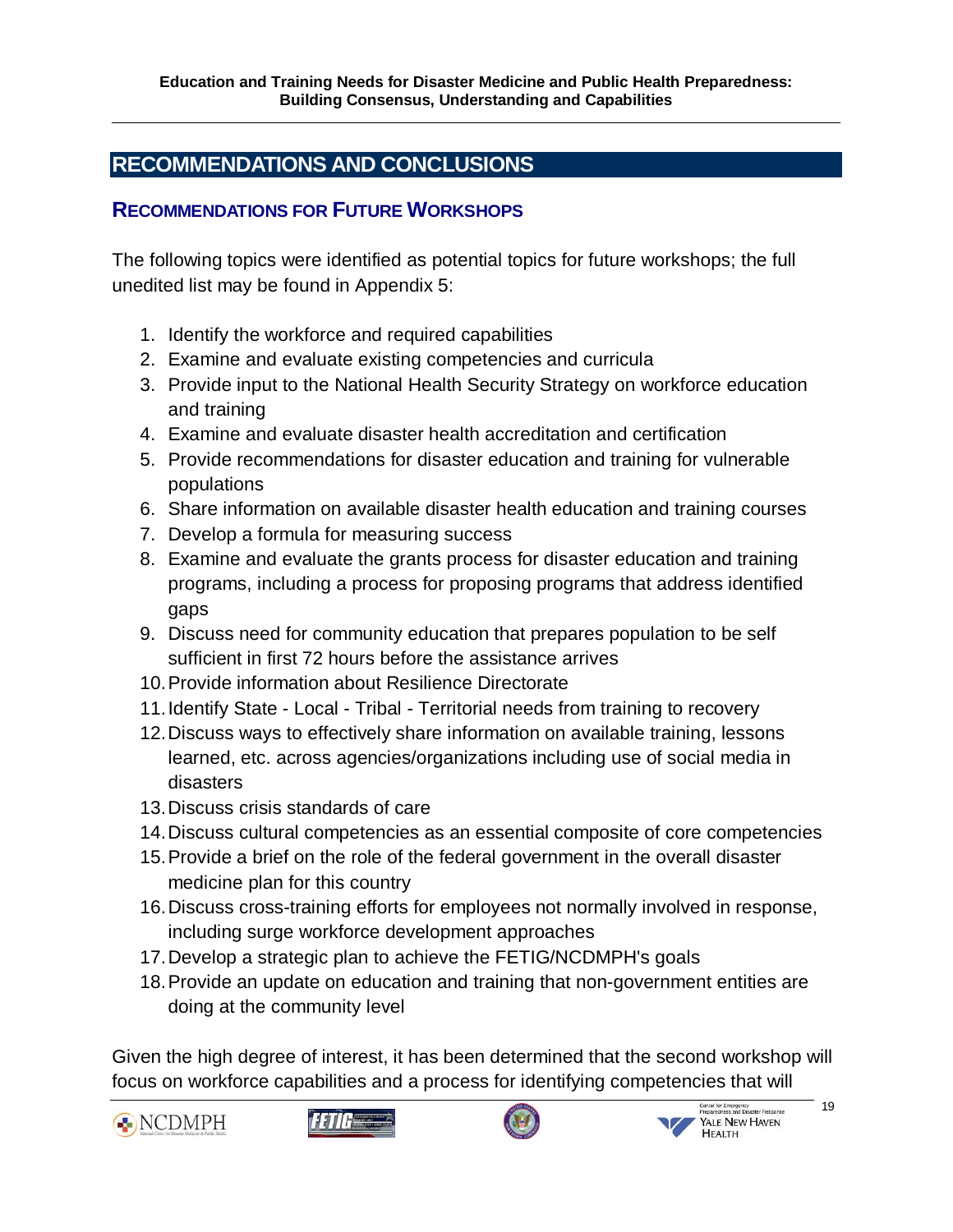<span id="page-20-0"></span>allow an organization to achieve the needed capabilities.

Session 3, Capabilities and Competencies, focused on the development, use and evaluation of competencies for disaster medicine and public health. 59% of the participants indicated that their organization uses competencies to guide education and training and 98% felt that core competencies are an appropriate way to reach education and training goals. When it comes to developing competencies, 49% of the participants advocated for a process that included federal agencies, academia, professional associations, accrediting bodies and state and local governments. This inclusive approach is a strategy that will be explored in future workshops.

# **CONCLUSION**

A lot of important work is being done in the area of education and training related to disaster medicine and public health preparedness, yet it is clear from the participant feedback that improvements in sharing information on these programs, particularly those funded through federal grants and programs, are needed. The opportunities for networking and information sharing among the federal and non-federal stakeholders at workshops such as these are valued by the participants, but likely don't meet an ongoing need for sharing "current events" in the world of education and training for disaster medicine and public health preparedness. As such, the development of a centralized resource for education and training information and an active campaign to market this resource to federal and non-federal stakeholders would likely have great benefit for all with interest and a need for these programs. Finally, participants expressed great interest in developing a core set of competencies that would be acceptable and accepted by all stakeholders, a finding that will be explored further in the subsequent workshops executed as part of TCN 09238.

The stated objectives of the workshop were met, and the information obtained from data collected will serve to inform future workshops and move us towards the more integrated and coordinated medical response workforce that is needed to ensure that more lives are saved during a large-scale disaster.







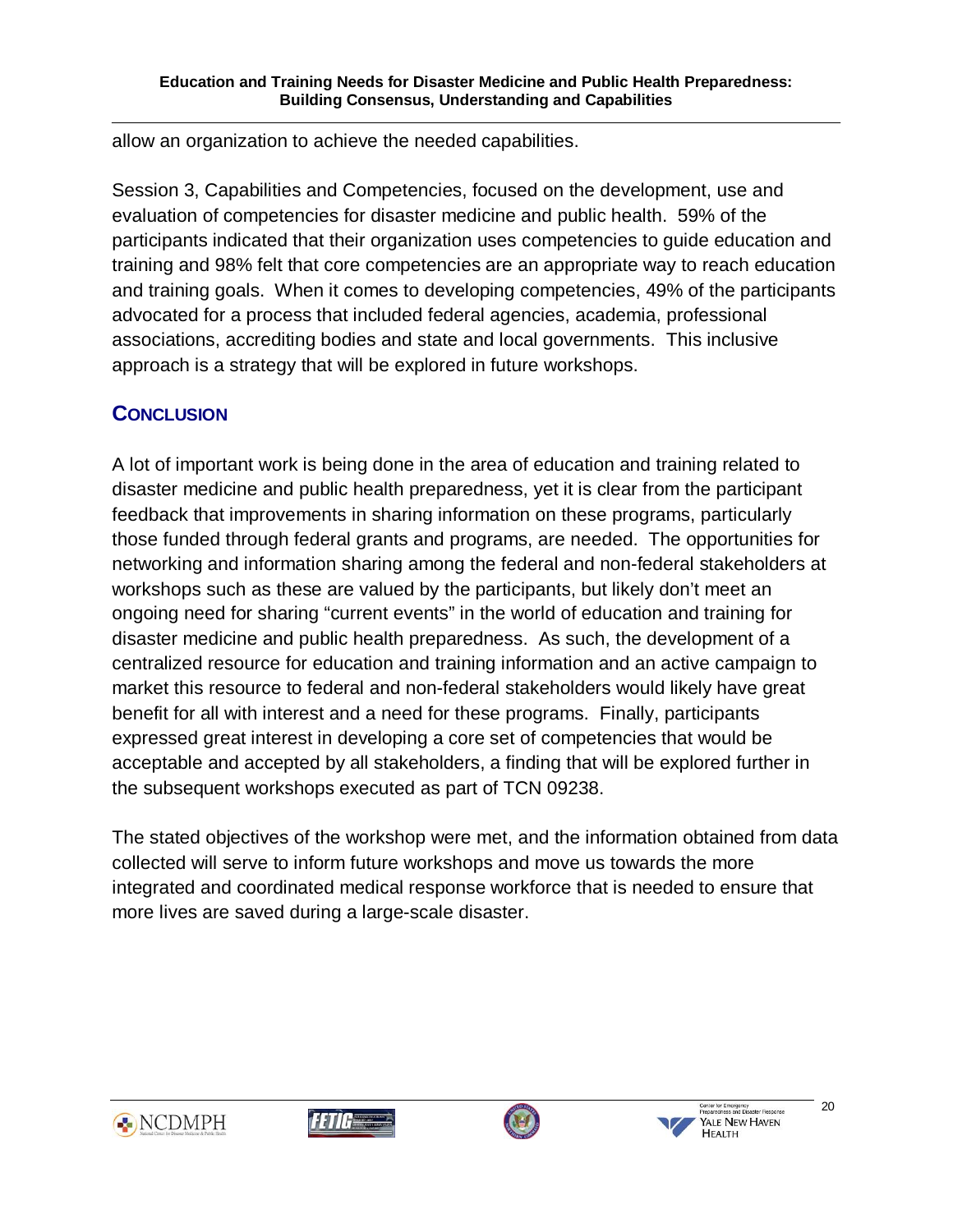# **APPENDIX 1 AGENDA**



<span id="page-21-0"></span>Ī





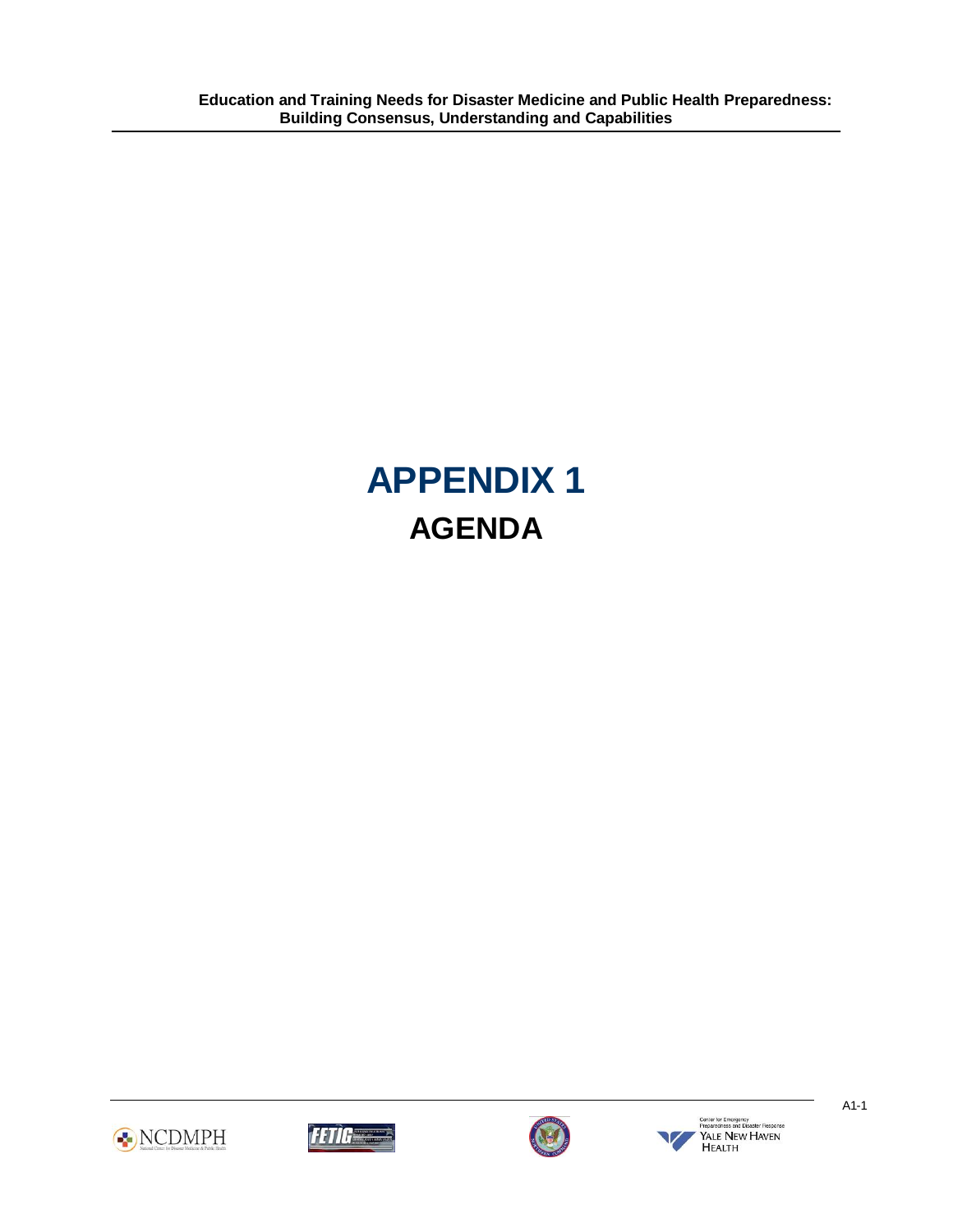# Education and Training Needs for Disaster Medicine and Public Health Preparedness

**Building Consensus, Understanding and Capabilities** 

٦

May 5-6, 2010 • Hilton Washington DC North/Gaithersburg, Maryland

|                                 | Agenda: DAY 1 - Wednesday, May 5, 2010                                                                                                                                                                                                                                                |
|---------------------------------|---------------------------------------------------------------------------------------------------------------------------------------------------------------------------------------------------------------------------------------------------------------------------------------|
| $7:30$ am-<br>$8:30$ am         | <b>Registration and Networking Breakfast</b><br><b>LOCATION: CONFERENCE FOYER</b>                                                                                                                                                                                                     |
| $8:30$ am-<br>$8:45$ am         | <b>Welcome and Opening Remarks</b><br>Houston Polson, JD - Chief Joint Education, United States Northern Command<br>LOCATION: GRAND BALLROOM                                                                                                                                          |
|                                 | <b>Education and Training Needs for Disaster Medicine and Public Health Preparedness:</b><br><b>Case Study Presentation</b>                                                                                                                                                           |
|                                 | Scott Lillibridge, MD - Assistant Dean and Director Global Health and Security Program, Center<br>for Biosecurity and Public Health Preparedness, School of Rural Public Health, Texas A&M Health<br><b>Science Center</b>                                                            |
| $8:45$ am-<br>$10:15$ am        | Rosanne Pratts, MHA, ScD - Emergency Preparedness Director, Medical Director and State<br>Health Officer, Louisiana Department of Health and Hospitals                                                                                                                                |
|                                 | Italo Subbarao, DO, MBA - Director, Public Health Readiness Office, American Medical<br>Association, Dean Hunter-Bellevue School of Nursing                                                                                                                                           |
|                                 | FACILITATOR: James J. James, MD, DrPH, MHA - Director, Center for Public Health<br>Preparedness and Disaster Response, American Medical Association                                                                                                                                   |
|                                 | LOCATION: GRAND BALLROOM                                                                                                                                                                                                                                                              |
| $10:15$ am-<br>$10:30$ am       | <b>Break and Morning Refreshments</b><br><b>LOCATION: CONFERENCE FOYER</b>                                                                                                                                                                                                            |
|                                 | <b>Federal Activities Brief</b>                                                                                                                                                                                                                                                       |
| 10:30 am-<br>$12:00 \text{ pm}$ | Andrea C. Young, PhD - Associate Director, Learning Office, Office of Public Health<br>Preparedness and Response, Centers for Disease Control and Prevention                                                                                                                          |
|                                 | <b>CAPT D.W. Chen, MD, MPH –</b> Director of Civil-Military Medicine, Office of the Assistant Secretary<br>of Defense for Health Affairs, Department of Defense, Federal Education and Training Interagency<br>Group for Public Health and Medical Disaster Preparedness and Response |
|                                 | Kenneth Schor, DO, MPH - Acting Director, National Center for Disaster Medicine and Public<br>Health                                                                                                                                                                                  |
|                                 | FACILITATOR: Stewart D. Smith, MPH, MA, FACCP - Yale New Haven Center for Emergency<br>Preparedness and Disaster Response                                                                                                                                                             |
|                                 | LOCATION: GRAND BALLROOM                                                                                                                                                                                                                                                              |







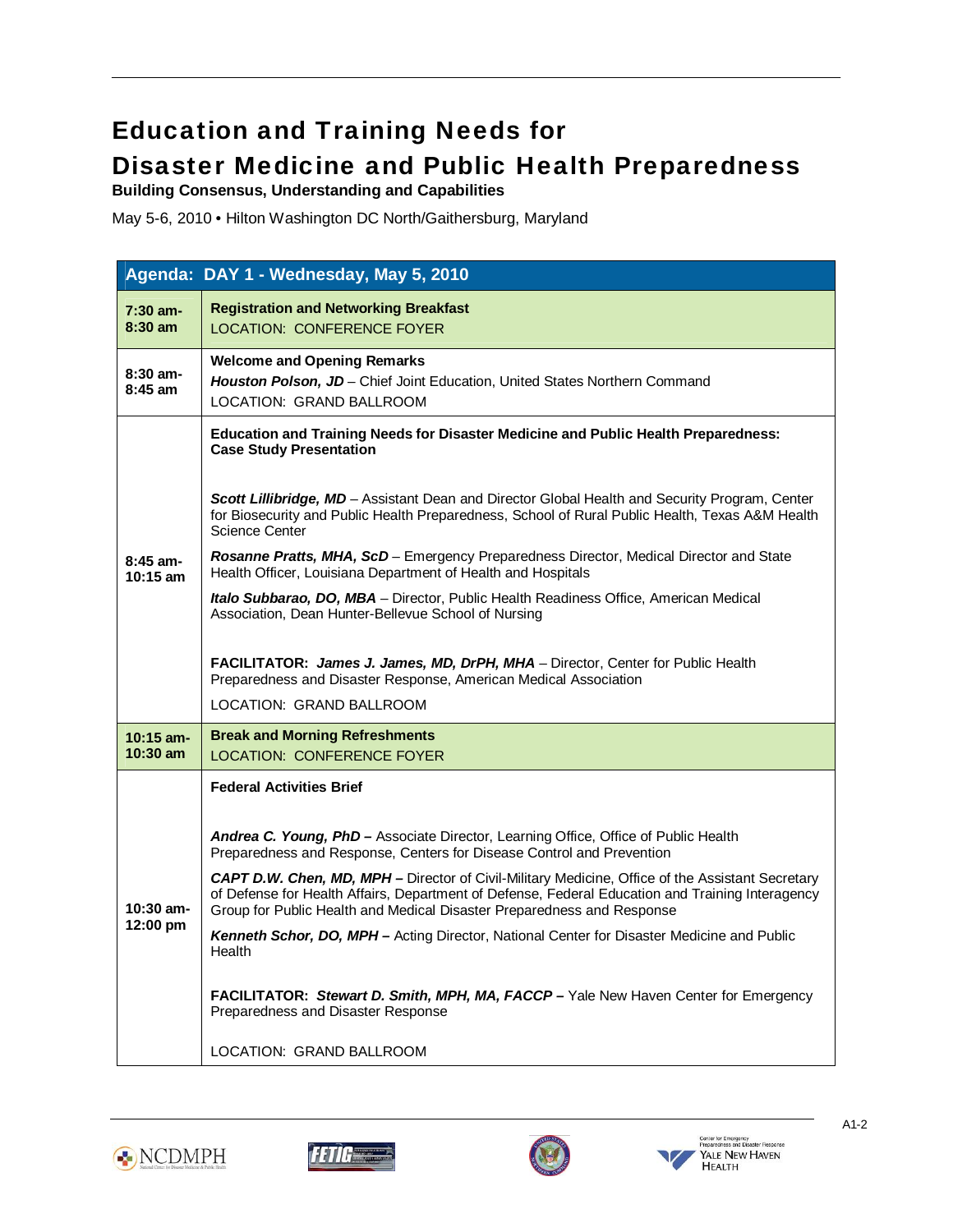# Education and Training Needs for Disaster Medicine and Public Health Preparedness

**Building Consensus, Understanding and Capabilities** 

٦

May 5-6, 2010 • Hilton Washington DC North/Gaithersburg, Maryland

|                         | Agenda: DAY 1 - Wednesday, May 5, 2010 CONTINUED                                                                                                                                                 |                                                                     |                                                         |                                                            |  |  |  |
|-------------------------|--------------------------------------------------------------------------------------------------------------------------------------------------------------------------------------------------|---------------------------------------------------------------------|---------------------------------------------------------|------------------------------------------------------------|--|--|--|
| 12:00 pm-<br>12:15 pm   | <b>Break</b>                                                                                                                                                                                     |                                                                     |                                                         |                                                            |  |  |  |
| 12:15 pm-<br>$1:15$ pm  | <b>Working Lunch Plenary Session</b><br>David Marcozzi, MD, MHS-CL, FACEP - Director, All Hazards Medical Preparedness Policy<br>White House National Security Staff<br>LOCATION: GRAND BALLROOM |                                                                     |                                                         |                                                            |  |  |  |
| $1:15$ pm-<br>$1:30$ pm | <b>Break</b>                                                                                                                                                                                     | (PLEASE EXIT THE GRAND BALLROOM AT THIS TIME FOR ROOM SETUP)        |                                                         |                                                            |  |  |  |
|                         | <b>Breakout Session 1:</b>                                                                                                                                                                       | <b>Breakout Session 2:</b>                                          | <b>Breakout Session 3:</b>                              | <b>Breakout Session 4:</b>                                 |  |  |  |
|                         | Workforce Learning<br>Requirements and<br><b>Needs</b>                                                                                                                                           | Disconnects and<br><b>Barriers</b>                                  | Capabilities and<br>Competencies                        | Information and<br>Communication                           |  |  |  |
|                         | <b>PANELISTS:</b>                                                                                                                                                                                | <b>PANELISTS:</b>                                                   | <b>PANELISTS:</b>                                       | <b>PANELISTS:</b>                                          |  |  |  |
|                         | <b>Brad Austin, MPH,</b><br><b>FACHE</b>                                                                                                                                                         | <b>Rachel Abbey, MPH</b>                                            | James J. James,<br>MD, DrPH, MHA                        | <b>David Berry</b>                                         |  |  |  |
| $1:30$ pm-<br>3:45 pm   | <b>Daniel Kirkpatrick,</b><br><b>MSN, RN</b>                                                                                                                                                     | Kate Corvese,<br><b>MPH'10</b><br>Daniel Barnett, MD,<br><b>MPH</b> | Kathleen Miner,<br>PhD, MPH, Med,<br><b>CHES</b>        | <b>Jon Ebinger</b><br><b>Cynthia Love, MLS</b>             |  |  |  |
|                         |                                                                                                                                                                                                  |                                                                     | <b>JoEllen Warner</b>                                   |                                                            |  |  |  |
|                         | <b>FACILITATOR:</b><br>Debbie L. Hettler, OD,<br><b>MPH, FAAO</b>                                                                                                                                | <b>FACILITATOR:</b><br><b>Nancy Mock, PhD</b>                       | <b>FACILITATOR:</b><br>Kenneth Schor, DO,<br><b>MPH</b> | <b>FACILITATOR:</b><br>LTC (Ret) Joanne<br><b>McGovern</b> |  |  |  |
|                         | LOCATION:<br><b>SALON A</b>                                                                                                                                                                      | LOCATION:<br><b>SALON B</b>                                         | LOCATION:<br><b>SALON C</b>                             | LOCATION:<br><b>SALON D</b>                                |  |  |  |
| 3:45 pm-<br>4:00 pm     | <b>Break and Afternoon Refreshments</b><br>(PLEASE EXIT THE GRAND BALLROOM AT THIS TIME FOR ROOM SETUP)                                                                                          |                                                                     |                                                         |                                                            |  |  |  |
|                         | <b>LOCATION: CONFERENCE FOYER</b>                                                                                                                                                                |                                                                     |                                                         |                                                            |  |  |  |
| 4:00 pm-<br>$4:30$ pm   | <b>Overview of Workshop Day 2</b><br>Elaine Forte, BS, MT (ASCP) - Deputy Director, Operations, Yale New Haven Center for<br><b>Emergency Preparedness and Disaster Response</b>                 |                                                                     |                                                         |                                                            |  |  |  |
|                         | LOCATION: GRAND BALLROOM                                                                                                                                                                         |                                                                     |                                                         |                                                            |  |  |  |
| 4:30 pm-<br>6:30 pm     | <b>Networking Reception</b><br>LOCATION: MONTGOMERY BALLROOM                                                                                                                                     |                                                                     |                                                         |                                                            |  |  |  |







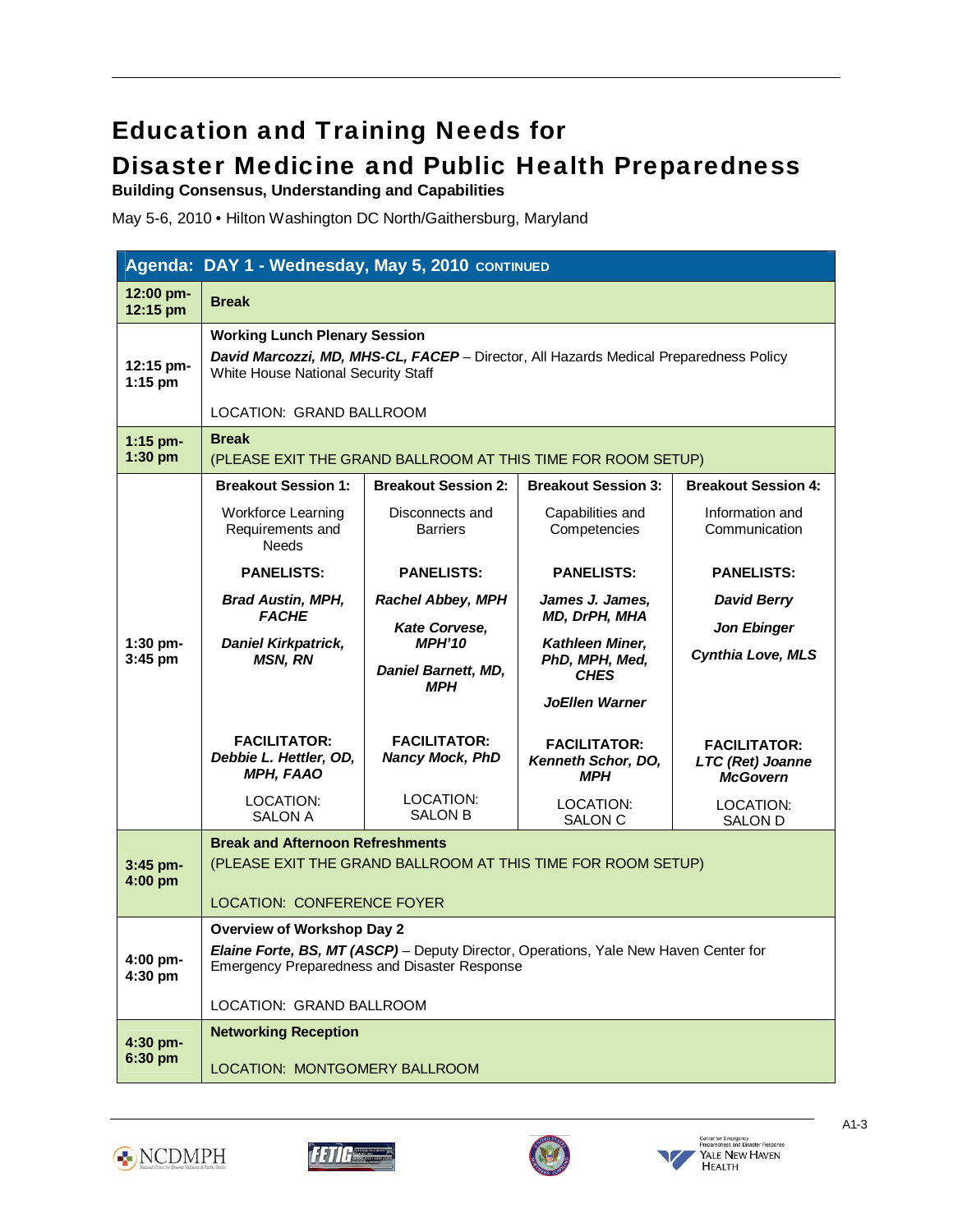# Education and Training Needs for

# Disaster Medicine and Public Health Preparedness

**Building Consensus, Understanding and Capabilities** 

٦

May 5-6, 2010 • Hilton Washington DC North/Gaithersburg, Maryland

|                           | Agenda: DAY 2 - Thursday, May 6, 2010                                                                                                        |
|---------------------------|----------------------------------------------------------------------------------------------------------------------------------------------|
| $7:30$ am-<br>$8:00$ am   | <b>Networking Breakfast</b><br><b>LOCATION: CONFERENCE FOYER</b>                                                                             |
|                           | National Health Security Strategy: Objective #2 Workforce                                                                                    |
| $8:00$ am-<br>$9:00$ am   | <b>Lisa G. Kaplowitz, MD, MSHA</b> – Office of the Assistant Secretary of Preparedness and Response,<br>Deputy Assistant Secretary of Policy |
|                           | LOCATION: GRAND BALLROOM                                                                                                                     |
| $9:00$ am-<br>$9:15$ am   | <b>Break and Morning Refreshments</b><br><b>LOCATION: CONFERENCE FOYER</b>                                                                   |
|                           | Participant Planning and Summary Session: What Did We Hear You Say?                                                                          |
| $9:15$ am-<br>$11:15$ am  | Stewart D. Smith, MPH, MA, FACCP - Yale New Haven Center for Emergency Preparedness and<br>Disaster Response                                 |
|                           | LOCATION: GRAND BALLROOM                                                                                                                     |
| $11:15$ am-<br>$11:30$ am | <b>Break</b>                                                                                                                                 |
|                           | <b>Working Lunch Plenary Session</b>                                                                                                         |
| $11:30$ pm-<br>12:30 pm   | <b>Christopher J. Revere</b> - Executive Director, National Commission on Children and Disasters                                             |
|                           | LOCATION: GRAND BALLROOM                                                                                                                     |
|                           | <b>Closing Remarks: The Way Ahead</b>                                                                                                        |
| $12:30$ pm-<br>$1:00$ pm  | <b>Houston Polson, JD</b> – Chief Joint Education, United States Northern Command                                                            |
|                           | LOCATION: GRAND BALLROOM                                                                                                                     |







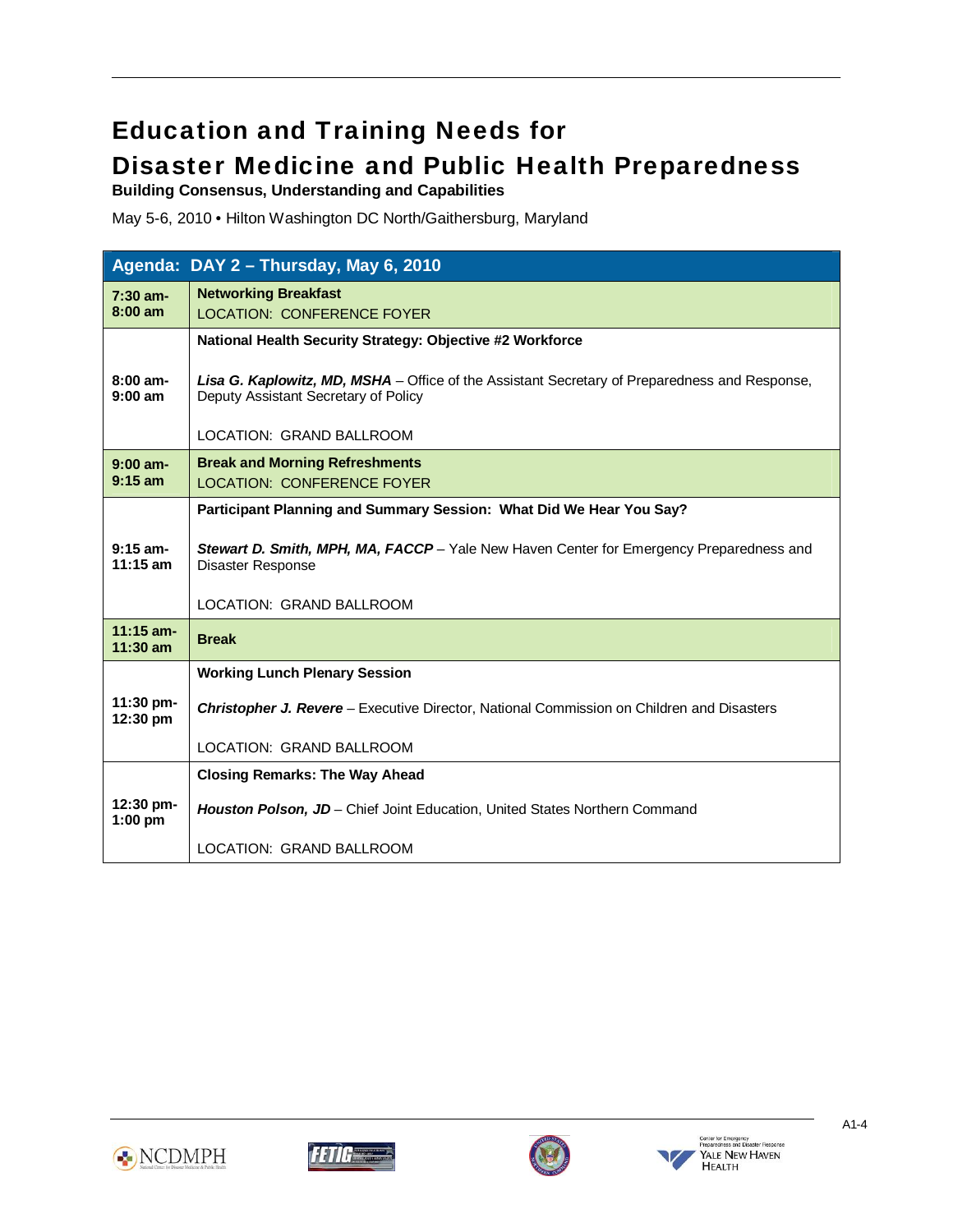# **APPENDIX 2 FACILITATOR BIOGRAPHIES**



<span id="page-25-0"></span>Ī







A2-1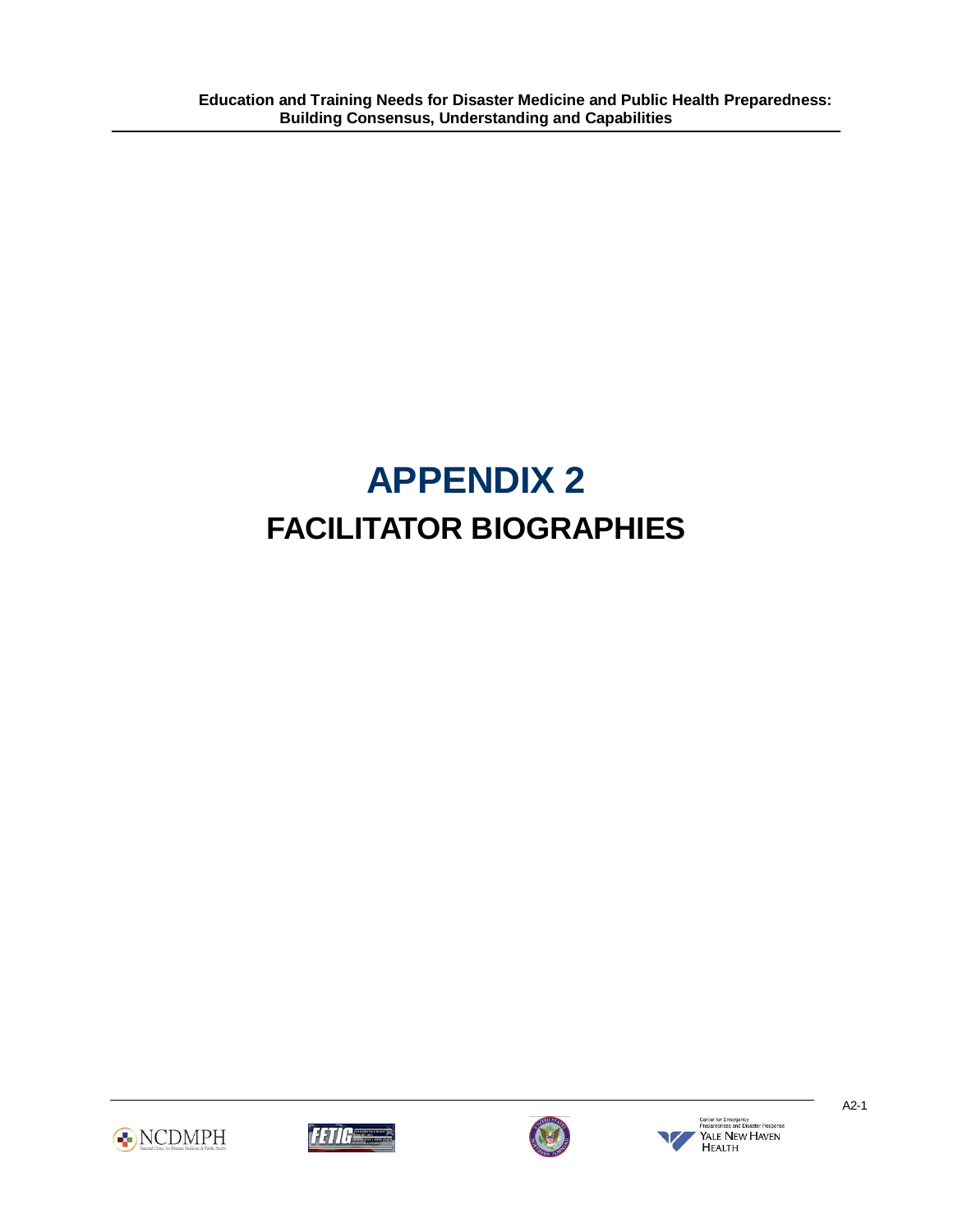#### Ī **DEBBIE L. HETTLER, O.D., MPH, FAAO**

Dr. Debbie Hettler's education includes a B.S. and O.D. from The Ohio State University College of Optometry and an MPH from University of Illinois. Her professional practice experience includes optometric education, clinical practice in HMO's, and the VA as well as quality assurance activities. She has over 100 scientific presentations including such topics as clinical techniques, ocular disease, public health issues, contact lenses, and managed care, and authored articles published concerning public health, primary care coordination and ocular disease topics.

She has served in many professional organization leadership roles including the American Academy of Optometry, American Optometric Association, and American Public Health Association. She has been with the Veterans' Administration since 1994 as a clinical optometrist and associated education affiliations with University of Missouri Department of Ophthalmology and Internal Medicine. As Optometry Residency Supervisor there, she was associated with four optometry schools for optometric externships and residencies. Currently, she is the Clinical Director, Associated Health Education, Office of Academic Affiliations, VA Central Office located in Washington, DC.

# **JAMES J. JAMES, MD, DRPH, MHA**

James J. James, MD, DrPH, MHA, is Director of the American Medical Association (AMA) Center for Public Health Preparedness and Disaster Response, and Editor-in-Chief, *Disaster Medicine and Public Health Preparedness*, a peer reviewed, MEDLINE indexed publication of the American Medical Association. In less than five years, this Center has received over \$3 million in grant funding, has overseen the development and deployment of the National Disaster Life Support suite of courses and has expanded to 10 personnel. Dr. James brings over 30 years of experience in the public and private health care sectors—as a clinician, researcher, professional personnel manager and program director—to this challenging and critical undertaking. He is board certified in general preventive medicine, earned a doctorate in medicine at the Cincinnati College of Medicine, a doctorate in public health from UCLA's School of Public Health, and a masters in health care administration from Baylor University. Dr. James served 26 years with the U.S. Army Medical Department, serving in a multitude of capacities. From 1999 through December 2002, Dr. James served as Director of the Miami-Dade County Health Department. There he was responsible for the oversight and supervision of public health programs throughout the county. He was charged with the management of a \$60 million budget and the supervision of approximately 1000 employees. Over the past year, Dr. James has been appointed to numerous boards, commissions and committees addressing national policy and operational issues around preparedness and response. He serves as a constant and active participant on several Institute of Medicine forums and roundtables. He is the chair of the National Disaster Life Support Foundation Board of Directors and the co-chair of the National Disaster Life Support Education Consortium executive committee. In December 2007 he was appointed to the very prestigious National Biodefense Science Board (NBSB) and in 2008 the Defense Health Board (DHB).









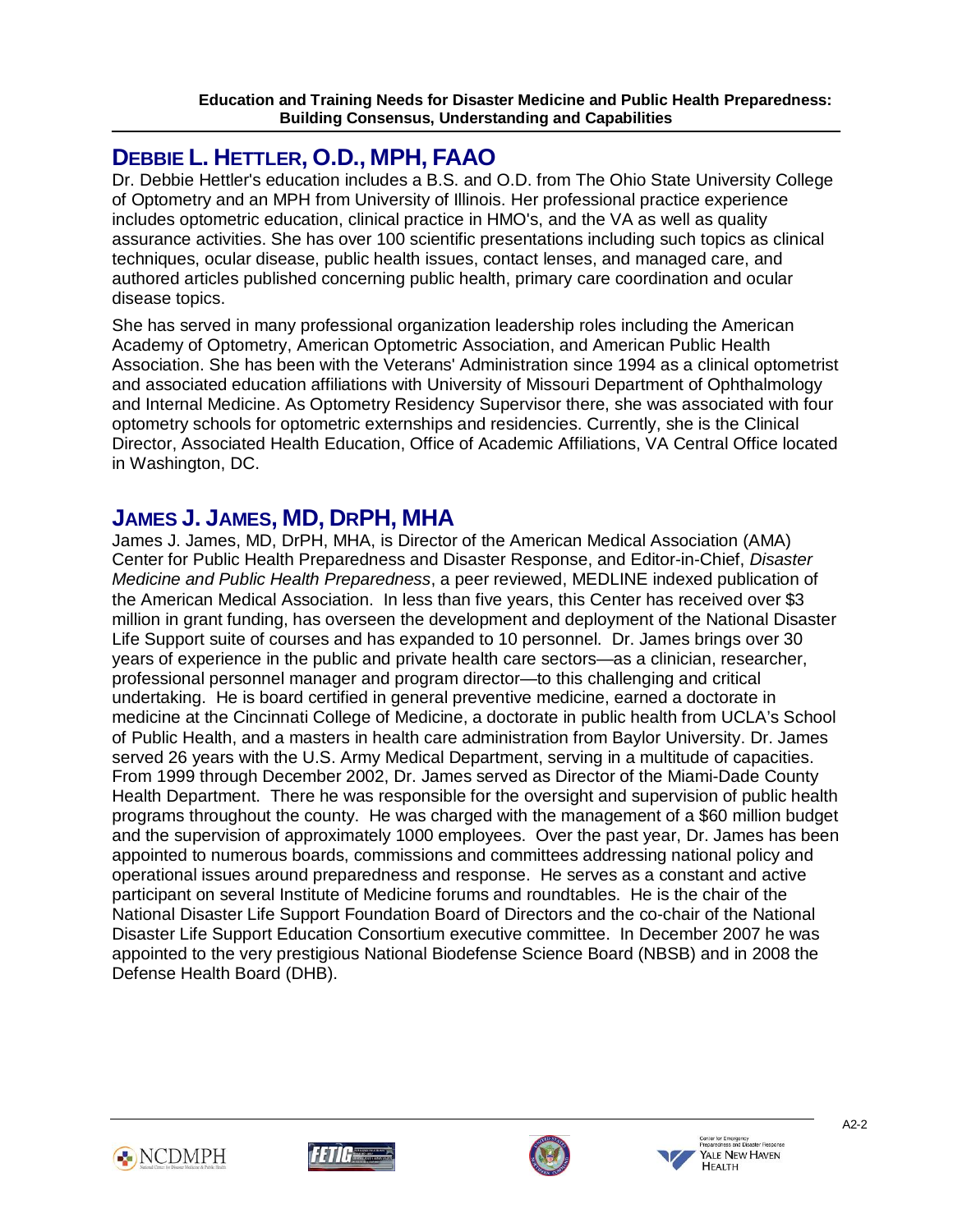# **LTC (RET) JOANNE MCGOVERN**

Ī

Lieutenant Colonel McGovern enlisted in the United States Army as a private and was accepted to the Military College of Vermont, Norwich University. She served in the Vermont National Guard where she became one of the first military members to participate in the Simultaneous Membership Program. She was commissioned as a Lieutenant, completed her Bachelor of Science (Earth Science) from Norwich University and returned to active service as a Medical Service Corps officer in January 1982.

As a platoon leader in the Medical Company, 498th Support Battalion, 2nd Armored Division, she established the Family Health Clinic and served as its Executive Officer. In 1985 Lieutenant Colonel McGovern became Chief of Plans, Operations and Training for the Supreme Headquarters Allied Powers Europe Medical Activity Center (SHAPE MEDDAC) and she was promoted to Commander of the Medical Company at SHAPE.

During the course of her distinguished career, Lt. Colonel McGovern deployed on contingency and humanitarian missions to Southwest Asia, the Balkans and Africa while serving as the Executive Officer for the contingency hospital. As the DMOC for 1st Armored Division, Lieutenant Colonel McGovern played a pivotal role in preparing the Division to deploy to Bosnia by spearheading training activities to prepare medical personnel for operations in a nonpermissive environment and developing the Division's Health Service Support Plan which was a key portion of the Campaign Plan for Operation Joint Endeavor.

Upon returning to the U.S, LTC McGovern served as the Chief of Plans and Current Operations, US Southern Command. She deployed to Central and South America in support of Humanitarian Assistance Operations and Disaster Relief as a result of Hurricane Mitch, the volcano eruptions in Ecuador, the Venezuelan floods and chemical disaster, the earthquakes in El Salvador and US counter drug actions in Colombia.

LTC McGovern was assigned to the United States Army Medical Department Center and School, FT Sam Houston, where she has served as the Deputy Director for Healthcare Operations and subsequently as the Chief of the Homeland Security Branch for the Army Medical Department's Center and School. As Adjunct Professor for the U.S. Army Baylor University Program in Healthcare Administration, she taught courses in Readiness, Homeland Security and Counter terrorism.

LTC McGovern deployed during Operation Iraqi Freedom as Chief of Medical Plans and Operations for the Coalition Forces Land Component Command. When Multi National Force – Iraq was established in 2004, LTC McGovern established the Surgeon's Office and serve as its Deputy Surgeon/Chief of Operations. She redeployed in 2005 as the Deputy Surgeon/Chief of Operations as the Senior Medical Operations Officer for Hurricane Katrina where she coordinated the evacuation of over 26 hospitals and thousands of sick and injured. In 2008 she became the ARNORTH Surgeon and retired in later that year.

She is currently a staff associate at Yale University, Department of Emergency Medicine, Section of Emergency Medical Services and a consultant to the Yale-New Haven Center for Emergency Preparedness and Disaster Response.







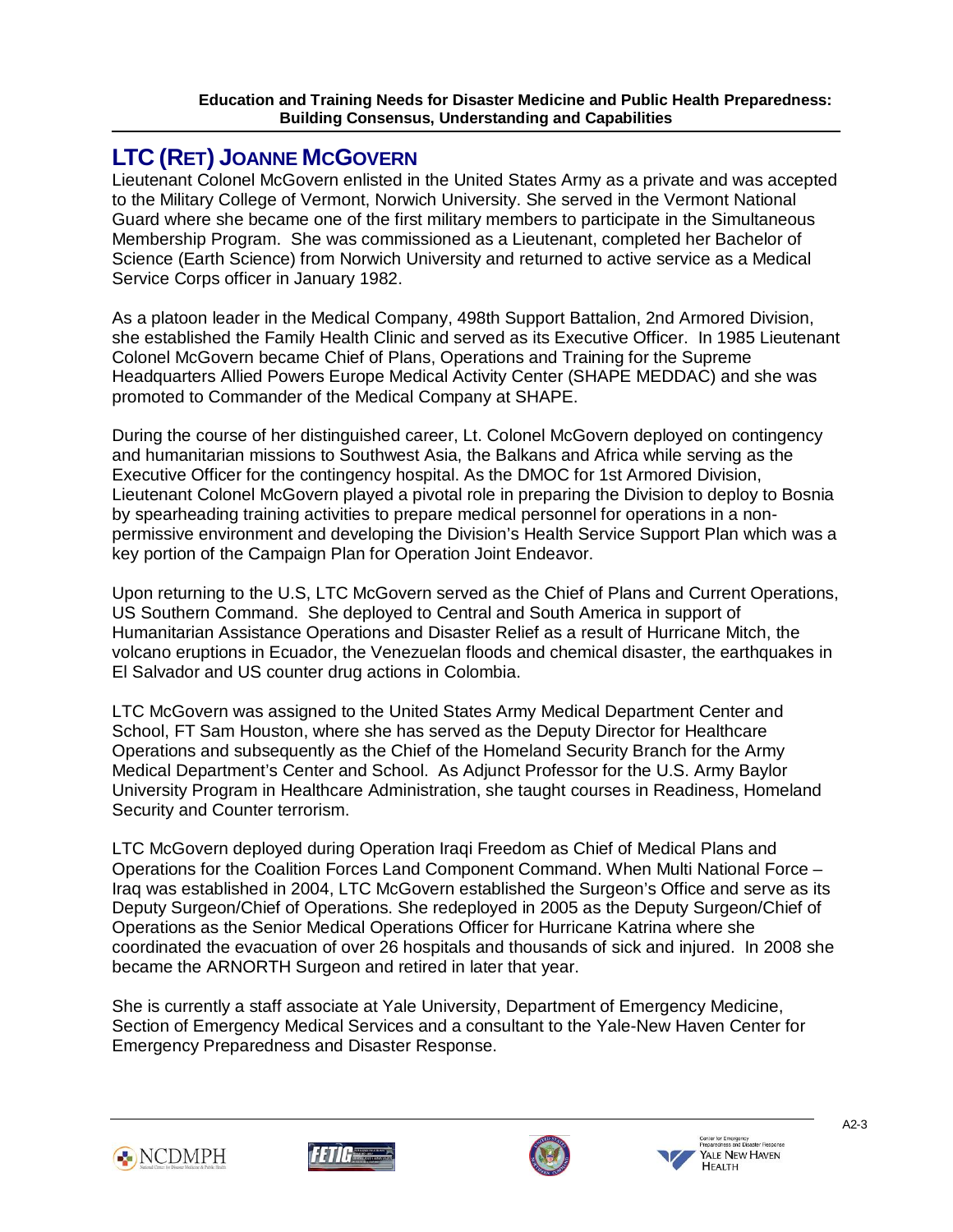## **NANCY MOCK, PHD**

Ī

Dr. Nancy Mock is Co-Director of the Disaster Resilience Leadership Academy at Tulane University and she is an Associate Professor of International Health and International Development at Tulane. Dr. Mock is Tulane's Principle Investigator of Tulane's contribution to the Department of Homeland Security's Center of Excellence Natural Disasters, Coastal Infrastructure and Emergency Management. She has delivered numerous papers and presentations related to international and domestic disaster preparedness. Dr. Mock received a Bachelor of Science degree from Yale University and a Doctorate in Public Health from Tulane University.

# **KENNETH SCHOR, D.O., MPH**

Dr. Schor is a federal civilian faculty member of the Uniformed Services University of the Health Sciences (USU) having retired in May 2009 after 27 years active duty service in the US Navy Medical Corps. His appointments at the nation's federal health sciences university include: Acting Director of the National Center for Disaster Medicine and Public Health, Assistant Professor in the Department of Preventive Medicine and Biometrics, and Deputy Public Health Emergency Officer. He is the immediate past Associate Program Director, National Capital Consortium, USU General Preventive Medicine Residency.

Dr. Schor graduated cum laude from Allegheny College, Meadville, PA; received his Doctor of Osteopathic Medicine (DO) degree from the Philadelphia College of Osteopathic Medicine; is a Distinguished Graduate of the National Defense University Industrial College of the Armed Forces (MS, National Resources Policy); and received a Master of Public Health (MPH) degree from USU with a Health Services Administration concentration.

His graduate medical education includes a non-categorical medicine internship at Naval Medical Center, San Diego; completion of a Family Practice Residency at Naval Hospital, Jacksonville; and completion of a General Preventive Medicine Residency at the Uniformed Services University of the Health Sciences. He is a Diplomat of the American Board of Preventive Medicine.







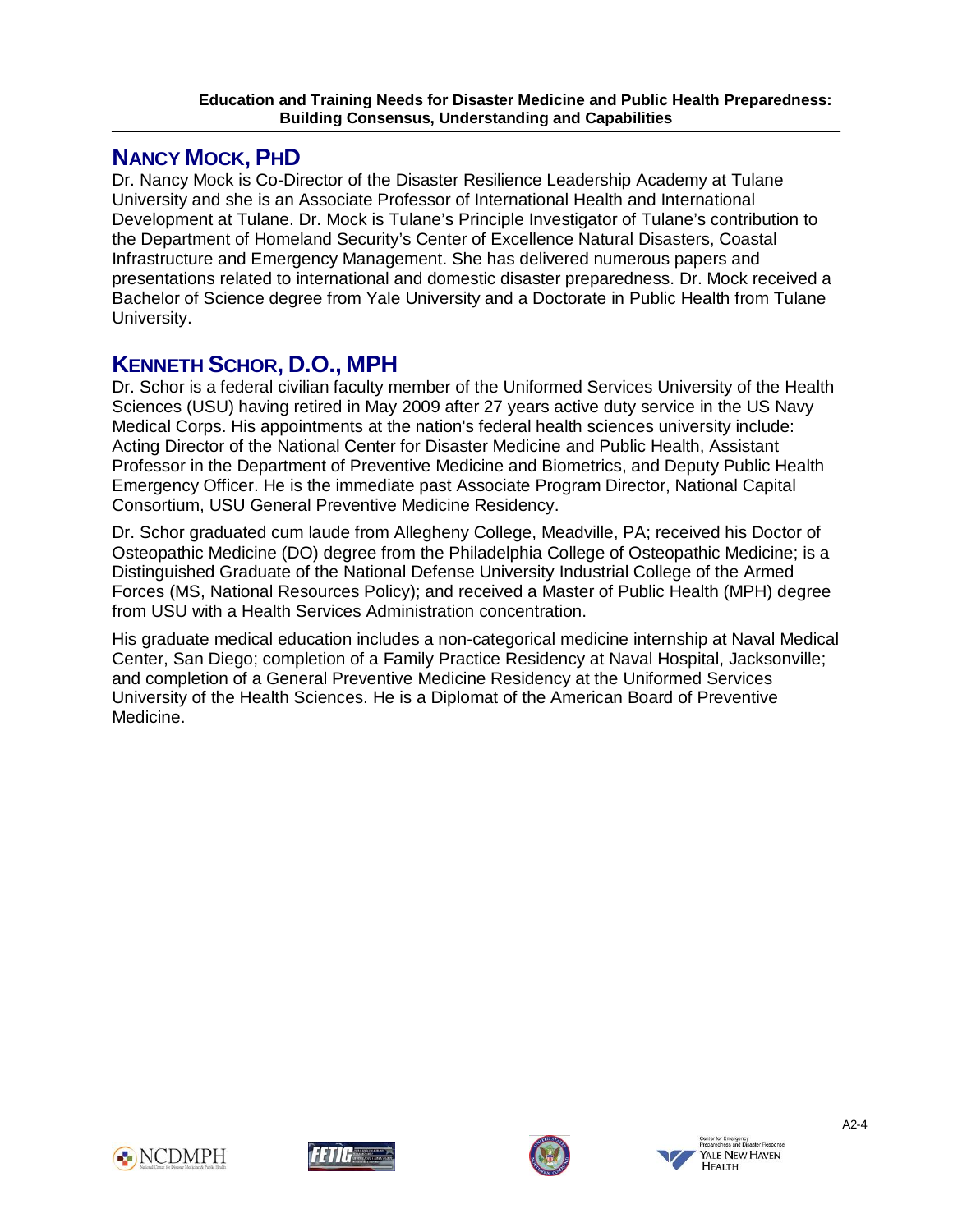# **STEWART SMITH, MPH, MA, FACCP**

Ī

Stewart provides direct support to Yale New Haven's Center for Emergency Preparedness and Disaster Response as Program Manager for Department of Defense activities to include the National Center for Integrated Civilian-Military Domestic Disaster Medical Response (ICMDDMR).

Stewart is the Founder, President and Chief Executive Officer of Emergency Preparedness and Response International, LLC (EP&R International). A retired Navy Commander, Medical Service Corps Officer, his previous military work history spans over 25 years of progressive assignments that includes Chief of the Joint Regional Medical Plans and Operations Division for the North American Aerospace Defense Command and the United States Northern Command (NORAD-USNORTHCOM), Surgeons Directorate; Director of International Health Operations Policy, Homeland Defense, and Contingency Planning Policy for the Assistant Secretary of Defense for Health Affairs; Branch Chief for the Joint Staff, Health Services Support Division; and Branch Head for the Deployable Medical Systems, Office of the Chief of Naval Operations, Medical Plans and Policy (OPNAV-N931).

Stewart holds graduate degrees in Public Health Management and Policy from the Yale School of Medicine, Department of Public Health and Epidemiology; and the Naval War College in National Security and Strategic Studies. He is a Doctoral Candidate in Complex Emergencies and Disaster Management at Tulane University, and holds an Adjunct faculty appointment at Tulane University.

He is the co-founder of and immediate past President to the American College of Contingency Planners (ACCP). His particular areas of interest and expertise include strategic medical planning; domestic consequence management operations, the National Disaster Medical System (NDMS), and the National Response Framework (NRF) with a focus on complex emergencies and calamitous events (including medical operations in the WMD/asymmetrical environment); and finally, international Weapons of Mass Destruction medical countermeasures policy. Stewart was selected as the first American to chair the North Atlantic Treaty Organization's (NATO's) Biomedical Defense Advisory Committee (BIOMEDAC); holding that appointment from 2003-2005 while assigned to the Secretary of Defense and USNORTHCOM staffs.









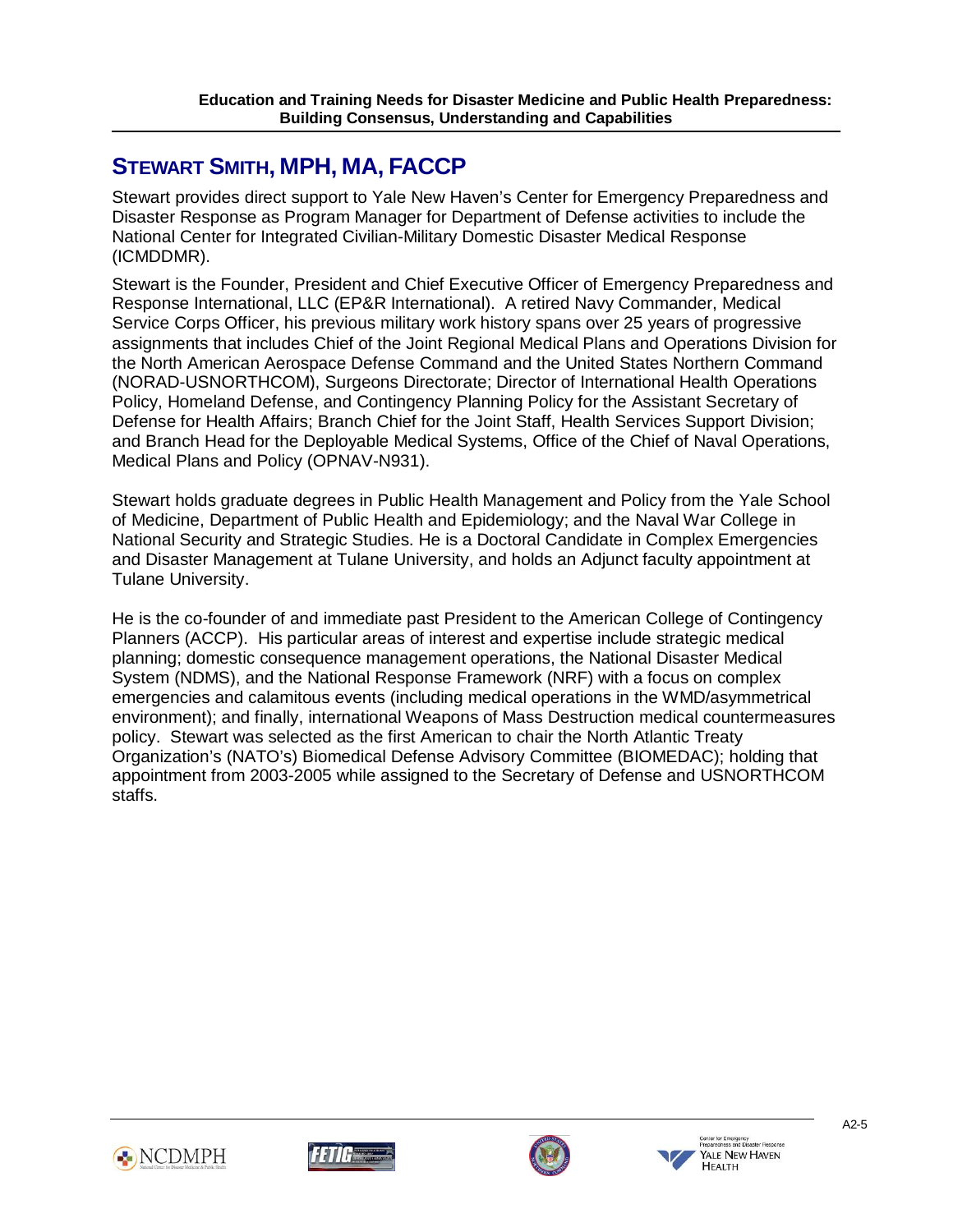# **APPENDIX 3 PRESENTER BIOGRAPHIES**



<span id="page-30-0"></span>Ī





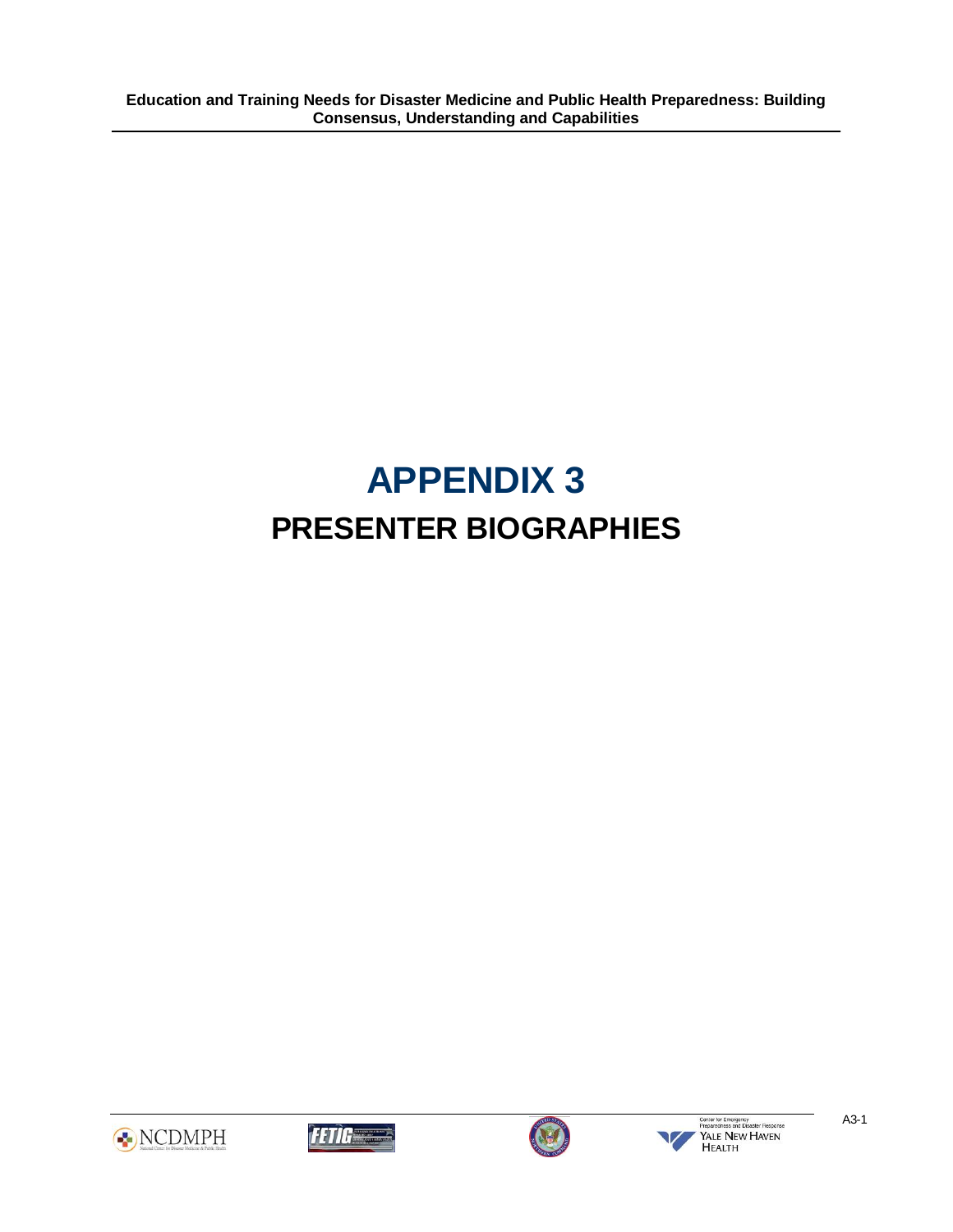# **RACHEL L. ABBEY, MPH**

Ī

Rachel Abbey is the Program Manager for Montgomery County, Maryland's Advanced Practice Center (APC) for Public Health Preparedness and Response Program under the Department of Health and Human Services. Ms Abbey received a Bachelor of Arts in Peace and Global Studies from Earlham College in Richmond, Indiana and a Master of Public Health (MPH) from the School of Public Health at the University of Maryland College Park.

Ms. Abbey has over 15 years of planning, coordinating and training experience with national, state and community health-based organizations. She has worked in the field of public health preparedness for the past six years. Ms. Abbey had presented at several national preparedness conferences including the 2010 Public Health Preparedness Summit. Ms. Abbey has authored several publications, including an article in the *Journal of Public Health Management and Practice* on the Computer Planning Model Generator.

# **CAPTAIN BRAD AUSTIN, MPH, FACHE**

Captain Brad Austin serves as a Senior Program Officer in the Office of the Civilian Volunteer Medical Reserve Corps in the Office of the U.S. Surgeon General. He is responsible for providing oversight for programmatic and operational activities in support of MRC units nationwide.

For the past 7 years, he has devoted his career to public health emergency preparedness activities. CAPT Austin previously served in the HHS Office of the Assistant Secretary for Preparedness and Response (ASPR) as a Senior Program Management Officer. In this role, he trained and deployed to the HHS Secretary's Operation Center as a member of the HHS Emergency Management Group for Hurricanes Dean, Katrina, Rita, and Ernesto; St Louis Power Outage; and Lebanon Repatriation. Prior to this assignment, CDR Austin served as the first Project Officer to the National Bioterrorism Hospital Preparedness Program.

First commissioned in 1990, CAPT Austin started his Federal career in the Health Resources and Services Administration working with the Ryan White CARE Act. He then served in the Substance Abuse and Mental Health Services Administration, managing various substance abuse treatment grant programs. He had the privilege of serving in The White House, providing technical expertise and coordination among substance abuse treatment, mental health, and HIV prevention.

CAPT Austin was raised in Northern California and received his bachelor's from the University of California at Berkeley and his master's in public health in health services administration from San Diego State University. He is Board Certified in Healthcare Administration and a Fellow in the American College of Healthcare Executives.

Brad is an avid traveler, a bicyclist, a swimmer, and with three marathons under his belt, refuses to give up the notion that he is too old to run another! In the late 1980s, he was a U.S. Peace Corps volunteer working on healthcare programs in Central Africa.







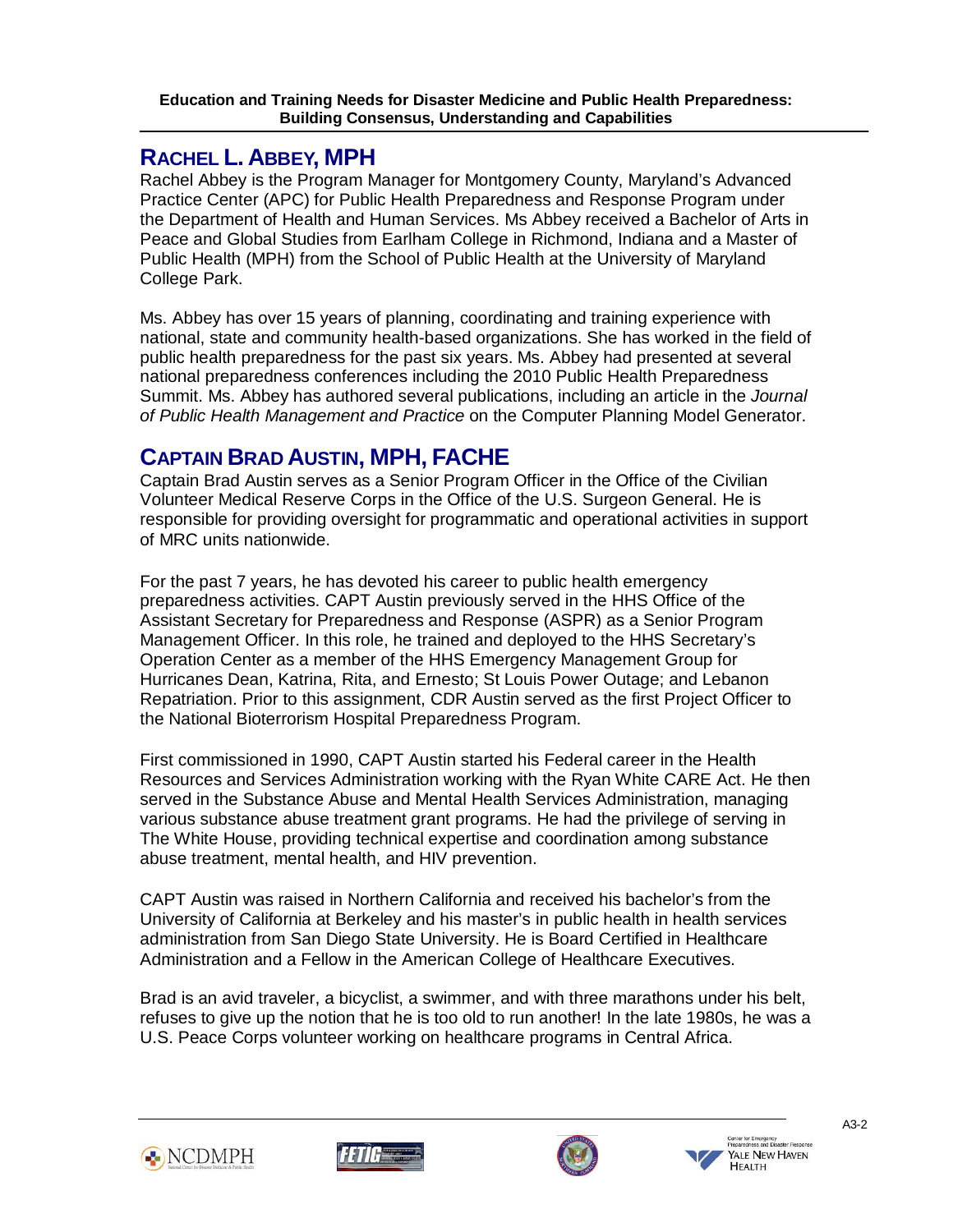# **DANIEL BARNETT, MD, MPH**

Ī

Daniel J. Barnett, MD, MPH is currently an Assistant Professor at Johns Hopkins Bloomberg School of Public Health. He is a graduate of the Johns Hopkins General Preventive Medicine Residency Program (2002). He received his MPH degree from Johns Hopkins Bloomberg School of Public Health (2001), and his MD degree from Ohio State University College of Medicine and Public Health (1999). He graduated from Yale University with a BA in English (1993).

Research interests include best practice models to enhance all-hazards public health emergency readiness and response. Specific areas of focus include design and evaluation of preparedness curricula for public health workers; mental health aspects of public health emergency response; public health readiness exercises; and organizational culture change issues facing health departments in building a ready public health workforce.

# **CAPTAIN D.W. CHEN, MD, MPH**

Captain D.W. Chen, MD, MPH is an active duty medical officer with the U.S. Public Health Service (PHS) currently detailed to the Department of Defense (DoD), Office of the Assistant Secretary of Defense for Health Affairs, where he serves as Director of Civil-Military Medicine. In this capacity, he oversees DoD medical policies and programs supporting homeland defense; defense support to civil authority; emergency preparedness & response; and coalition and non-DoD beneficiary health care.

Prior to his present assignment, Capt. Chen was detailed to the U.S. Department of Agriculture (USDA), where he served as Deputy Associate Administrator for Food Security & Emergency Preparedness, providing leadership to an office within USDA that helps coordinate national food and agricultural homeland security & emergency preparedness. Before his assignment at USDA, Capt. Chen served as the Director, Division of Transplantation at the Health Resources & Services Administration (HRSA), U.S. Department of Health & Human Services (HHS), an office which regulates the nation's organ & tissue transplantation system and as a former Deputy Division Director in HRSA's Bureau of Health Professions where he oversaw Federal programs supporting medical education & public health workforce development.

In addition to his primary duties at DoD, Capt. Chen is an Adjunct Assistant Professor at the Uniformed Services University of the Health Sciences and currently serves as a member of the PHS Surgeon General's Policy Advisory Council. He served part-time on the senior medical staff of the Naval Medical Clinic, U.S. Naval Academy, from 1994 to 2000.

Capt. Chen received early promotions to the rank of Commander in 1996 and to the rank of Captain in 2002. In 2003, Capt. Chen received the Harvard School of Public Health Alumni Award of Merit for his achievements in public health.

Capt. Chen completed his undergraduate studies (with honors) at Harvard University, his graduate work in public health at the Harvard School of Public Health and his medical degree at the Tufts University School of Medicine. Dr. Chen is Board-Certified in Preventive Medicine and is a Fellow of the American College of Preventive Medicine.







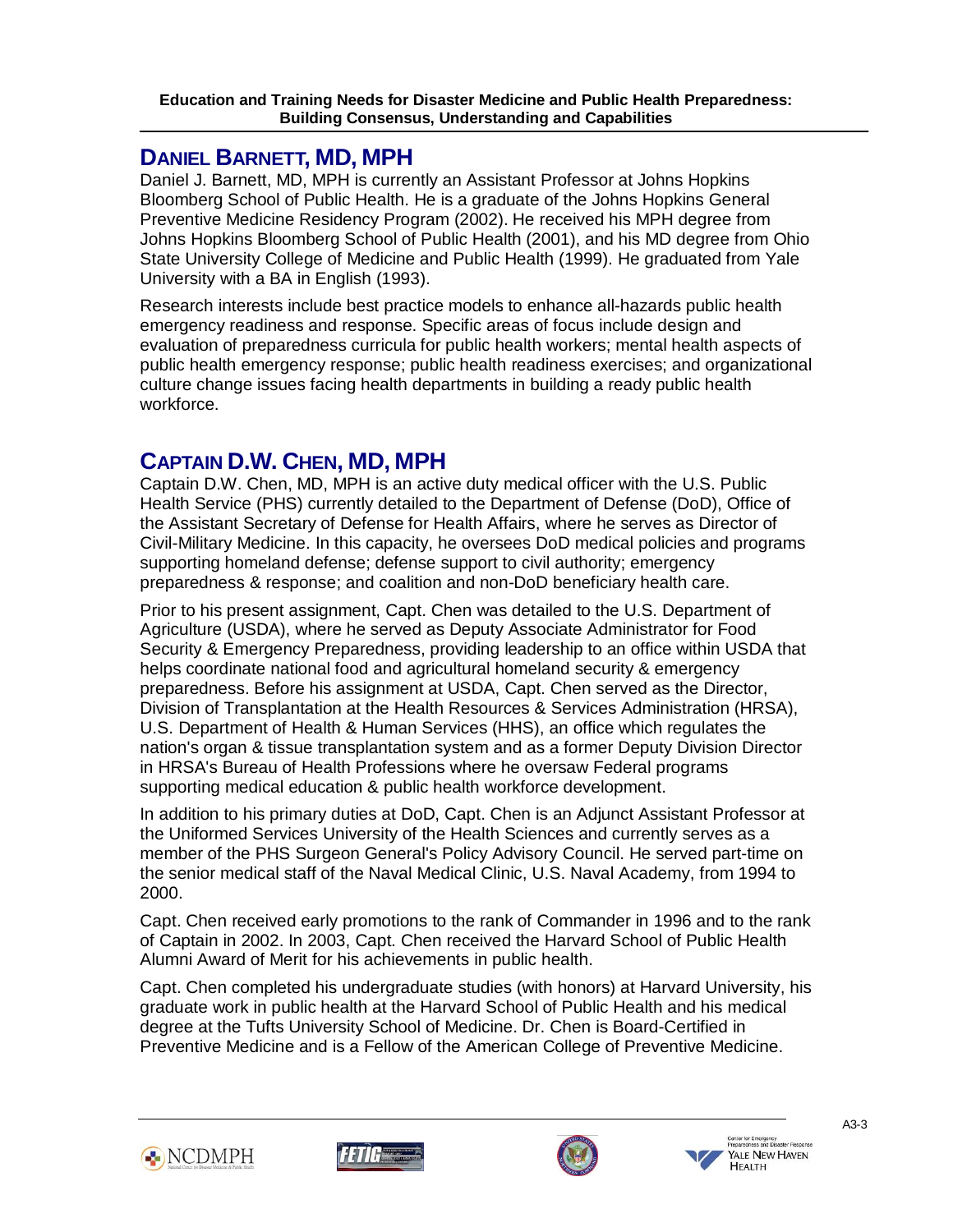#### Ī **REBECCA COHEN, MPH**

Ms. Cohen has more than seven years of public health project management experience, including three years of experience managing the after hours emergency response system for the Commonwealth of Massachusetts Department of Social Services. Her healthcare background focuses on work in the primary healthcare sector and includes three years of experience conducting a comprehensive emergency preparedness training and implementation program for New York City primary care centers. Her work with both freestanding and hospital affiliated primary care centers includes the utilization of innovative models for organizational change as well as the use of traditional consultation models. Ms. Cohen also has experience in the field of healthcare quality improvement, including participation in research addressing the sustainability and spread of healthcare innovations. At YNH-CEPDR, Ms. Cohen assists in the network development and coordination of programs for federal, state, private and other entities to better prepare healthcare and other emergency management providers in their response to emergency management, terrorism preparedness and public health emergencies throughout the nation. She works collaboratively with health systems, hospitals and other healthcare entities to develop solutions to their preparedness needs in the areas of assessment, planning, education and training and drills and exercise. Ms. Cohen holds a Masters Degree in Public Health from Boston University with studies concentrating in Social and Behavioral Sciences.

# **KATE CORVESE, MPH'10**

Kate Corvese is a first year Master of Public Health candidate at the Yale School of Public Health in the Epidemiology of Microbial Diseases concentration. She has worked as a contractor and intern for the Rhode Island Department of Health's Center for Emergency Preparedness and Response for the past four years on projects involving municipal and state level bioterrorism response capabilities, hospital preparedness, pandemic flu planning and the response to the H1N1 pandemic. She is currently involved with the Yale Center for Public Health Preparedness and the Yale-Tulane ESF-8 Planning Team, where she is editor of the weekly briefs that enhance situational awareness about the Haiti earthquake from a public health perspective.

# **JON EBINGER**

Jon Ebinger is a Washington, DC based media consultant and educator. For 9 years he was a producer for the ABC News program, "Nightline". He worked for ESPN as the coordinating producer who launched the weekly edition of "Outside the Lines." Ebinger has also been part of production teams for the BBC, CNBC, PBS, and the National Geographic Channel. He has also been part of teams for shows at National Public Radio, also known as NPR, and for several years in the 'oughts' worked regularly as a control room producer for the special events unit at ABC News.

Ebinger currently teaches broadcast writing, reporting, and interviewing at the George Washington University. He also administers media projects for the Radio Television Digital News Foundation, including a journalist exchange program with Germany sponsored by the RIAS Berlin Kommission. He regularly lectures overseas before audiences large and small, academic and professional. He primarily talks about the confluence of media and politics, along with the American style of journalism.







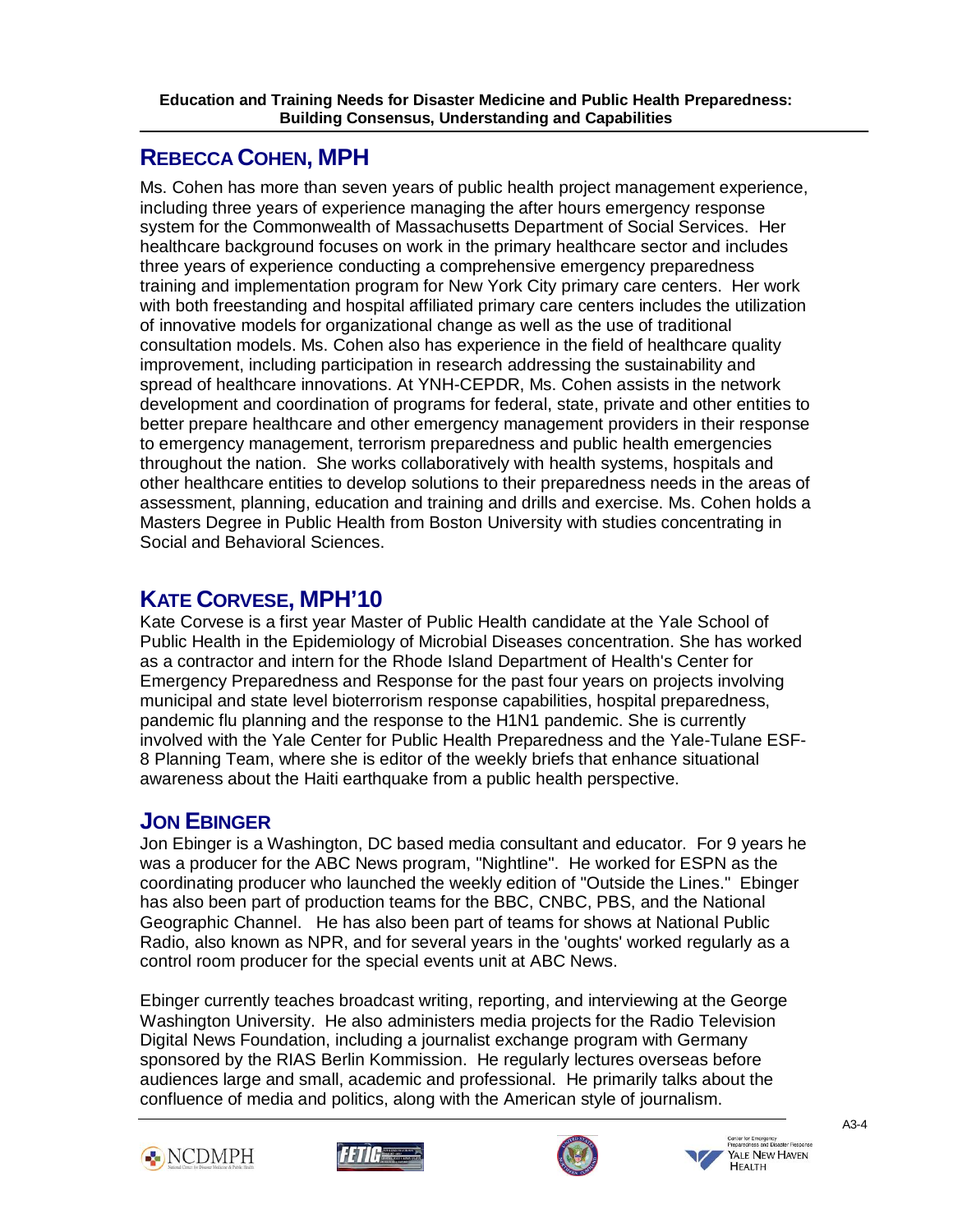Ebinger is the recipient of 8 Emmy Awards, including 6 national news Emmys for work at "Nightline" (ABC News), one national news Emmy for "Inside Base Camp" (National Geographic Channel), and one local Emmy for "World Talk" (WETA-PBS). Along with his Nightline colleagues he received a DuPont-Columbia Award in 1996 for Special Programs, along with a handful of other accolades.

He has done special projects for the publishing industry, and has been known to drag his video camera across the country, sizing up urban settings, architectural specialties, and iconic images of the American west. As of late he has begun to feel comfortable posting movie reviews on this site.

# **ELAINE FORTE, BS, MT (ASCP)**

Ī

Ms. Forte has more than 29 years of experience managing program development and delivery in laboratory settings, healthcare delivery and education and training and has co-authored numerous articles and abstracts. She has extensive project management experience including design, development, implementation and evaluation of (1) information technology systems, (2) education and training programs, (3) risk communication materials and (4) emergency preparedness and surge capacity initiatives. She was one of the primary participants in the national Emergency System for Advance Registration of Volunteer Health Professionals (ESAR-VHP) committee and guided the development and implementation of the statewide emergency credentialing program in Connecticut. She guides the activities of YNHHS' National Center for Integrated Civilian-Military Domestic Disaster Medical Response and the Center for Public Health Preparedness, a CDC designated center at YNHHS. Under Ms. Forte's leadership, YNHHS has delivered education and training through multiple modalities to more than 120,000 healthcare workers at all levels of skill in a variety of disciplines and healthcare settings in more than 42 states and US territories.

# **LISA G. KAPLOWITZ, MD, MSHA**

Lisa Kaplowitz, MD, MSHA is the Deputy Assistant Secretary for Policy in the Office of the Assistant Secretary for Preparedness and Response (ASPR), U.S. Department of Health and Human Services, a position she has held since March, 2010. In this position, she is responsible for directing and coordinating policy and strategic planning for all components of the Office of the ASPR.

Prior to joining the U.S. Department of Health and Human Services, Dr. Kaplowitz was Director of the Health Department for the City of Alexandria in Northern Virginia from July, 2008 until February, 2010. As Health Director in Alexandria, she was responsible for all public health activities and was also very involved in emergency preparedness in the National Capital Region, serving as Chair of the Health and Medical Regional Planning Working Group of the Metropolitan Washington Council of Governments (MWCOG). From 2002 until July, 2008, she was Deputy Commissioner for Emergency Preparedness and Response (EP&R) in the Virginia Department of Health (VDH). She was responsible for the development and implementation of Virginia's public health response to all natural and man made emergencies, in coordination with hospitals, health care system and emergency response organizations in Virginia and the National Capital Region.







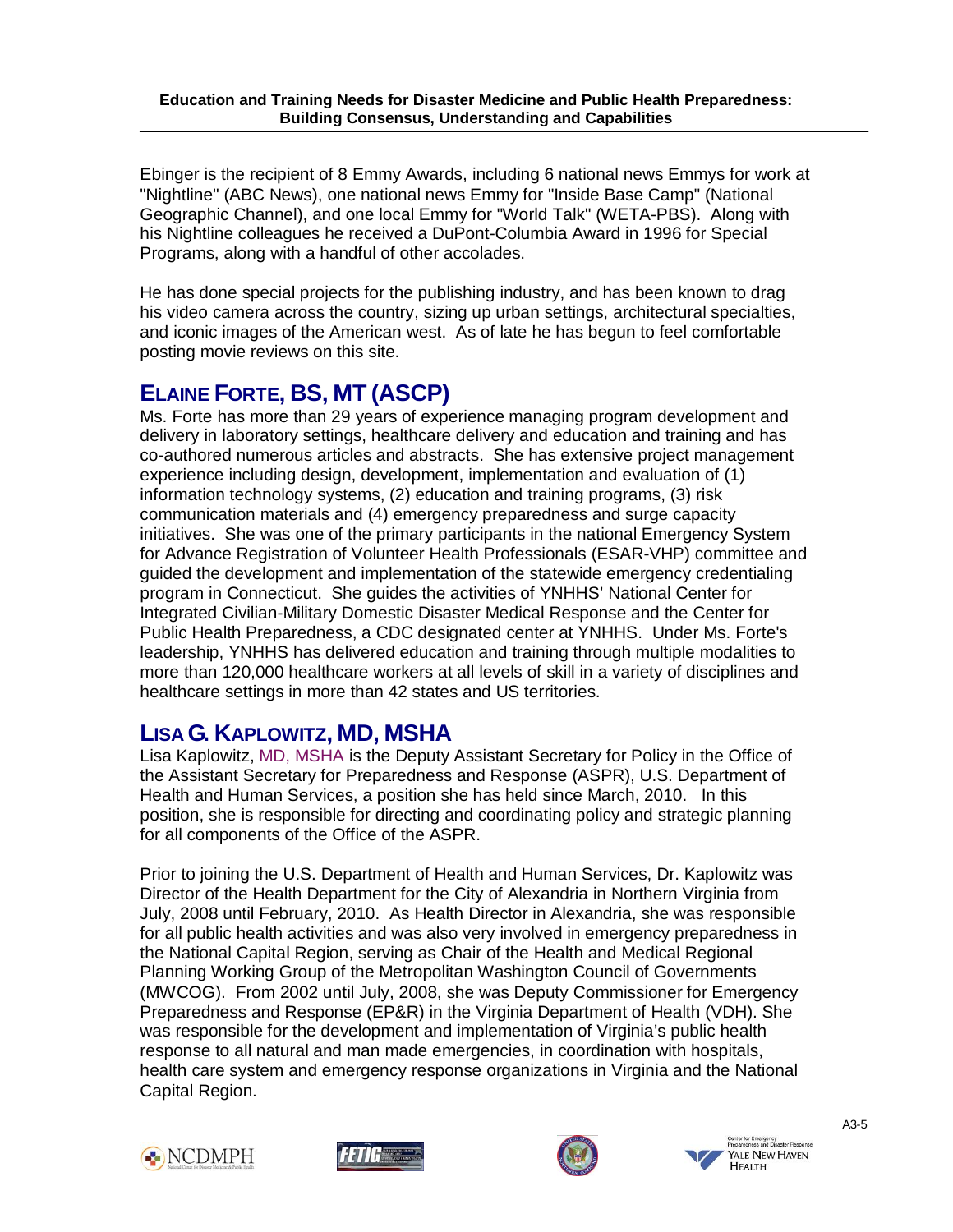Prior to joining VDH, Dr. Kaplowitz was a faculty member in the Department of Medicine at Virginia Commonwealth University and Director of the VCU HIV/AIDS Center. She also was Medical Director of Telemedicine and Ambulatory Care for the VCU Health System. She obtained her MD degree from the University of Chicago Pritzker School of Medicine, and completed her residency in Internal Medicine and Fellowship in Infectious Diseases at the University of North Carolina in Chapel Hill. She was a health policy fellow with the Institute of Medicine in Washington D.C. in 1996-1997, working in Senator Jay Rockefeller's Office on health financing and end of life care. She completed a Masters of Science in Health Administration (MSHA) at Virginia Commonwealth University in 2002. In addition to public health and emergency preparedness, she has a strong interest in health policy, health care financing and improving access to health care.

# **DANIEL KIRKPATRICK, MSN, RN, CNA-BC**

Dan Kirkpatrick is presently the Assistant Director for Workforce Development at The National Center for Medical Readiness, Department of Emergency Medicine, Boonshoft School of Medicine at Wright State University, Dayton, Ohio. In this position he coordinates a wide variety of education and training programs at The National Center for Medical Readiness (NCMR). In the past two years he has coordinated and taught Core, Basic and Advanced Disaster Life Support Courses throughout Ohio and the United States for over 3000 participants. Dan is also the Ohio representative for the National Disaster Life Support Foundation. At the NCMR he is intricately involved in the development of The National Center from Medical Readiness Tactical Laboratory at Calamityville, a fifty acre site in Fairborn, Ohio that will be an international training facility for emergency preparedness personnel when it opens in the Fall of 2010.

A retired Air Force Colonel, Dan spent thirty-four years in the United States Air Force as an aeromedical evacuation technician, mental health nurse, and for the last eleven years in squadron command, chief nurse and deployed commander positions. He has a wealth of experience in medical readiness and emergency preparedness from both an educational and teaching perspective and a leadership position as a deployed hospital commander in Kuwait at the start of Operation Iraqi Freedom in 2003.

Dan is very active in community activities where he serves as a Fairborn, Ohio City Councilman. He is also very involved in professional and civic organizations as the First Vice President of the Ohio Nurse's Association, as a Board of Directors member for District 10 (Dayton area) of the Ohio Nurse's Association, Vice President of the Board of Trustees for the Fairborn Senior Citizen's Center, First Aid representative for the Camp Birch BSA Camping Committee, and as a member of the Downtown Fairborn Betterment Association Economic Revitalization Committee.



Ī





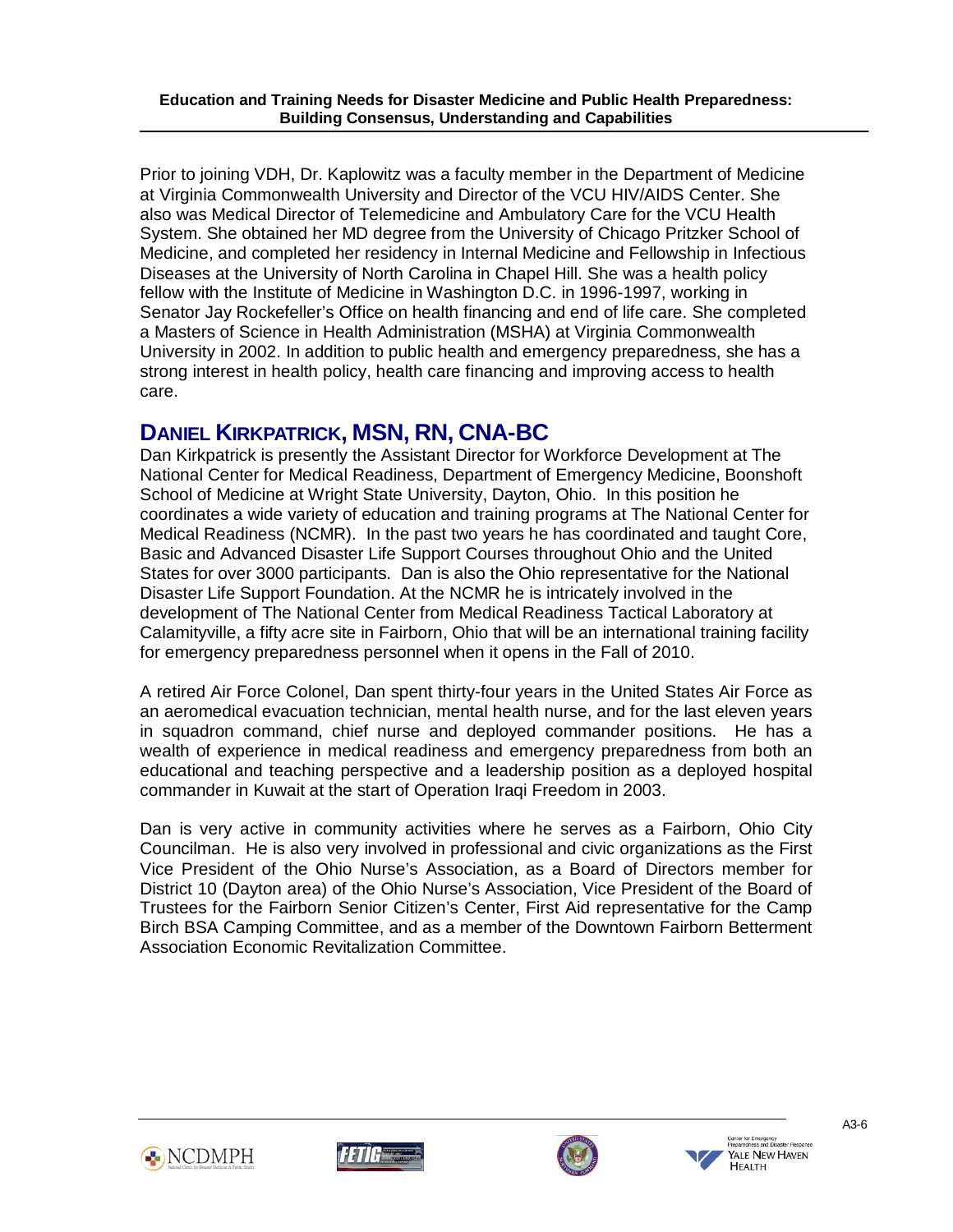# **SCOTT LILLIBRIDGE, MD**

Ī

Dr. Scott R. Lillibridge is a professor of epidemiology and assistant dean with the Texas A&M Health Science Center School of Rural Public Health located in Houston. During his federal career with the Department of Health and Human Services (HHS), he served as special assistant to the HHS Secretary for National Security and Emergency Management and assisted in the development of a national preparedness program when the nation was experiencing anthrax attacks in 2001. Dr. Lillibridge was also the founding director of the Bioterrorism Preparedness and Response Program at the Centers for Disease Control and Prevention

(CDC). In addition to infectious disease concerns, this office provided program support for the development of a national pharmaceutical stockpile, enhanced disease tracking, training and national laboratory enhancement. This program provided funding for preparedness to every state and territorial health department throughout the United States.

Dr. Lillibridge's career at CDC focused on emergency public health response issues. He has worked in emergency response and preparedness roles throughout the world in support of the U.S. government and non-governmental organizations. He was the lead physician during the initial U.S. Public Health Service (PHS) response to the Oklahoma City bombing and also led the U.S. Medical Delegation to Tokyo following the sarin release in 1995. In 2003, Dr. Lillibridge was summoned to China to consult with the Ministry of Health during the SARS epidemic. He also served on the UN Interagency Rapid Health Assessment Team led by the World Health Organization (WHO) that responded to the Indian Ocean tsunami in Indonesia.

Dr. Lillibridge received his B.S. in Environmental Health at East Tennessee State University in 1977. He received his medical doctorate from the Uniformed Services University of the Health Sciences in Bethesda, MD in 1981 and has prior military service with the U.S. Army Special Forces. In 1984, he completed specialty training at Baylor College of Medicine in Family Medicine and completed a fellowship with the Epidemic Intelligence Service of CDC in 1992.

# **CINDY LOVE, MLS**

Cindy Love received her Bachelor's in Biology and Psychology from Mt. Holyoke College and her Master's in Library Science from Catholic University. She has been a medical librarian at the National Library of Medicine for more than 20 years in both the Reference Section and the Specialized Information Services Division. She's worked primarily in public health information, especially toxicology and environmental health, HIV/AIDS, and consumer health resources until 3 years ago when she began working on the development of the new Disaster Information Management Research Center at NLM. Her current activities include starting a national program for librarians to raise their awareness of disaster health information resources and outreach to their communities, and also developing online resources to enhance access to disaster health information.







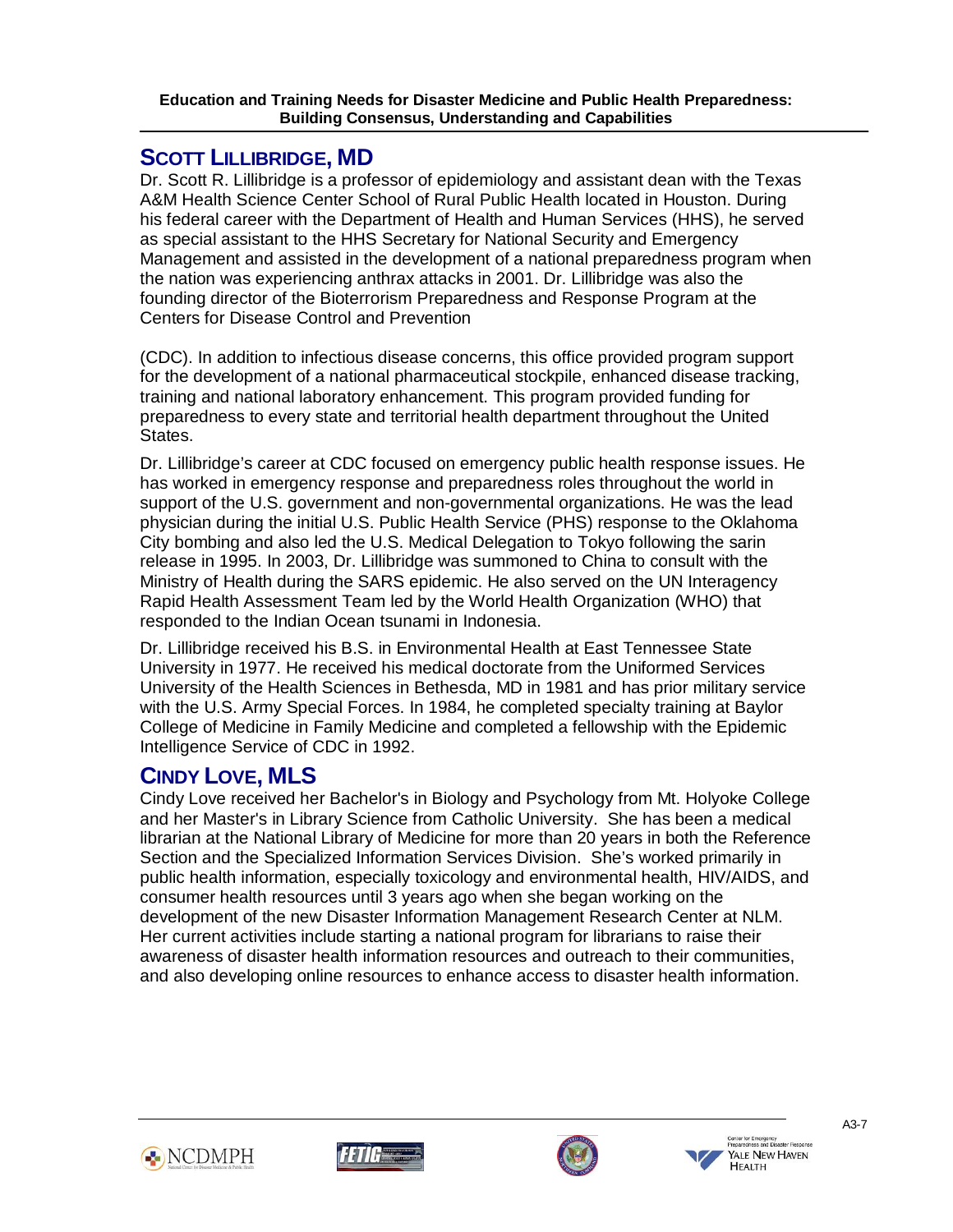#### Ī **DAVID MARCOZZI, MD, MHS-CL, FACEP**

Dr. David Marcozzi serves as Director of Public Health Policy for the White House National Security Staff. Previous to this position, Dr. David Marcozzi served as the Director of the newly established Emergency Care Coordination Center (ECCC) within the Office of the Assistant Secretary of Preparedness and Response at the Department of Health and Human Services (HHS).

A graduate of Boston College and St. George's University School of Medicine, Dr. Marcozzi completed his Emergency Medicine Residency at Brown University, where he served as Chief Resident. He also completed a Masters of Health Sciences in Clinical Leadership from Duke University School of Medicine.

In 2006, Dr. Marcozzi completed a congressional fellowship where he worked on the Senate Subcommittee on Bioterrorism and Public Health Preparedness in Washington D.C. While there, he assisted in drafting the Pandemic and All-Hazards Preparedness Act, a reauthorization of the Bioterrorism Act" of 2002.

Until recently, Dr. Marcozzi held the position of Assistant Professor of Emergency Medicine and Director of Disaster Preparedness at Duke University Medical Center. He is now transitioning into a faculty member at Georgetown University, practicing emergency medicine at Washington Hospital Center, and is also an instructor at the Uniformed Services University of the Health Sciences.

Formerly a North Carolina volunteer firefighter and member of the National Disaster Medical System, responding to multiple disasters including NY on 9/11, Dr. Marcozzi currently serves as a Major in the U.S. Army Reserves. He has been mobilized twice since 2001, once as part of Operation Iraqi Freedom and the other during Hurricane Katrina. He is the recipient of numerous military and civilian awards including: the Army Commendation Medal, the Military Outstanding Volunteer Service Medal, the Duke University Health System Strength, Hope and Caring Award and Duke Emergency Medicine Distinguished Faculty Award.

# **KATHLEEN R. MINER, PHD, MPH, CHES**

Kathleen R. Miner, PhD, MPH, CHES is Associate Dean for Applied Public Health at the Rollins School of Public Health, Emory University. She is the Principal Investigator on the Tobacco Technical Assistance Consortium (TTAC), Emory's Center for Public Health Preparedness (ECPHP), Southeast Institute for Training and Evaluation (SITE), and other large public health practice initiatives. She is a national leader in training and professional education, and past President of the Council on Education for Public Health (CEPH), the accrediting body for Schools of Public Health. Dr. Miner is a past president of the Georgia Public Health Association, has strong ties to public health officials throughout the state, and is a much sought-after trainer and educator for the CDC, state government, and other organization.







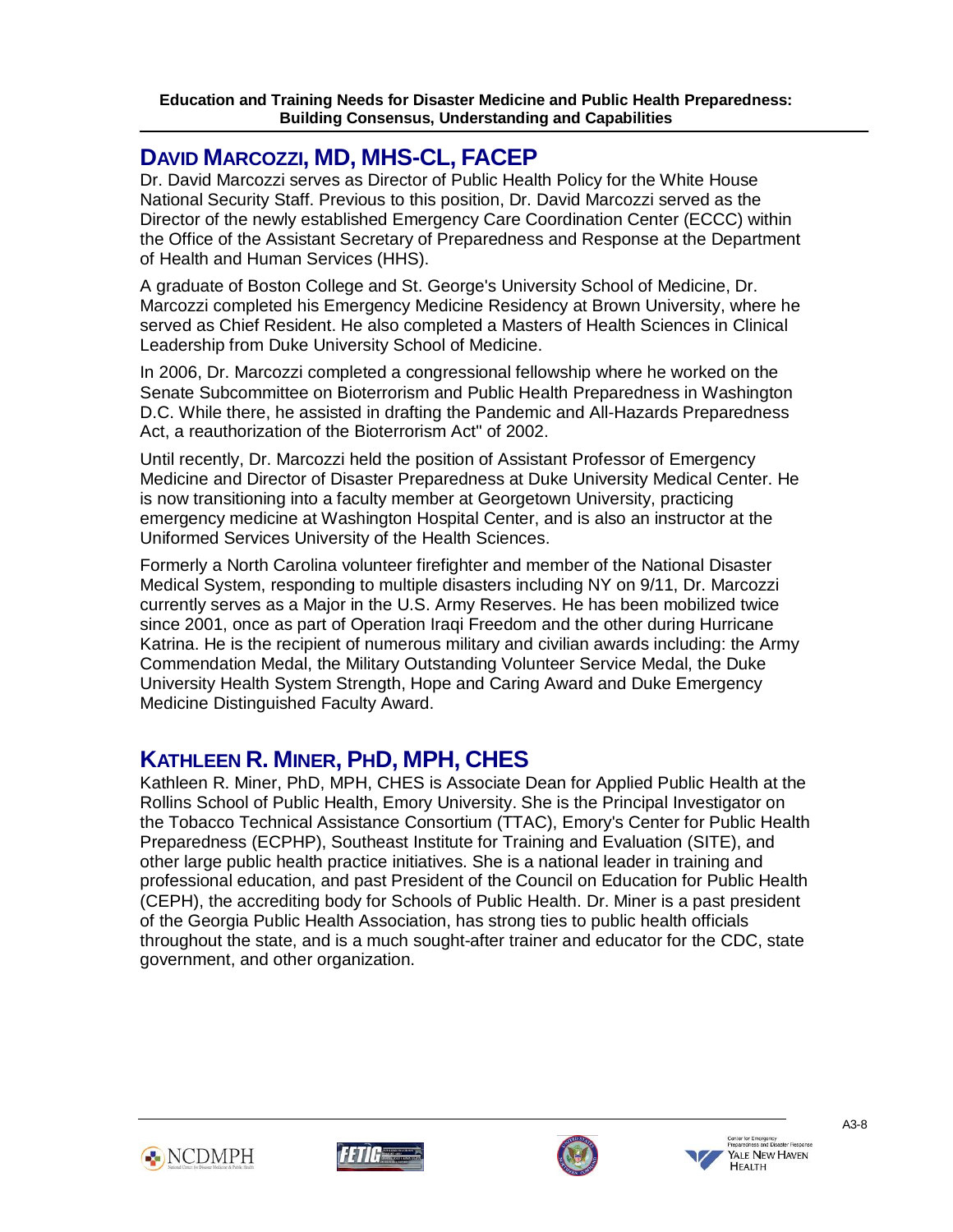# **HOUSTON H. POLSON, JD**

Ī

Dr. Houston H. Polson is the Chief, Joint Education Branch for North American Aerospace Defense Command (NORAD) and US Northern Command (USNORTHCOM). He is responsible for the establishment of programs, policies and curriculum for national defense, homeland security and defense support to civil authorities' educational initiatives to support the NORAD and USNORTHCOM missions. As Chair, Homeland Security/Defense Education Consortium, Dr. Polson directs an international network of colleges, universities and government institutions focused on promoting education, research, and cooperation related to and supporting the homeland security / defense mission.

Born in Charlotte, North Carolina, Dr. Polson graduated from East Lincoln High School and entered North Carolina State University at Raleigh, receiving Bachelor of Science degrees in textile chemistry and technical education in 1975. He was named a distinguished graduate of the Reserve Officer Training Corps and commissioned a second lieutenant in the Air Force Reserve. Upon entering active duty, he attended missile combat crew initial training at Vandenberg Air Force Base, California where he was recognized as a Distinguished Graduate. He served on active duty from 1976 until 1987.

In 1987, Dr. Polson separated from active service and was commissioned a captain in the Air Force Reserve. He served in the US Air Force Reserve until his retirement in June 2005 completing 30 years of service and attaining the rank of colonel.

Dr. Polson served in academia from 1987 until 2005. Most recently, he was Dean and Professor of Business Administration, Harold Walter Siebens School of Business, Buena Vista University, Storm Lake, Iowa. He served on the faculty and as Department Chair of Business at Bellevue University, Bellevue, Nebraska, Mesa State College, Grand Junction, Colorado and Shawnee State University, Portsmouth, Ohio. Dr. Polson led the effort to develop Mesa State College's initial graduate degree. His graduate degrees include a Juris Doctor from Creighton University and Master of Business Administration from the University of Montana.

Selected past military assignments include: Deputy Missile Combat Crew Commander Instructor, Missile Combat Crew Flight Commander, IBM Weapon System Analyst, Disaster Preparedness Staff Officer; Senior Individual Mobilization Augmentee to the Base Civil Engineer, Senior Military Advisor to Commander – Stabilization Force and Director, Commander's Special Studies Group, and Emergency Preparedness Liaison Officer (EPLO) to The Adjutant General – Iowa.

Dr. Polson is a distinguished graduate of Squadron Officer School, and a graduate of the Air Force Command and Staff College and the Air War College. His decorations and awards include the Legion of Merit, Defense Meritorious Service Medal, Meritorious Service Medal with two oak leaf clusters, Air Force Commendation Medal, Combat Readiness Medal, Air Force Expeditionary Service Ribbon with gold border, Armed Forces Reserve Medal with "M" device and Bronze Hourglass device, and NATO Service Medal. He was recognized as an Outstanding Young Man of America in 1982 and has been recognized for teaching excellence on multiple occasions.







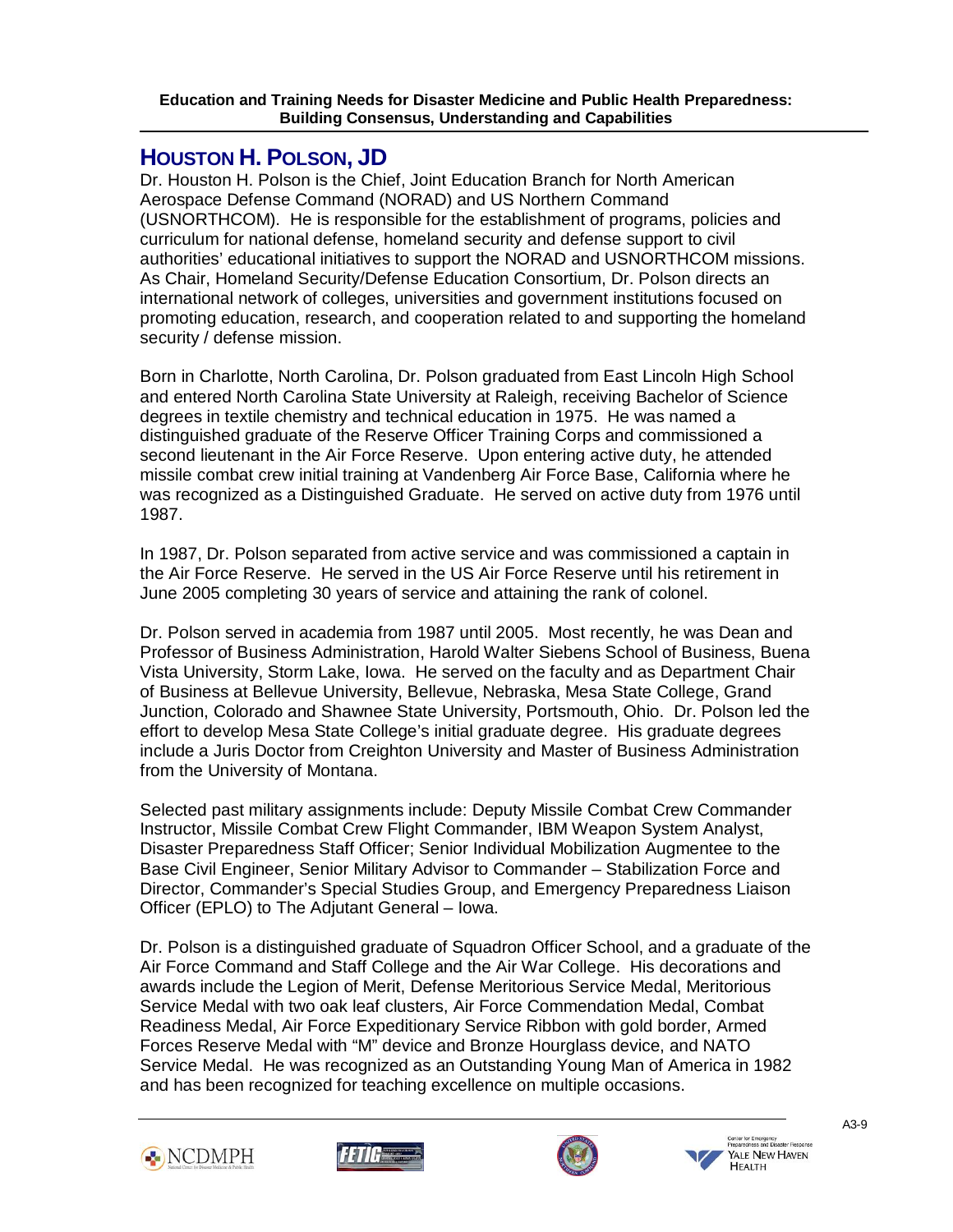He is the author of several publications and book reviews. Dr. Polson is married to the former Jeanie Dryer. They have three sons – Adam, David and Tim and two granddaughters.

# **ROSANNE PRATS, MHA, SCD**

Ī

Currently, Rosanne Prats, MHA, ScD works for the Louisiana Department of Health & Hospitals (DHH) as the Director of Emergency Preparedness. Ms. Prats received her doctorate at Tulane University. She came to DHH with healthcare work experience in the federal, state and private sectors.

Ms. Prats' work experience includes several years of working for the federal government in Information Technology Services (ITI) as a program manager and computer specialist. While pursuing her MHA at Tulane University, she held a residency position at the Department of Health & Hospital's Office of Public Health (OPH). She was a key player in developing the Louisiana Public Health Institute, a non-profit entrepreneurial vehicle through which the promotion of public health activities could be furthered.

In June of 1997, she was recruited to work in the private sector for the largest private hospital system - Columbia/ HCA. As one of 4 consultants, she developed, interpreted, and evaluated market demographics and competitor analyses to determine strategic placement of clinics primarily in the Louisiana, Arkansas, and Florida markets.

In October of 1997, Ms. Prats was recruited to work with Columbia/HCA's Legal Department to develop the Compliance Department for the company. In August 1999, Rosanne returned to Louisiana to assist the State Health Officer develop and implement the DHHS' Emergency Preparedness Disaster Plan. This current position involves coordinating between local, state and federal agencies.

# **CHRISTOPHER J. REVERE**

Christopher Revere became Executive Director of the National Commission on Children and Disasters in January 2009. In this capacity, he is the principal liaison of the Commission to federal, state, Tribal and local officials and non-governmental organizations. He manages the resources and guides the work of the Commission to ensure that it fulfills requirements under federal law. Prior to joining the Commission, Mr. Revere spent over 10 years as a public policy advocate, primarily representing non-profit organizations before federal and state government. Mr. Revere earned his Master of Public Administration degree from the Nelson A. Rockefeller School of Public Policy (Albany, NY) and his Bachelor of Arts degree in Psychology from Hobart College (Geneva, NY).

# **ITALO SUBBARAO, DO, MBA**

Dr. Subbarao is the Director of Public Health Readiness Office at the American Medical Association Center for Public Health Preparedness and Disaster Response, and the Deputy Editor of the new *Journal of Disaster Medicine and Public Health Preparedness*. Dr. Subbarao has expertise in health system recovery and promoting comprehensive disaster planning through private-public partnerships. Dr. Subbarao's office has provided technical support and assistance to the disaster recovery of the health system in the areas impacted by Hurricane Katrina, and the recent Virginia Tech mass casualty incident, as well as the tornado that impacted Greenborough Kansas. Dr. Subbarao's







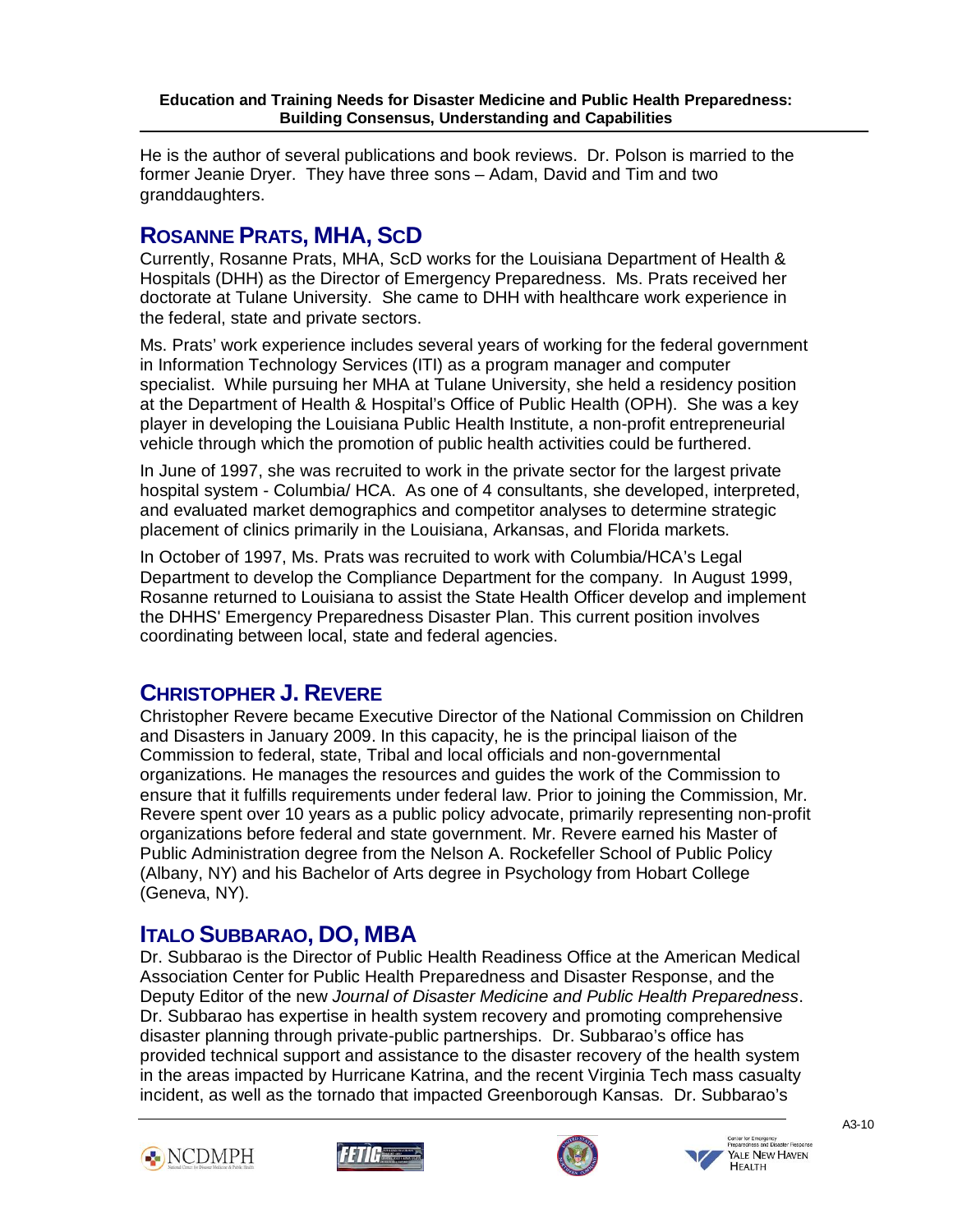Ī office is also the coordinator for the AMA/CDC  $2^{nd}$  and  $3^{rd}$  Public Health Congress in July 2007 and 2009 focusing on community planning and response to Pandemic Influenza.

Dr. Subbarao has previously field responded to Hurricane Katrina and the Pakistan Earthquake as an American Red Cross Public Health Field Manager for the shelters in the Gulf, and as a Public Health Field Manager for the International Rescue Committee, respectively. He completed his fellowship training at Johns Hopkins University in Disaster Medicine and is a board eligible emergency medicine physician. Dr. Subbarao completed his residency training at Lehigh Valley Hospital, Muhlenberg, in Bethlehem, Pennsylvania, where he won three national resident research awards. He is a graduate of the Philadelphia College of Osteopathic Medical School joint DO/MBA program in Health Care Administration.

# **ANDREA C. YOUNG, PHD**

Dr. Young serves as the Senior Learning Officer for Preparedness and Response in the Coordinating Office for Terrorism Preparedness and Emergency Response (CPTPER), Centers for Disease Control and Prevention (CDC). In this role, Dr. Young is responsible for developing and executing CDC's preparedness and response learning strategy. Her office has oversight and coordination responsibilities related to analysis, design, development, implementation, policy and evaluation of workforce development programs that target CDC emergency responders and external audiences, at the state and local levels, with public health preparedness and response responsibilities.

In 2001, she began her career at CDC designing and evaluating web-based training solutions for the public health workforce. More recently, Dr. Young served as the Program Official for the Centers for Public health Preparedness in COTPER, Learning Strategies Team Lead (Acting) in the National Center for Health Marketing (NCHM) and the Senior Training Evaluator in the Public health Practice Program Office (PHPPO).

Prior to joining the CDC, Dr. Young served as the Program Manager for Florida State University's (FSU) Learning Systems Institute; overseeing the design, development and implementation of FSU's first web-based Masters Degree program. For over ten years, Dr. Young served as an independent consultant in competency-model development, performance systems analysis, instructional design, curriculum planning and training evaluation. Her clients represented a variety of sectors; including higher education, business and federal and state government.

Dr. Young has a Bachelors degree in sociology from Eckerd College and a Masters of Science and Doctorate in instructional systems design from Florida State University. In additional, Dr. Young has authored and coauthored many presentation, chapters and journal publications.







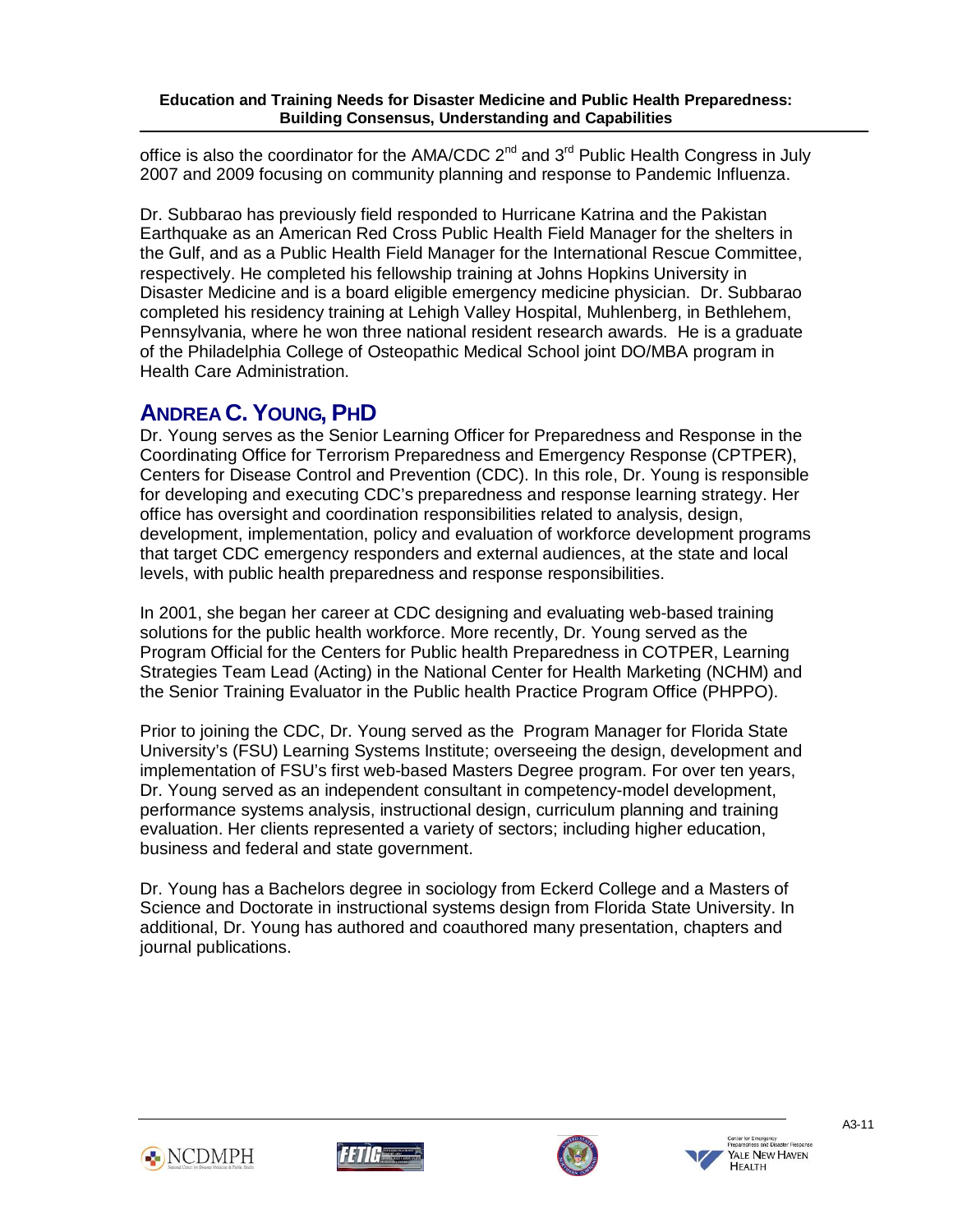# **APPENDIX 4 ORGANIZATIONS REPRESENTED**







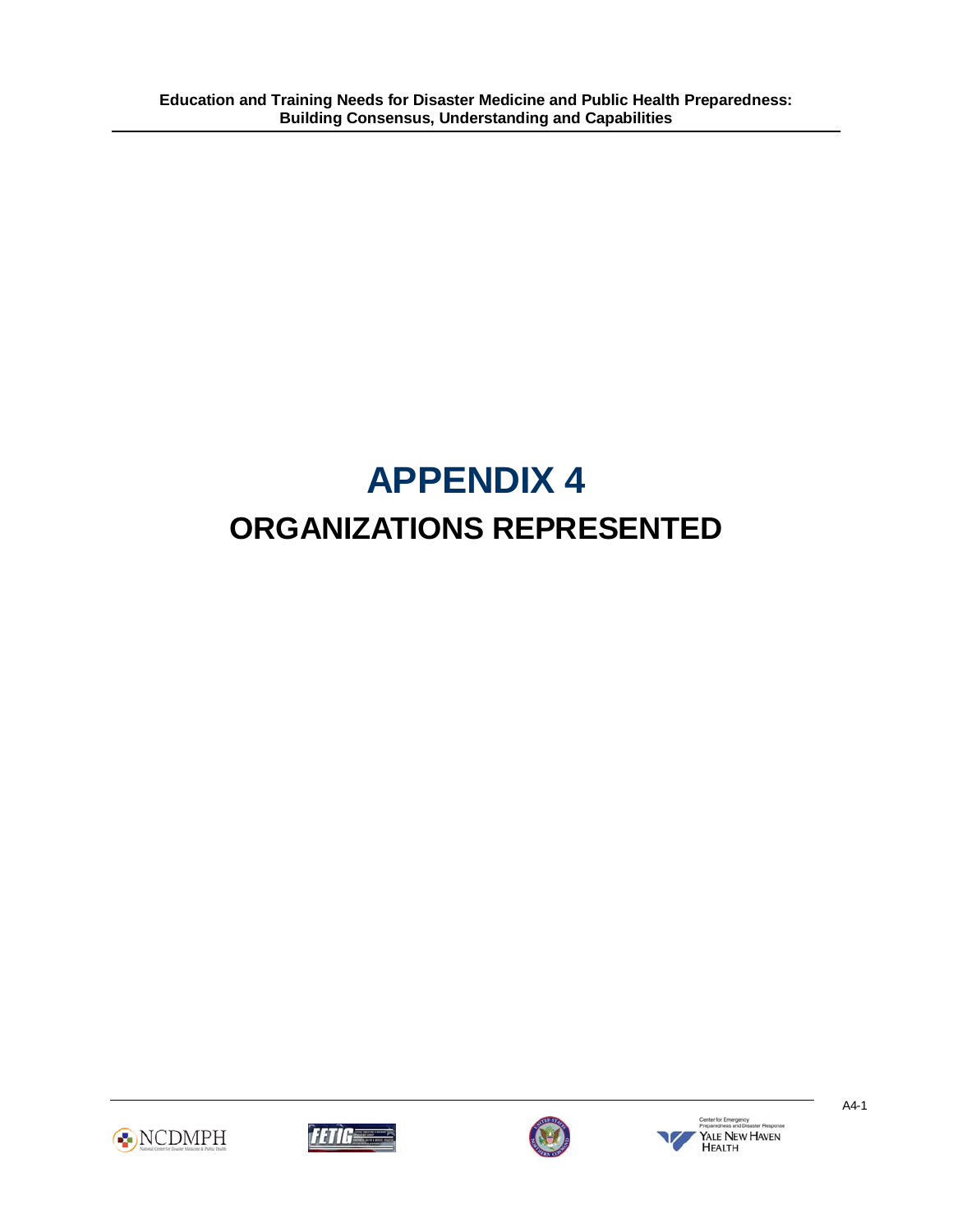# **ORGANIZATIONS REPRESENTED**

- Agency for Health Quality Research
- Alameda County Medical Center
- AAPA American Academy of Physician Assistants
- American Medical Association
- ATS American Thoracic Society
- AVMA American Veterinary Medical Association
- Association of the Schools of Public Health
- Booz Allen Hamilton

- Bureau of Medicine & Surgery (Navy)
- Center for Disaster and Humanitarian Assistance Medicine
- Centers for Disease Control and Prevention
- Children's National Medical Center
- Columbia University
- Defense Centers of Excellence
- Defense Medical Readiness Institute
- Defying Disaster
- Department of Health and Human Services
- Department of Homeland Security
- ECCC/ASPR/HHS Emergency Care Coordination Center/Assistant Secretary for Preparedness and Response/Department of Health and Human **Services**
- Emergency Medical Services for Children
- Erie County Department of Health
- FEMA
- George Mason University
- George Washington University GWU-MFA-DEM
- Institute of Medicine
- IUP Research Institute –Indiana University of Pennsylvania Research Institute
- Logistics Management Institute
- Maryland Department of Health and Mental Hygiene
- Medical College of Georgia
- MediSys Health Network
- Montgomery County CERT
- Montgomery County DHHS
- Montgomery County Public Health Services
- NACCHO National Association of County and City Health Officials
- Nassau County EMS Academy
- National Association of Children's Hospitals
- National Association of School Nurses
- National Conference of State Legislatures
- NDLSF- National Disaster Life Support Foundation







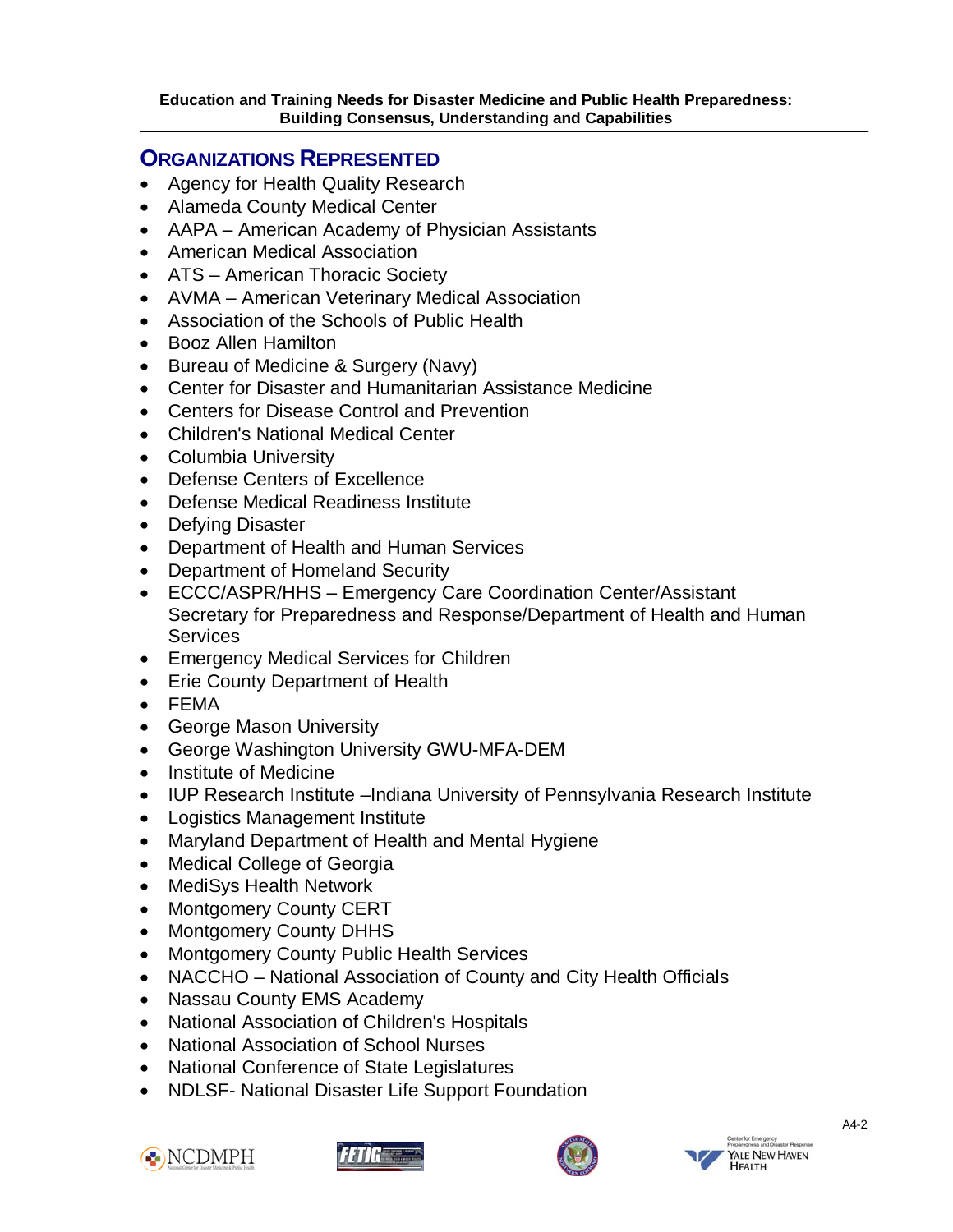- NHTSA National Highway Traffic Safety Administration
- National Institute of Environmental Health Science
- National Naval Medical Center
- NCDMPH National Center for Disaster Medicine and Public Health
- NIH National Institutes of Health
- NORC at the University of Chicago -National Opinion Research Center at the University of Chicago
- NYCDHMH New York City Department of Health and Mental Health
- Philadelphia University

- QHC Division of Quality Health Care Virginia Commonwealth University
- Rollins School of Public Health, Emory U.
- SAMHSA- Substance Abuse and Mental Health Services Administration
- Sanford School of Medicine
- Texas A&M Health Science Center
- The Lewin Group
- USDVA Unites States Department of Veterans Affairs
- USUHS- Uniformed Services University of the Health Sciences
- University of Hawaii
- University of Maryland
- University of Texas SW Medical Center
- US Army Public Health Command
- USPHS United States Public Health Service
- USAF United States Air Force
- USAMRICD United States Army Medical Research Institute of Chemical Defense
- VA Central Office
- VA MD Health Care System
- VAHMCS VA Maryland Health Care System
- YNH-CEPDR Yale New Haven Health Center for Emergency Preparedness and Disaster Response
- YSOM Yale University School of Medicine
- YSPH Yale University School of Public Health







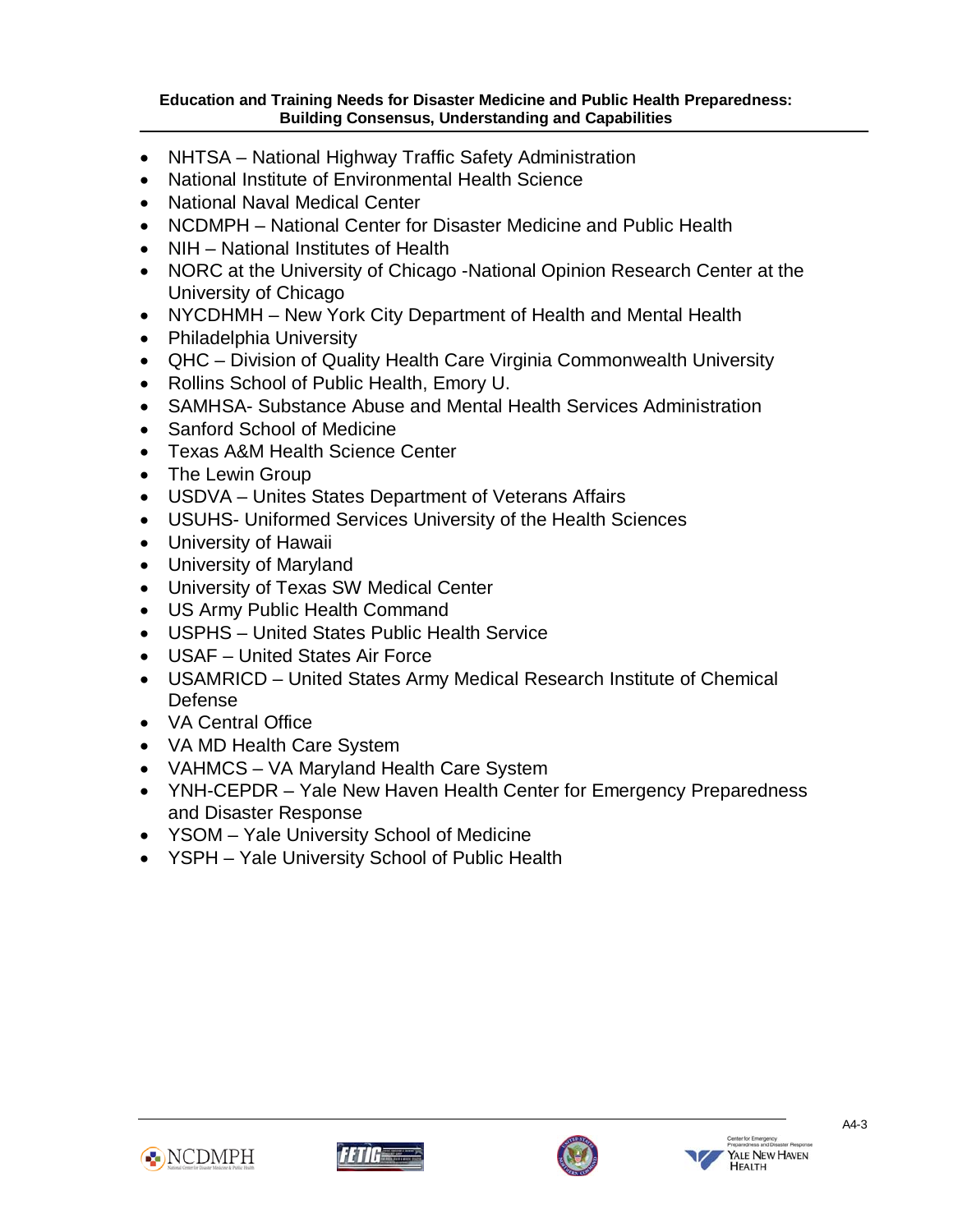# **APPENDIX 5 PARTICIPANT SURVEY RESULTS**







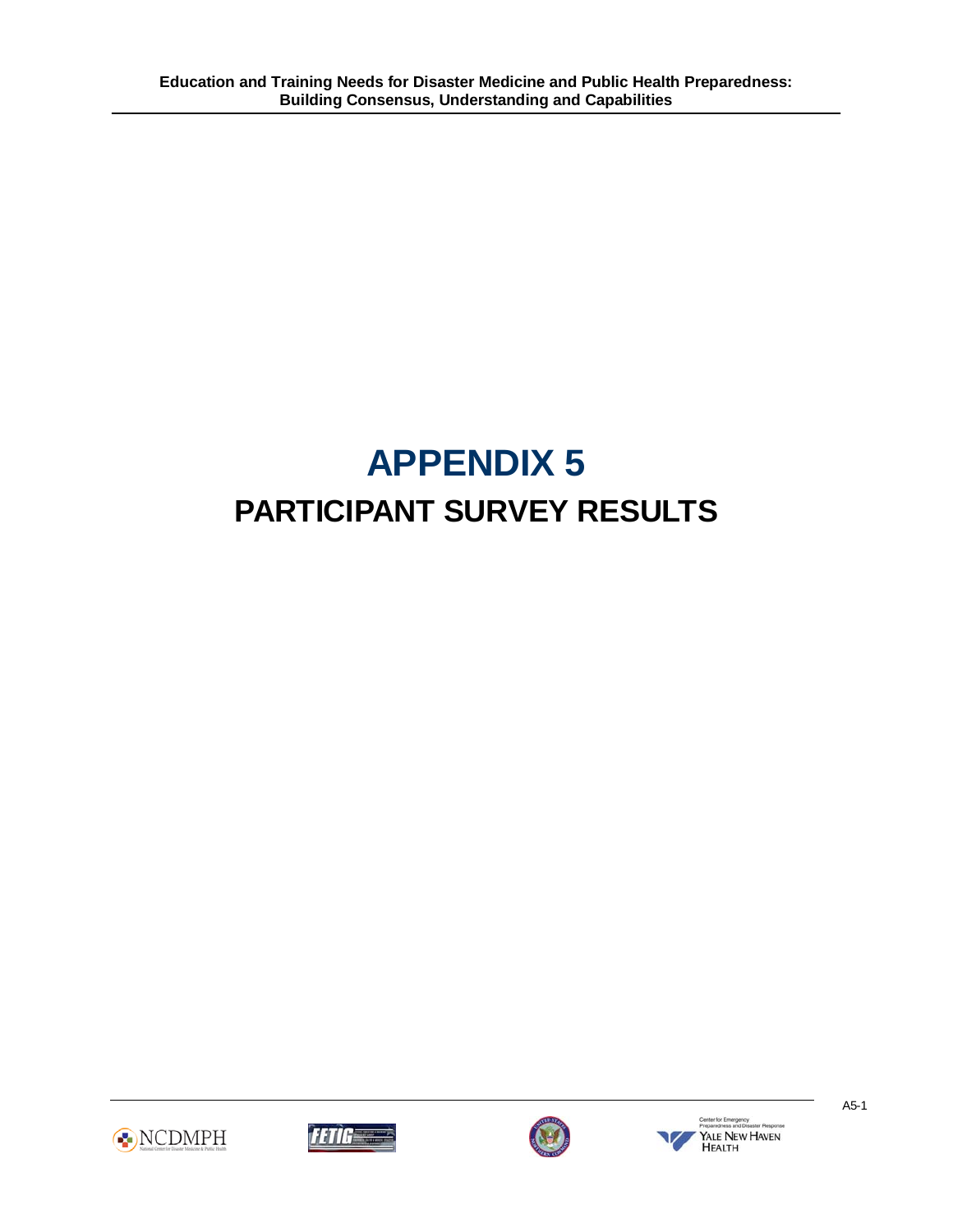# **INDIVIDUAL SESSION EVALUATION**

Ī

# **A. Session #1 Workforce Learning Requirements and Needs**



**Chart #1** 









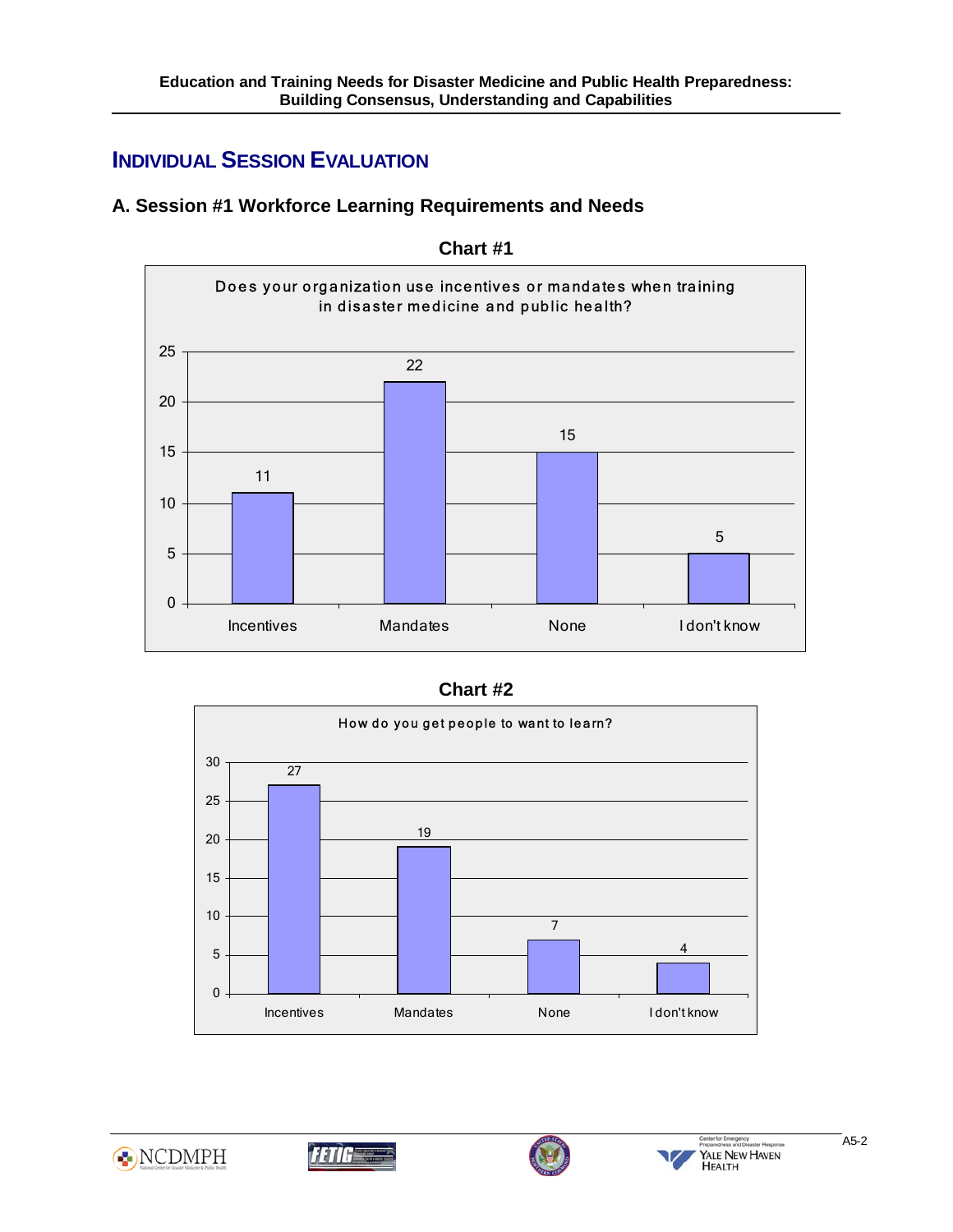**Chart #3** 



**Chart #4** 









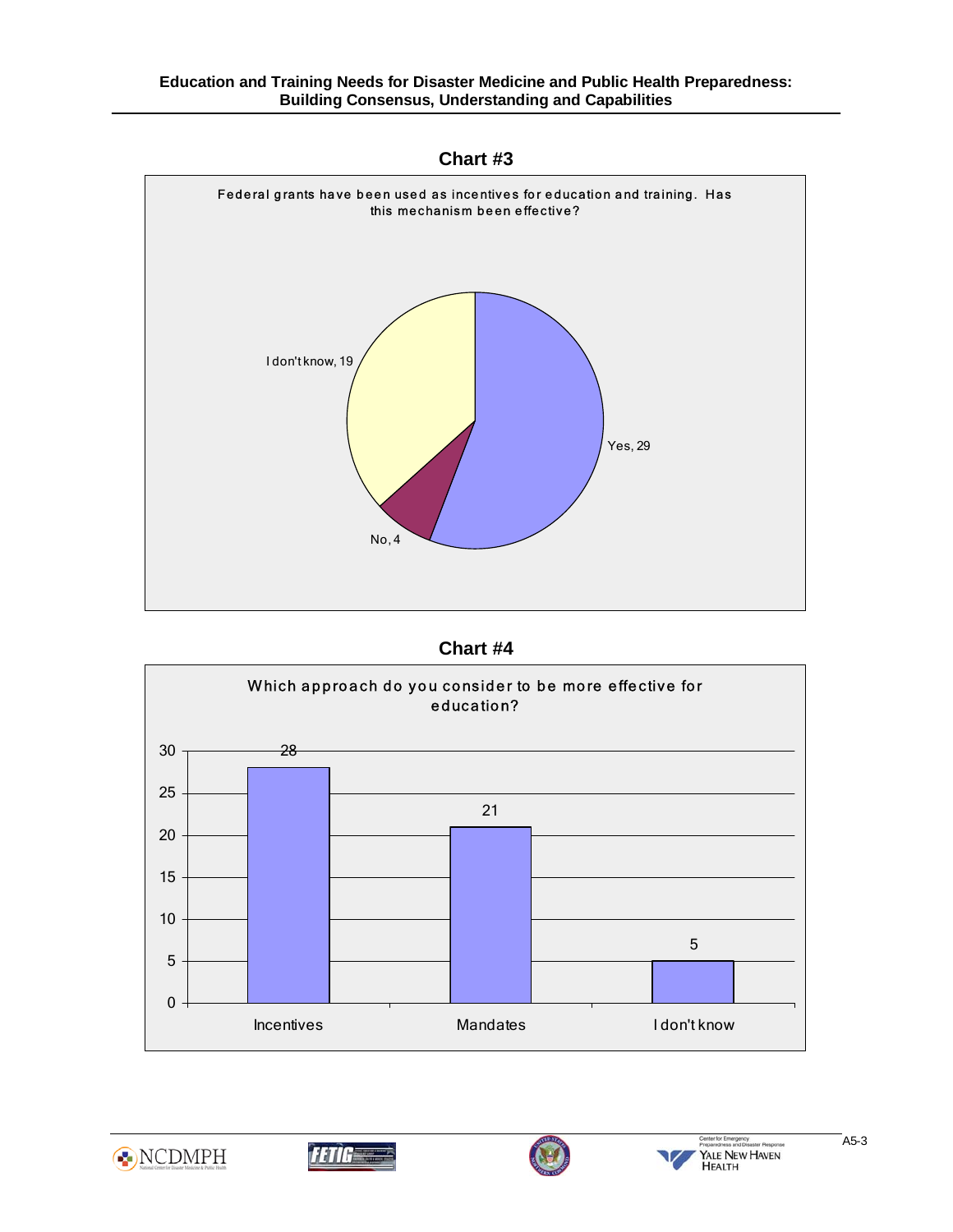

## **Chart #6**









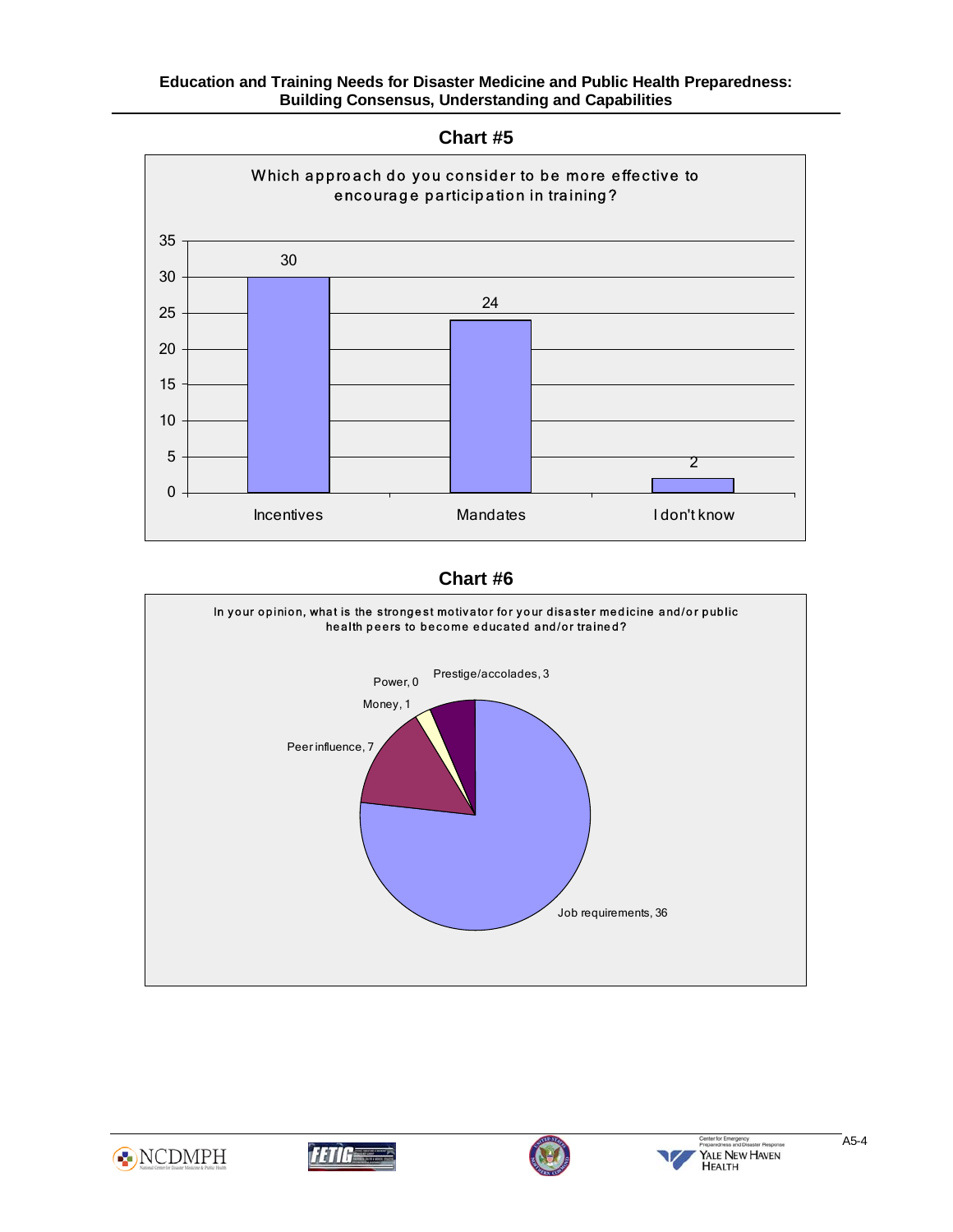**Chart #7** 



# **Answers to Other above Question #7**

- Interest of my own
- See if motivated and see if learning to remain current
- Self interest

- **Competency**
- So that i can better serve my community, patients
- I want to learn. I am motivated. I am here.
- **Ethical behavior**
- Perceived personal risk and professional readiness
- Interest/right thing to do for continued growth
- Safety, personal & family safety.
- Personal interest
- Personal growth
- Personal growth / education
- Personal growth/development
- Personal growth
- Seeking personal growth
- Interest. Trying to learn more to determine where to go.
- **Competency**
- To make sure i am capable to do my job not because it's required by the job but because i require myself to be as educated as possible.







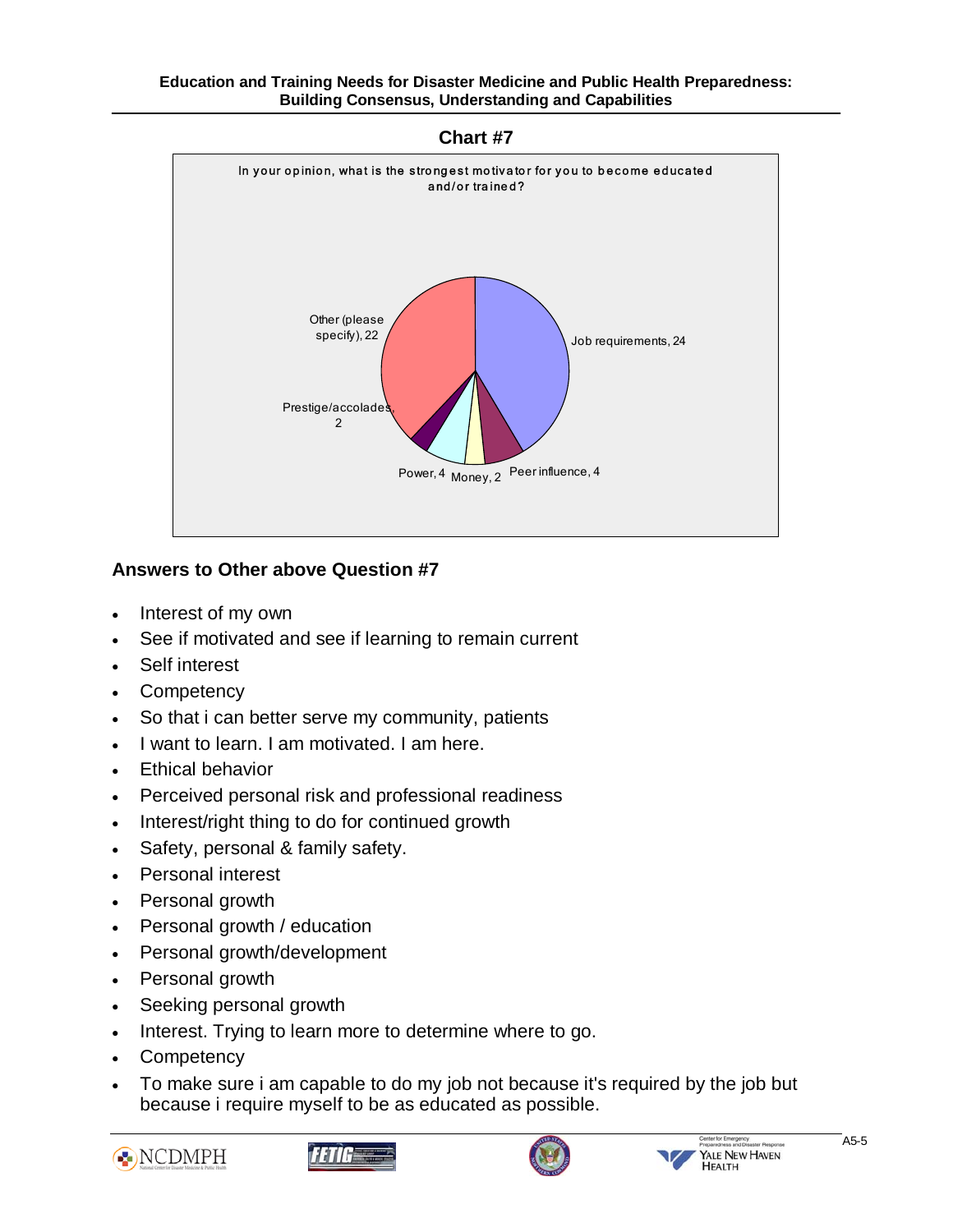- Because it is the right thing to do
- **Effectiveness**

Ī

• Expanding leadership skill set / knowledge



#### **Chart #8**

## **Chart #9**











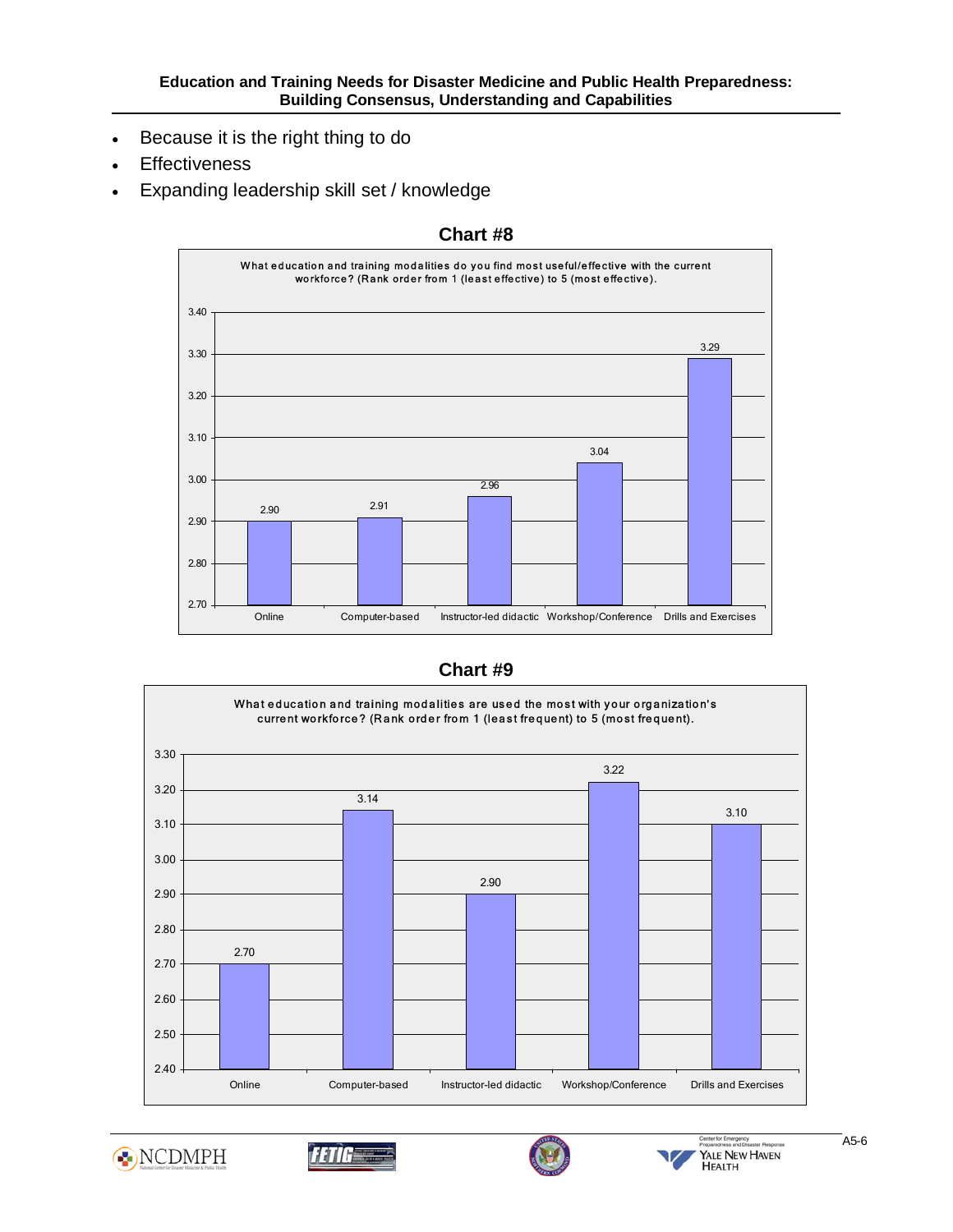# **B. Session #2: Disconnects and Barriers**

Ī



**Chart #10** 









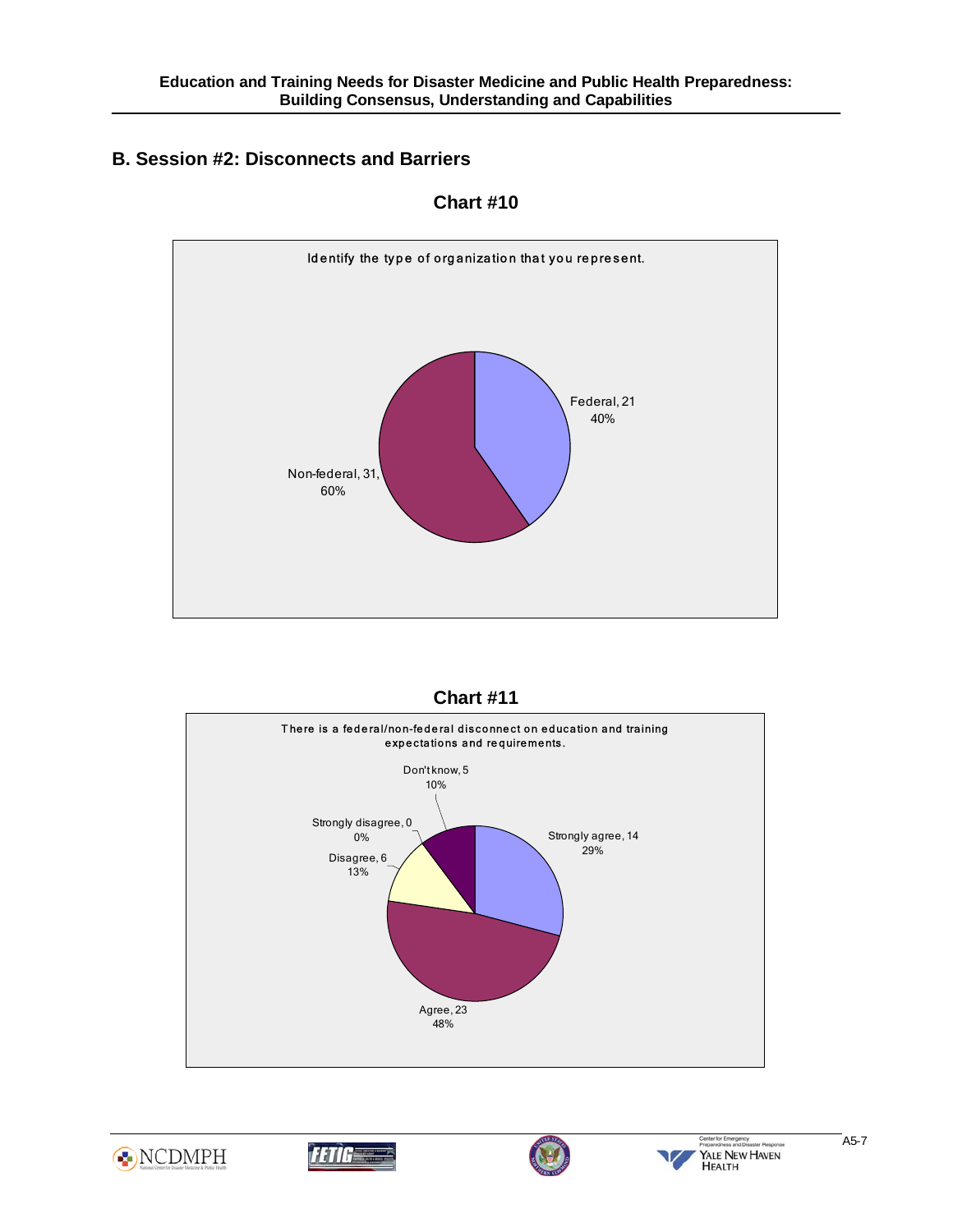**Chart #12** 



**Chart #13** 



**Chart #14** 





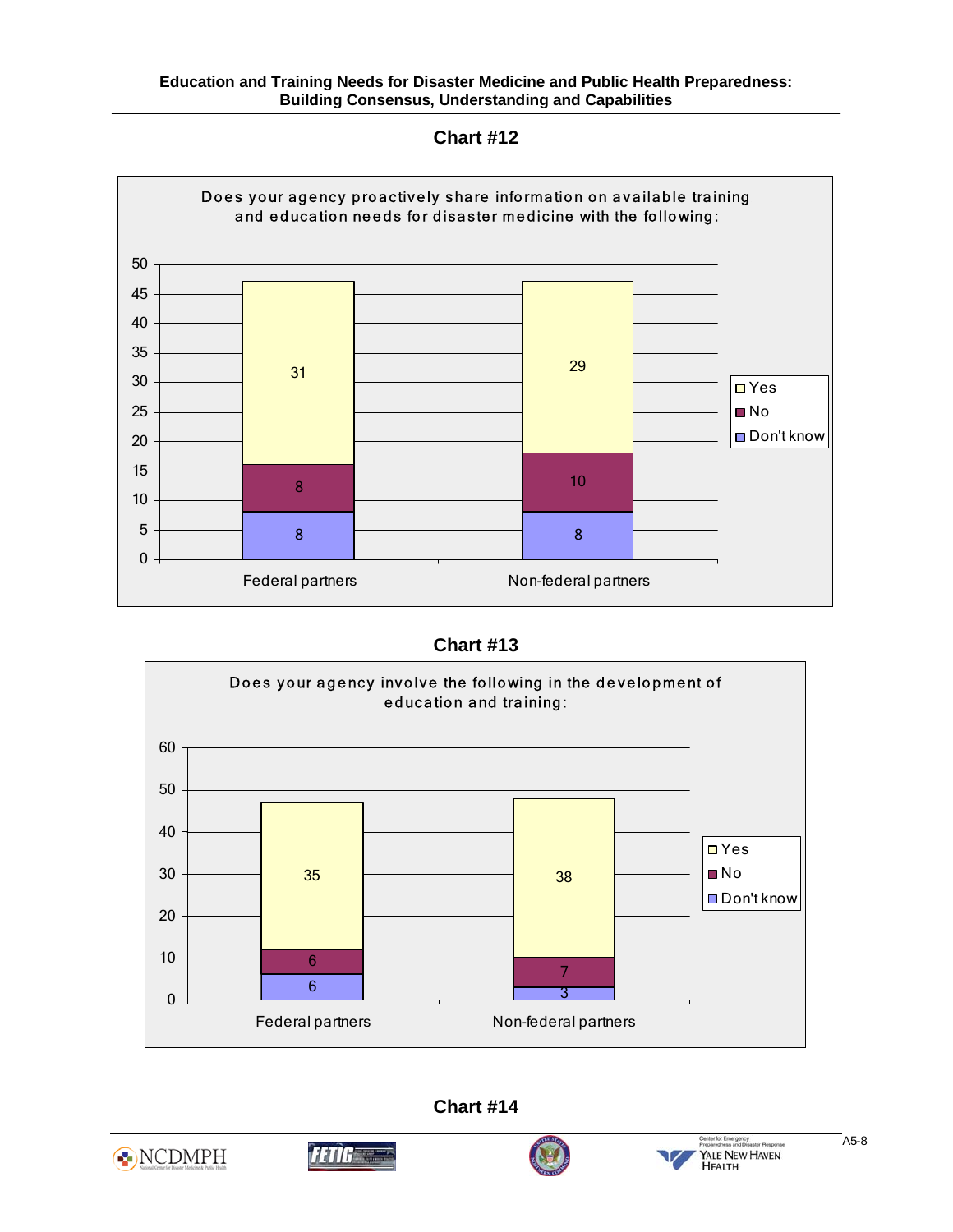

# **Chart #15**









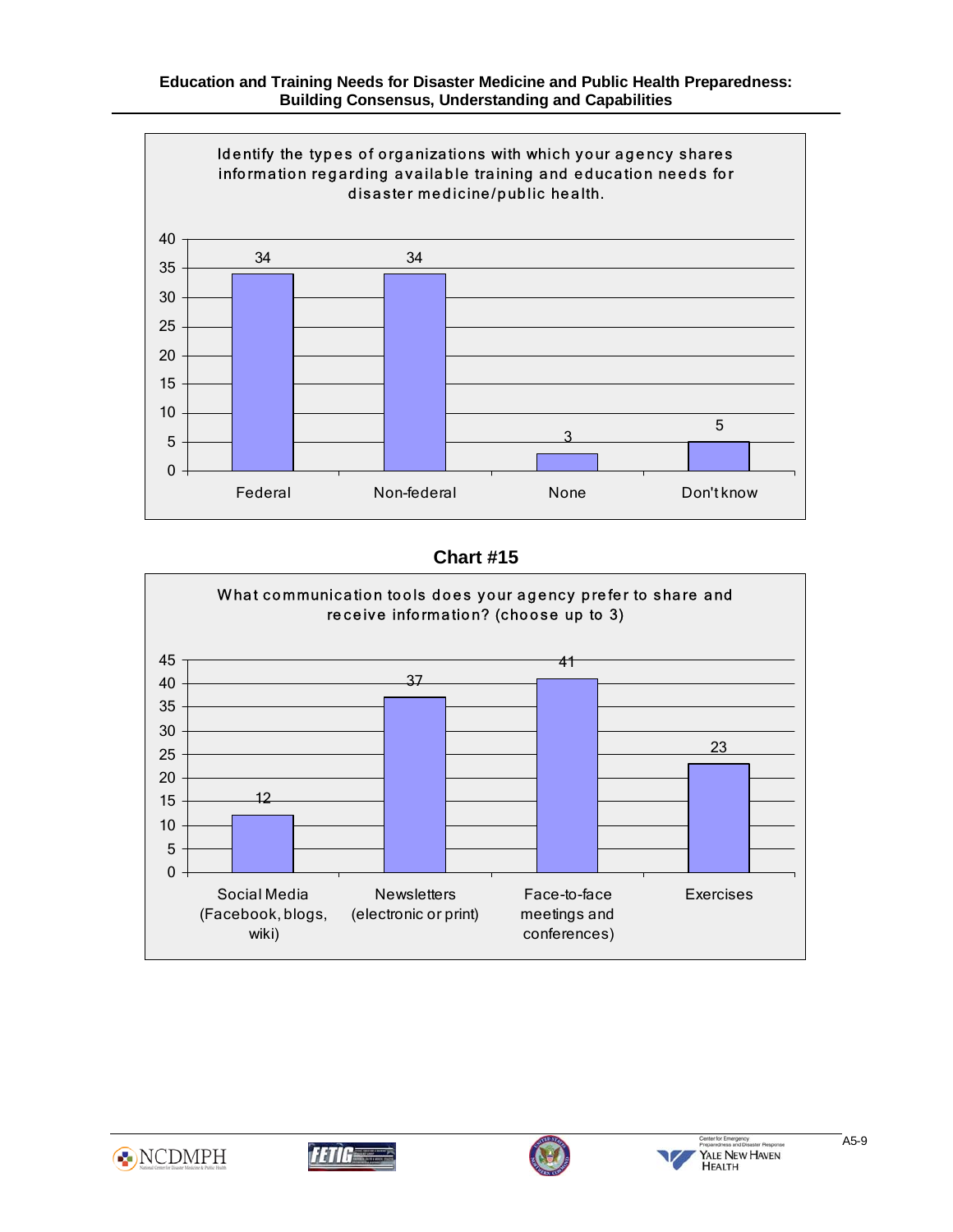

**Chart #16** 

**Chart #17** 









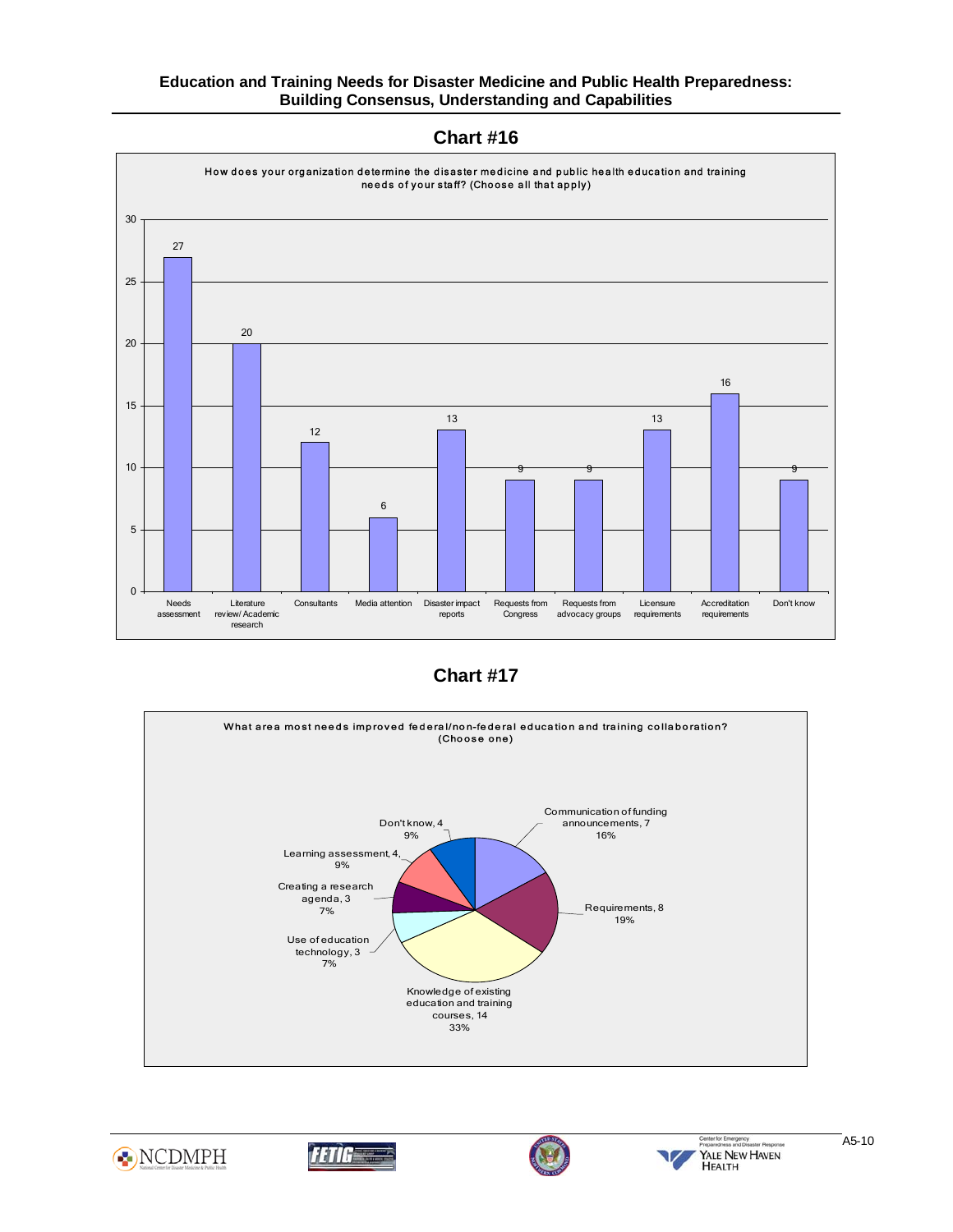**Chart #18** 



## **Chart #19**









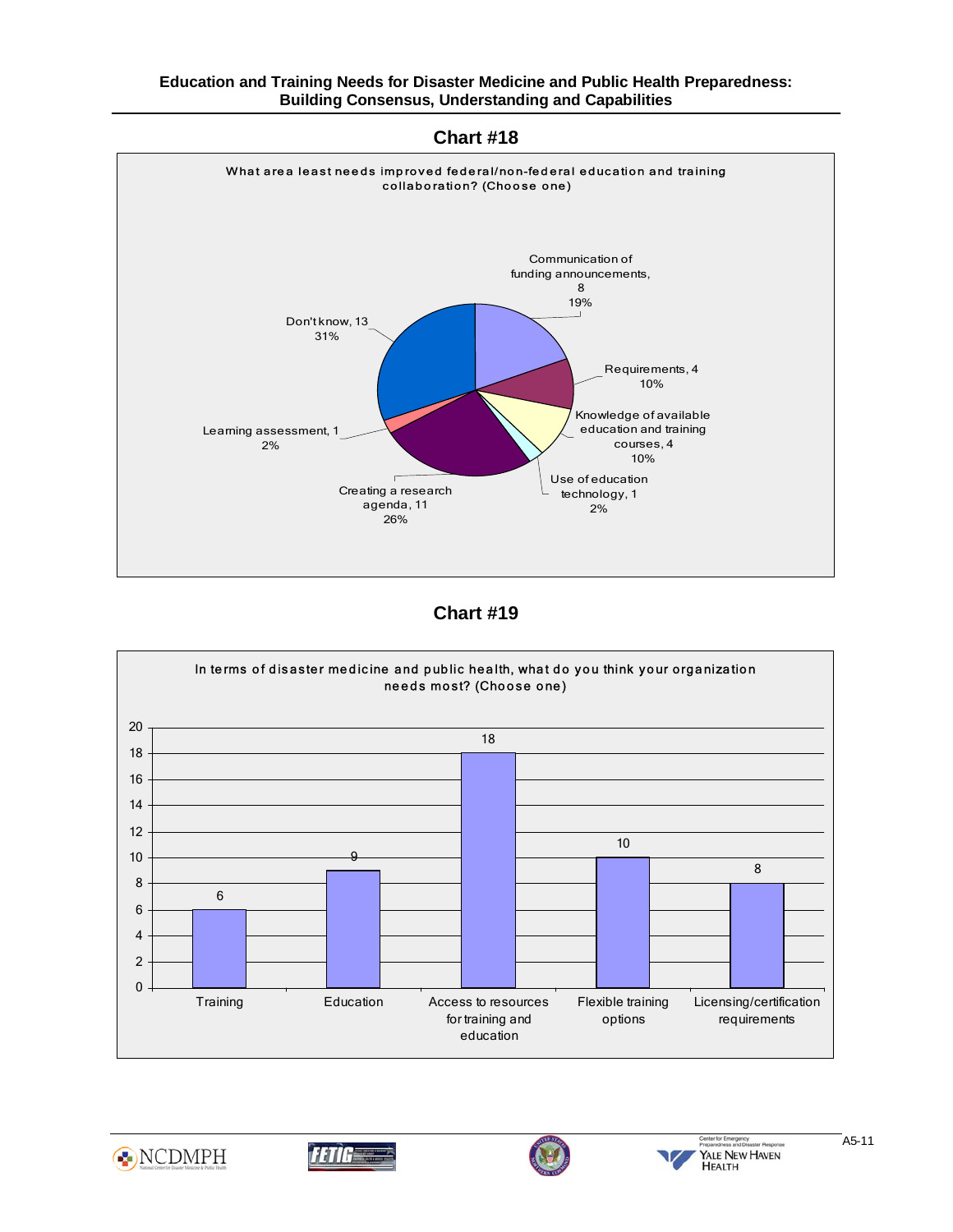

**Chart #20** 







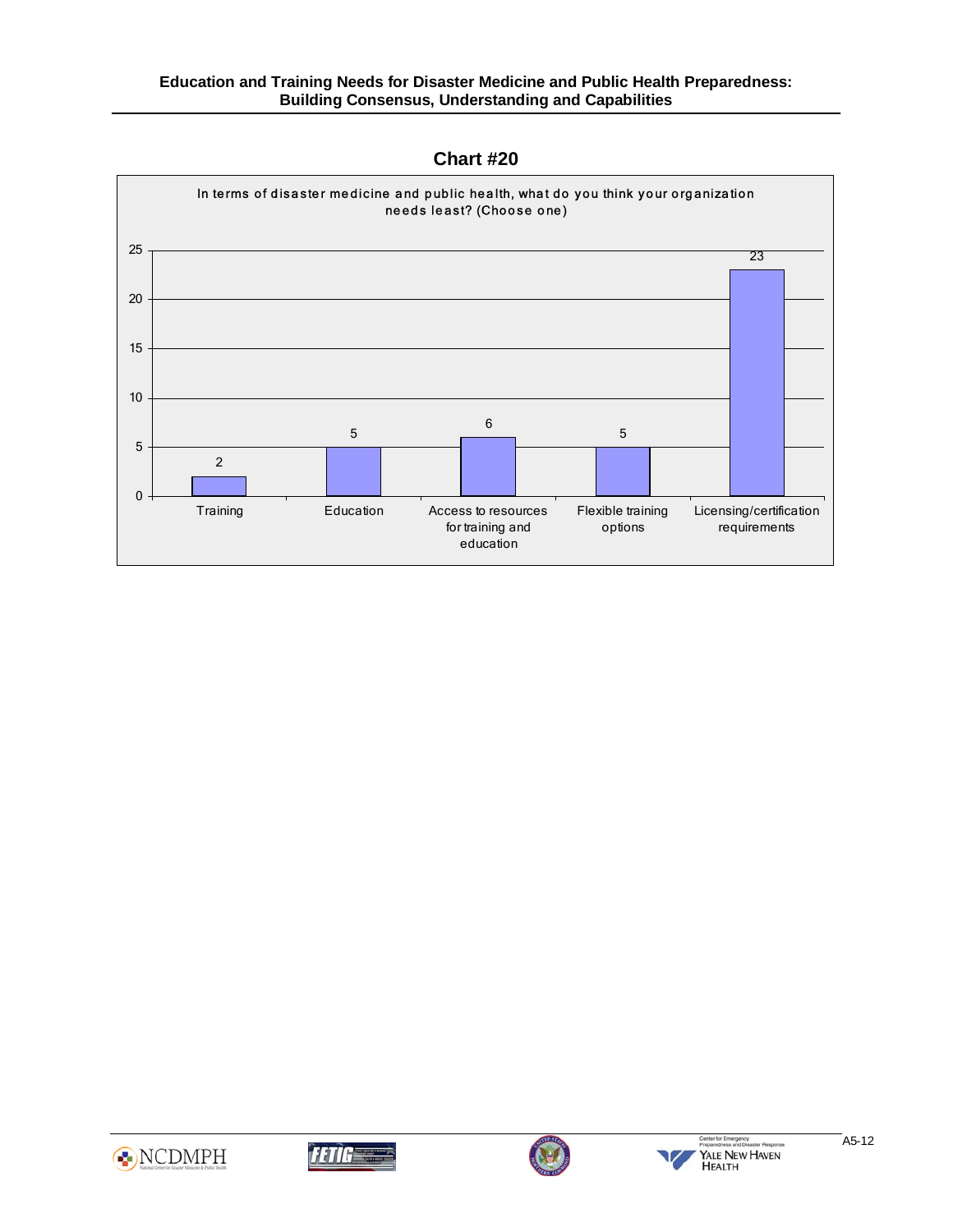#### Ī **C. Session #3 Capabilities and Competencies**



**Chart #21** 











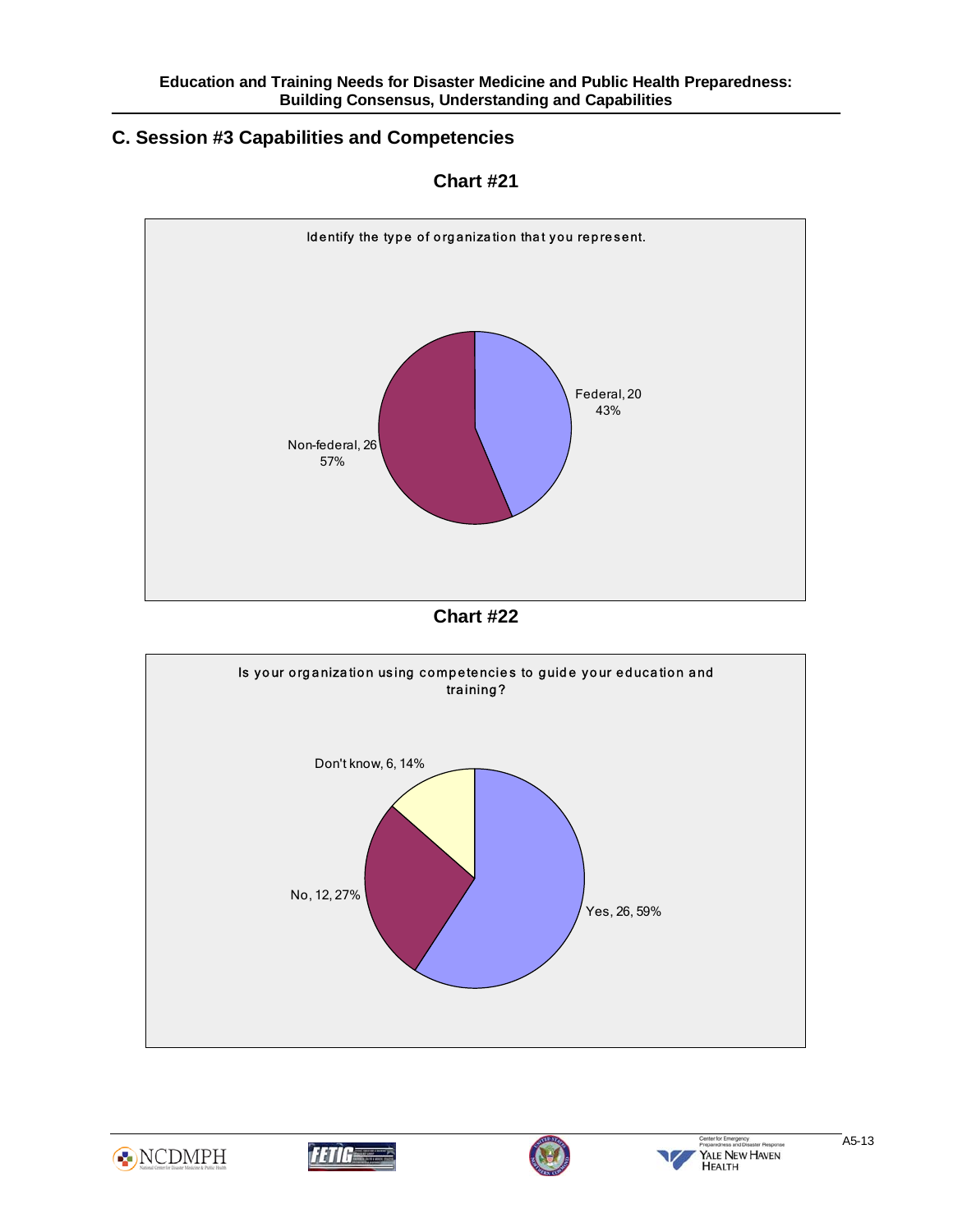



**Chart #24** 









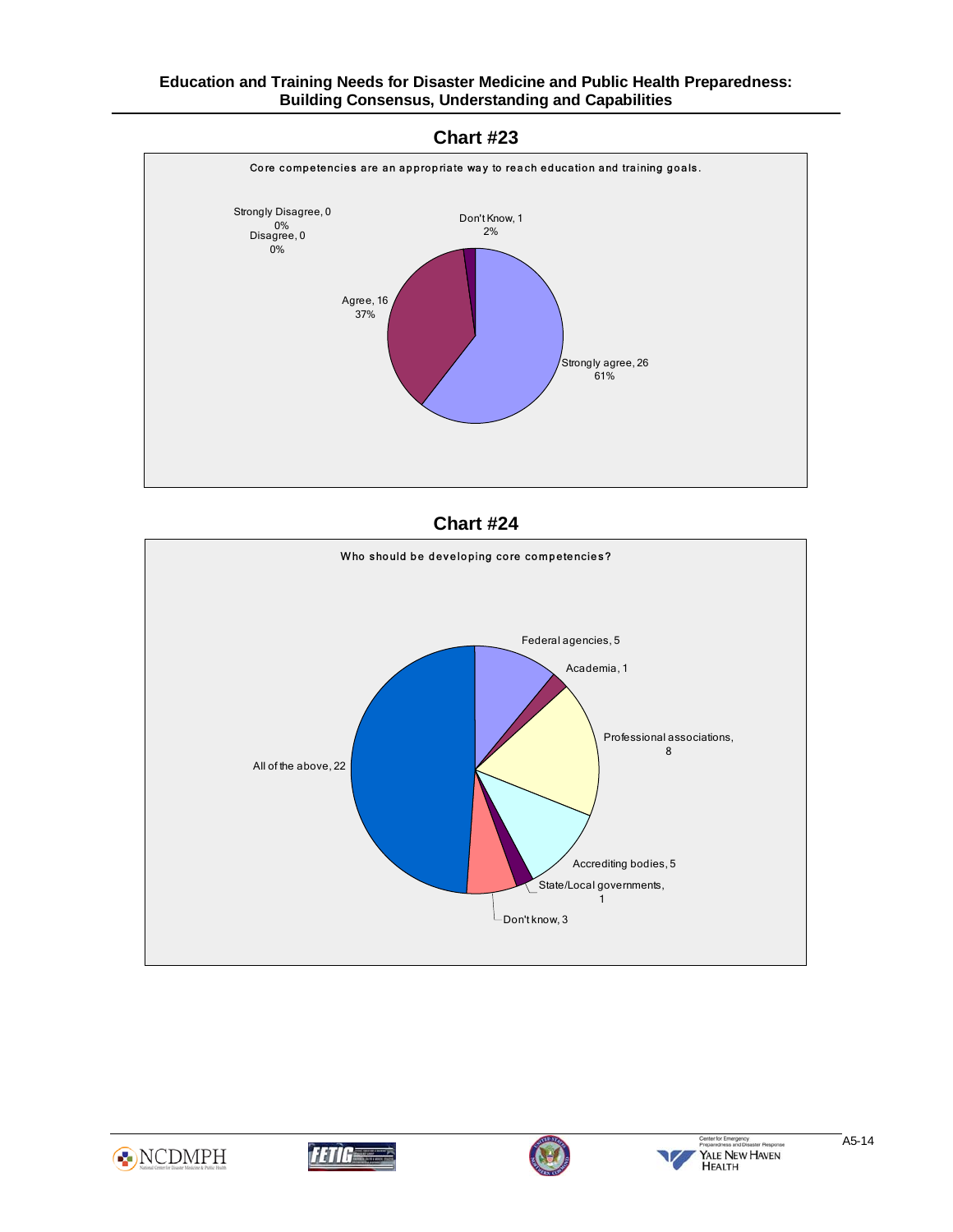













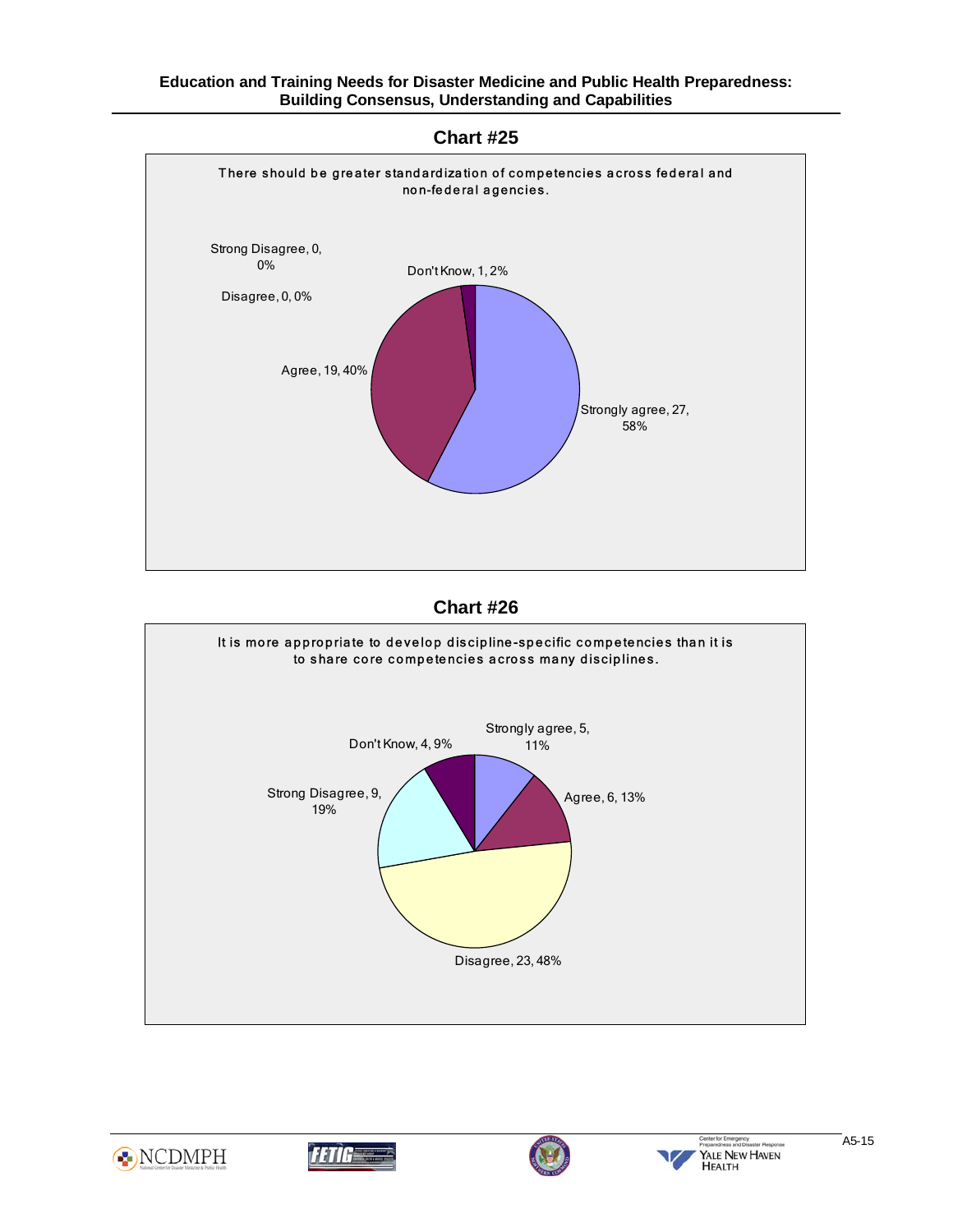



## **Chart #28**









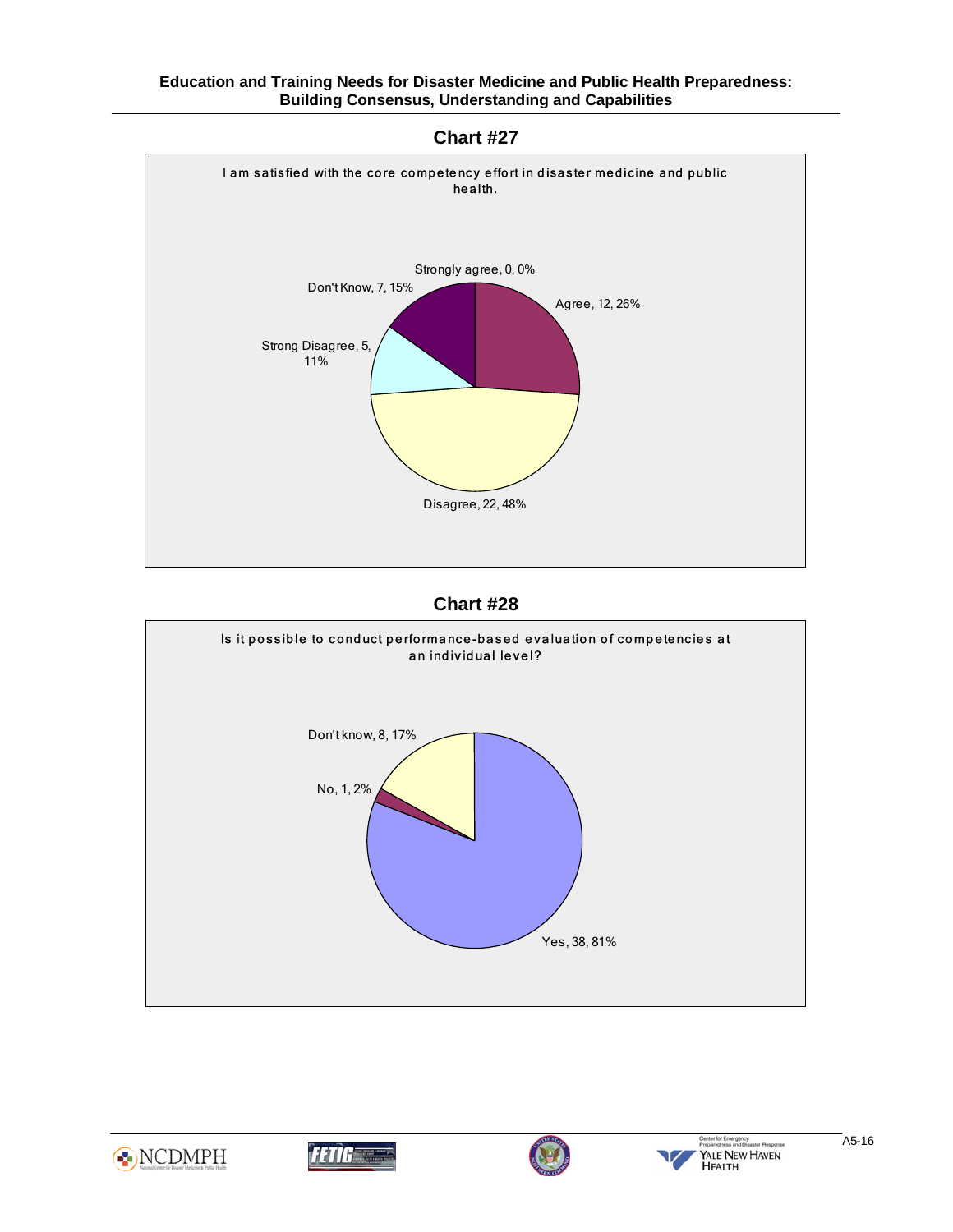## **Chart #29**



## **Chart #30**









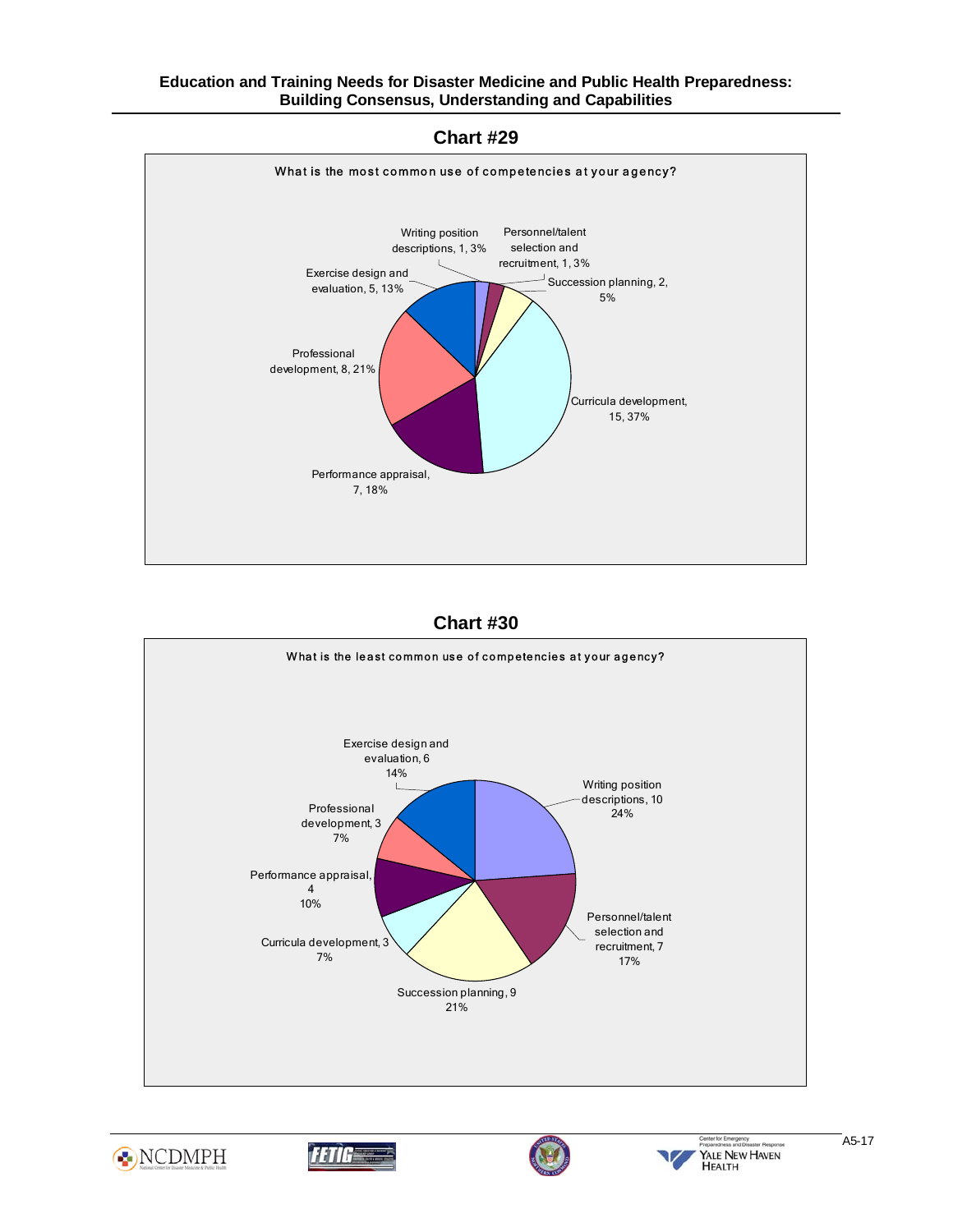#### Ī **D. Session #4: Information and Communication**



**Chart #31** 











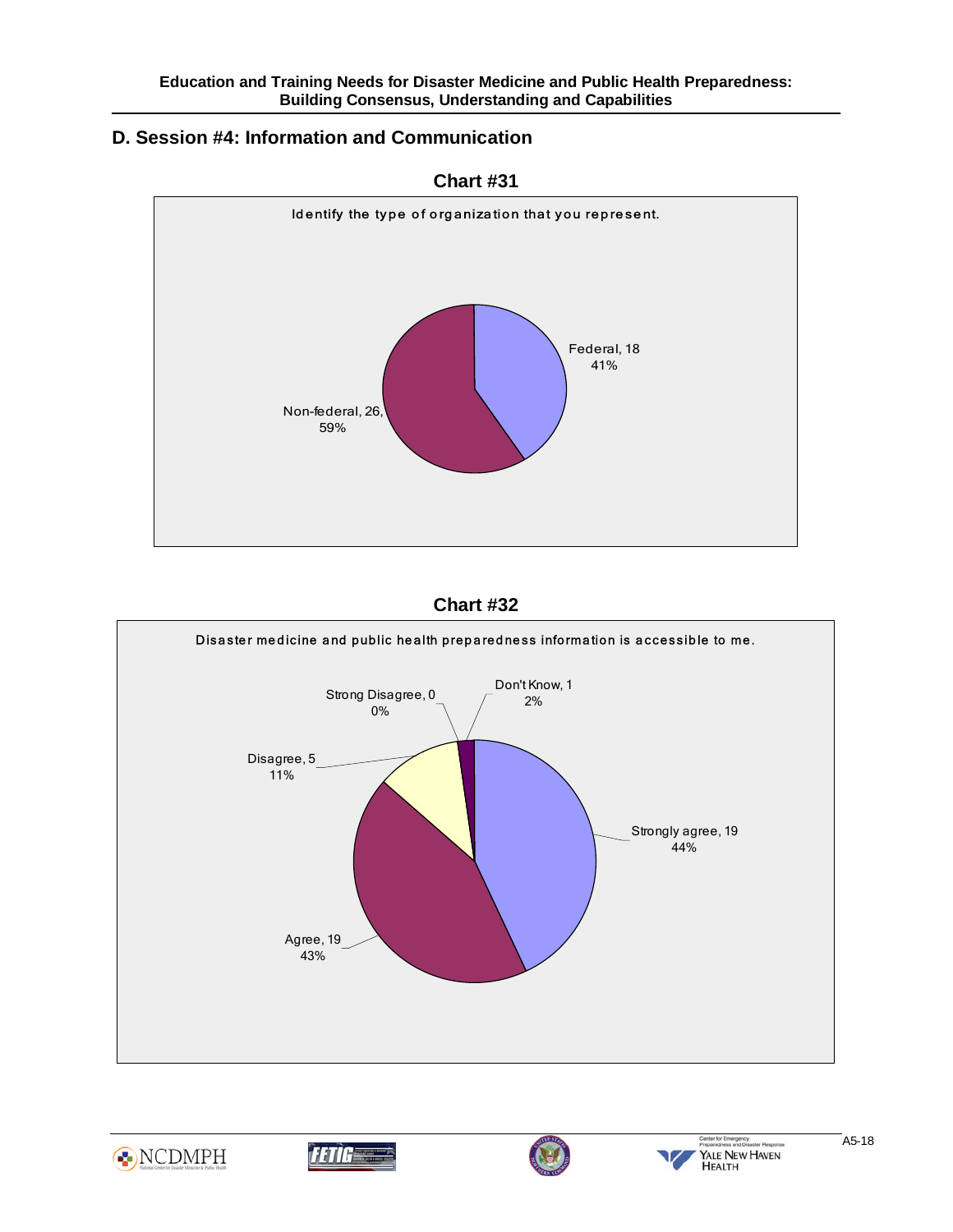













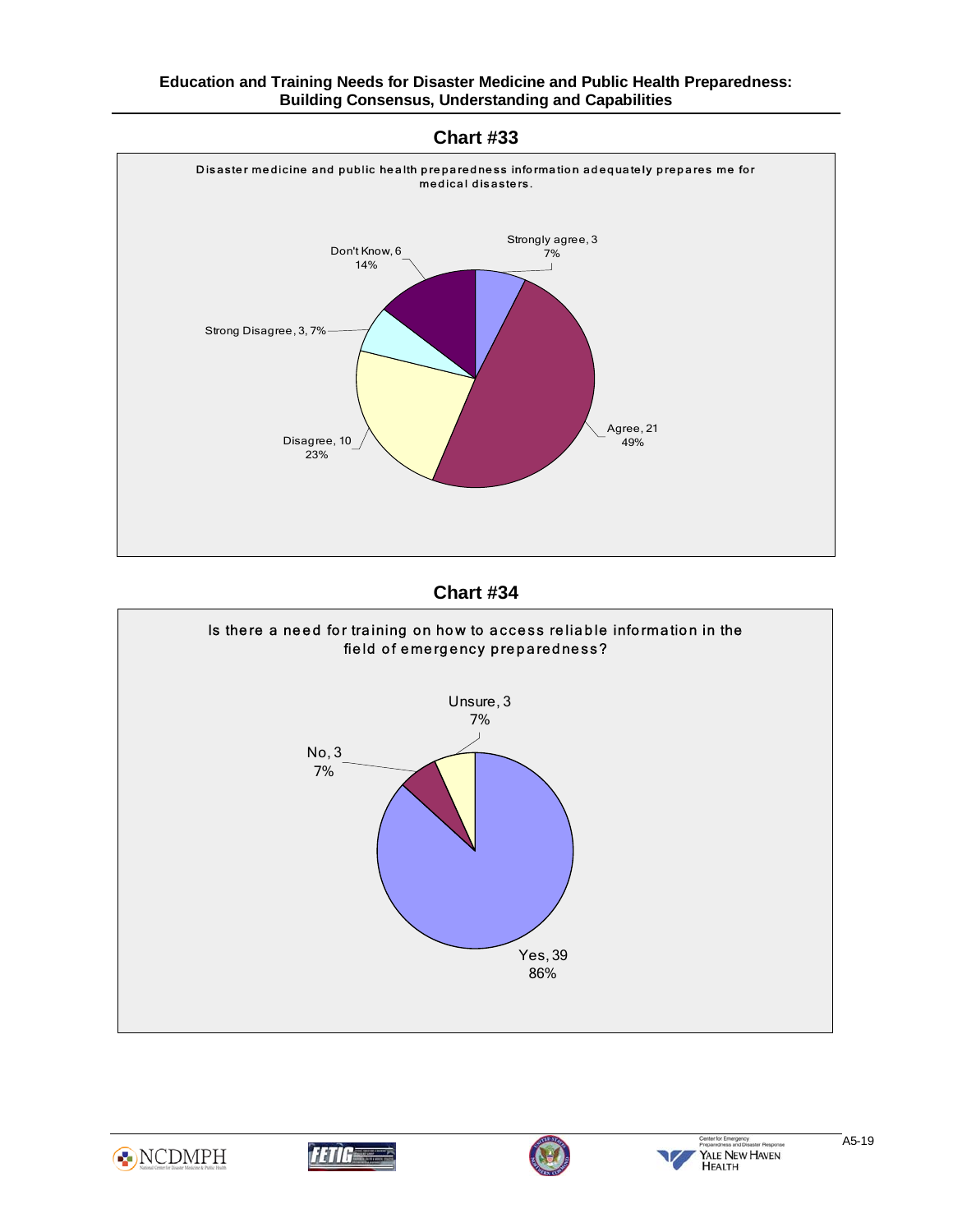

**Chart #35** 

# **Chart #36**









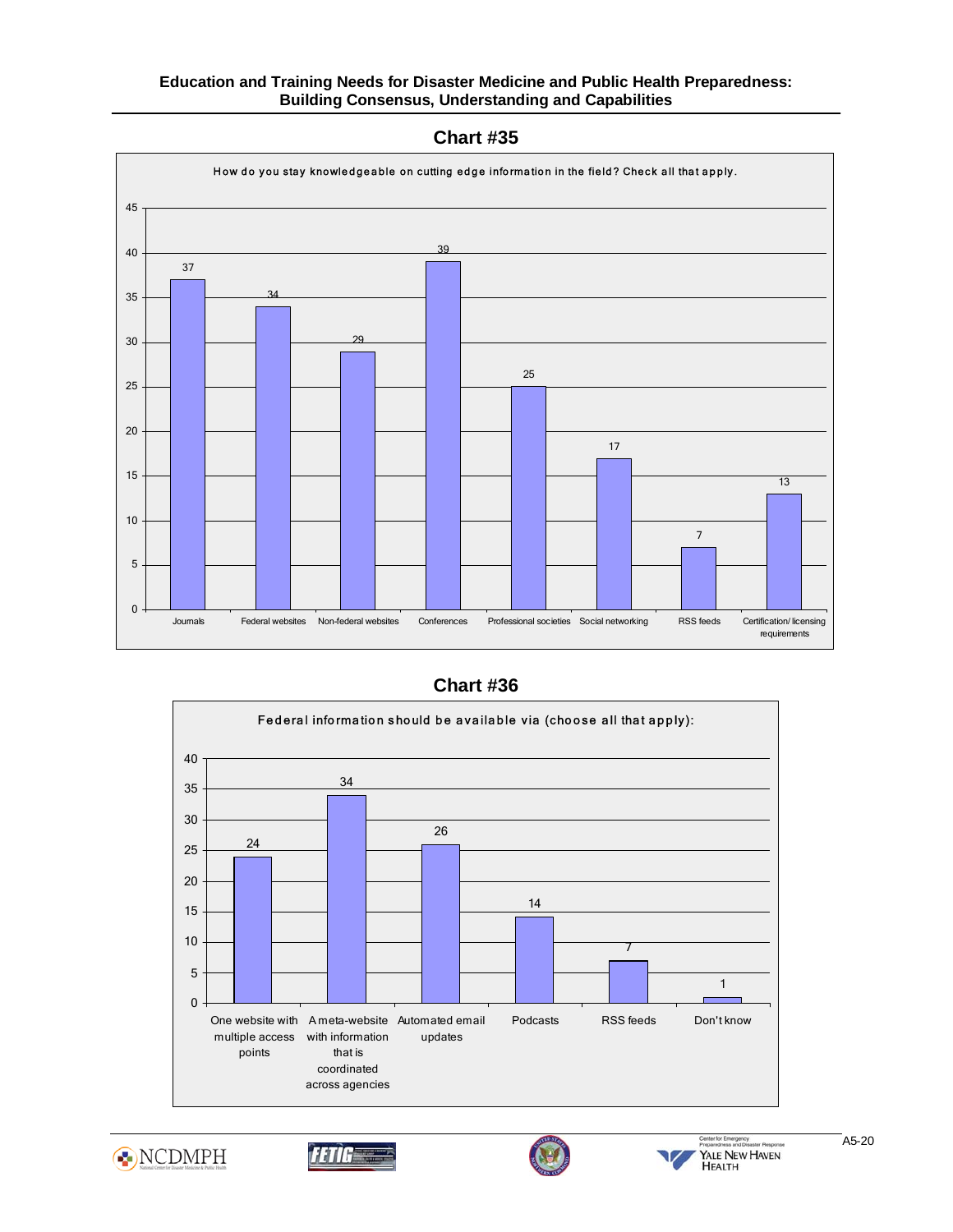



**Chart #38** 









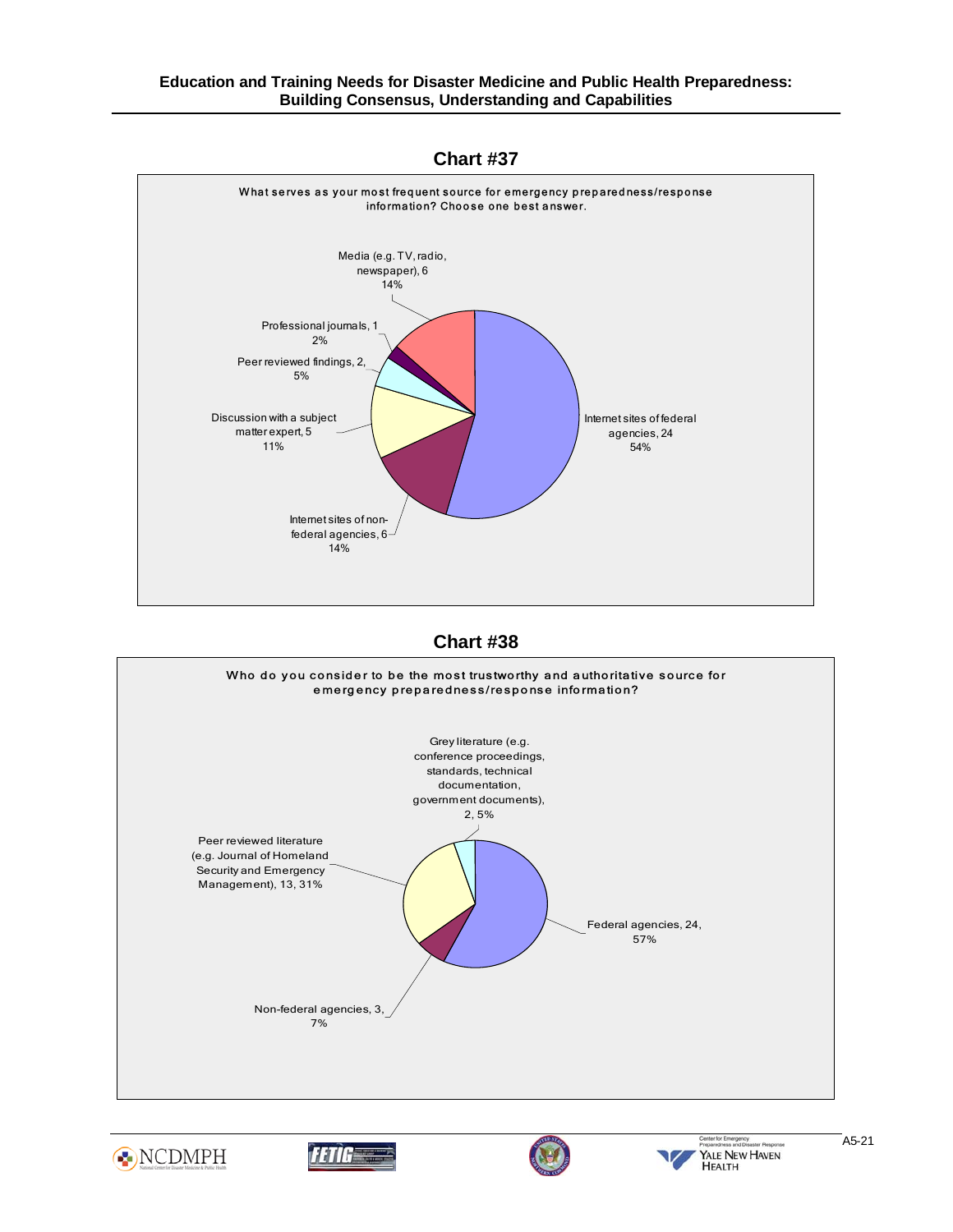

**Chart #39** 

**Chart #40** 









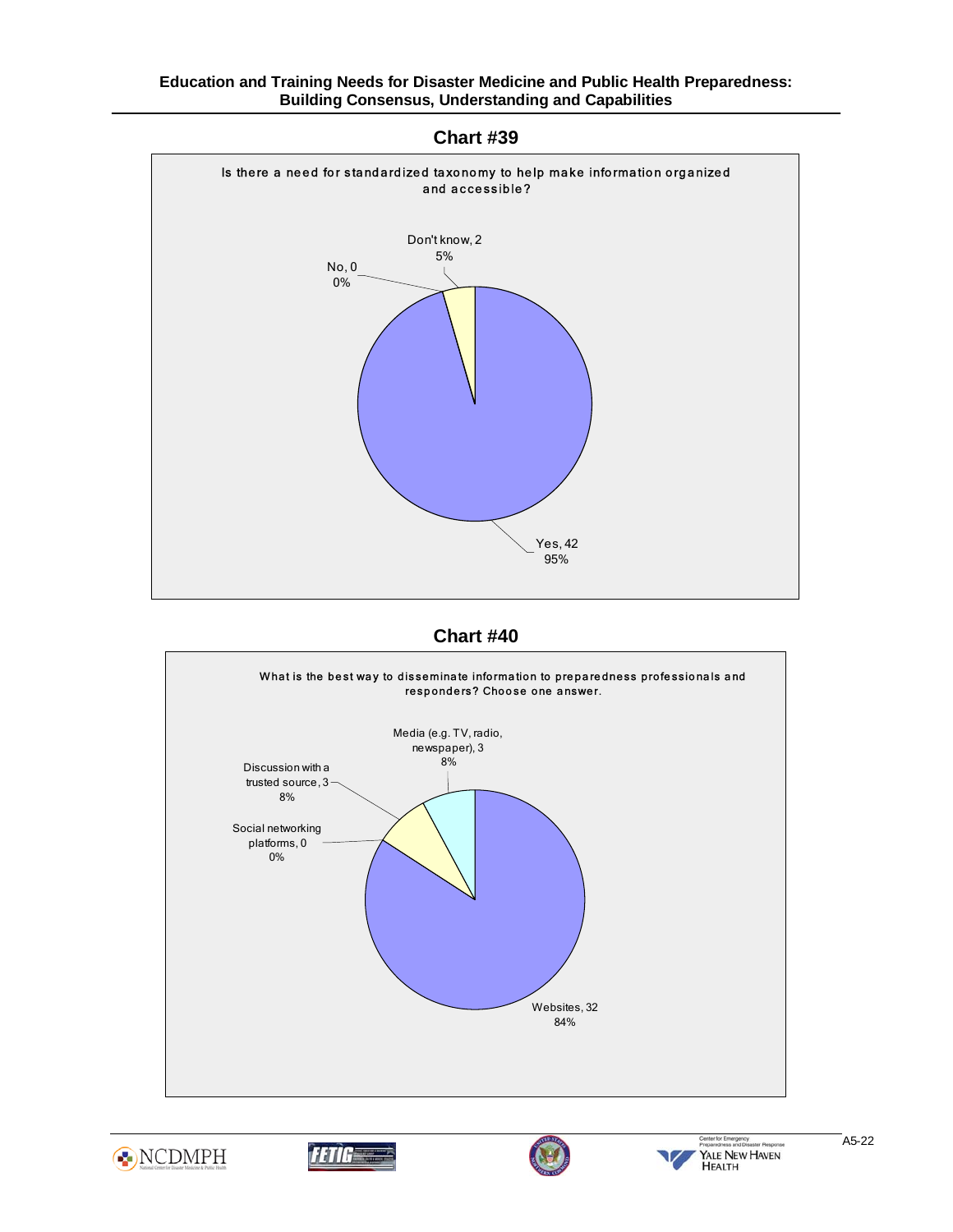

**Chart #41** 







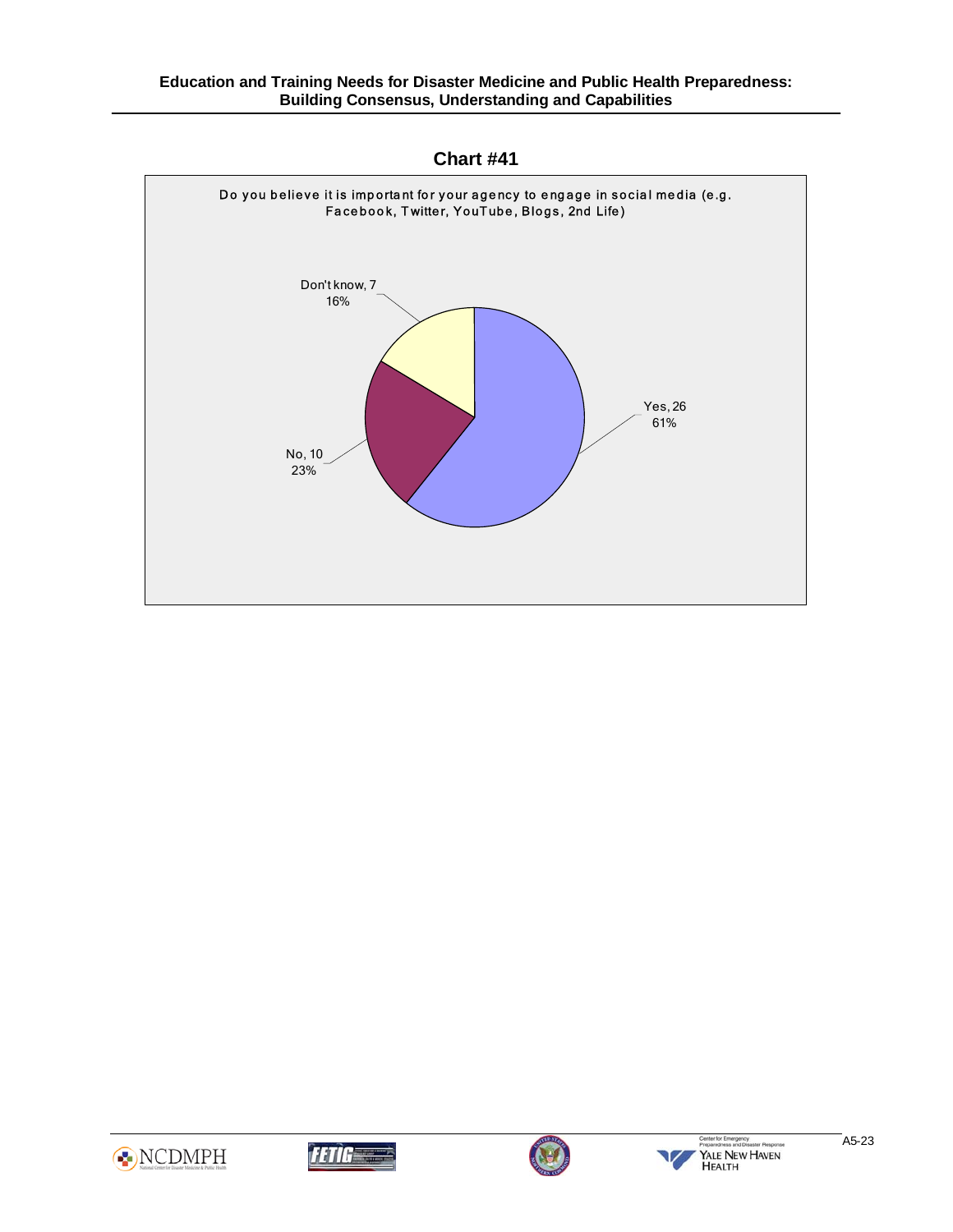## Ī **PARTICIPANT/ORGANIZATION COMPETENCY ACTIVITY INFORMATION SHARING FORM**



**Chart #42** 

**Chart #43** 









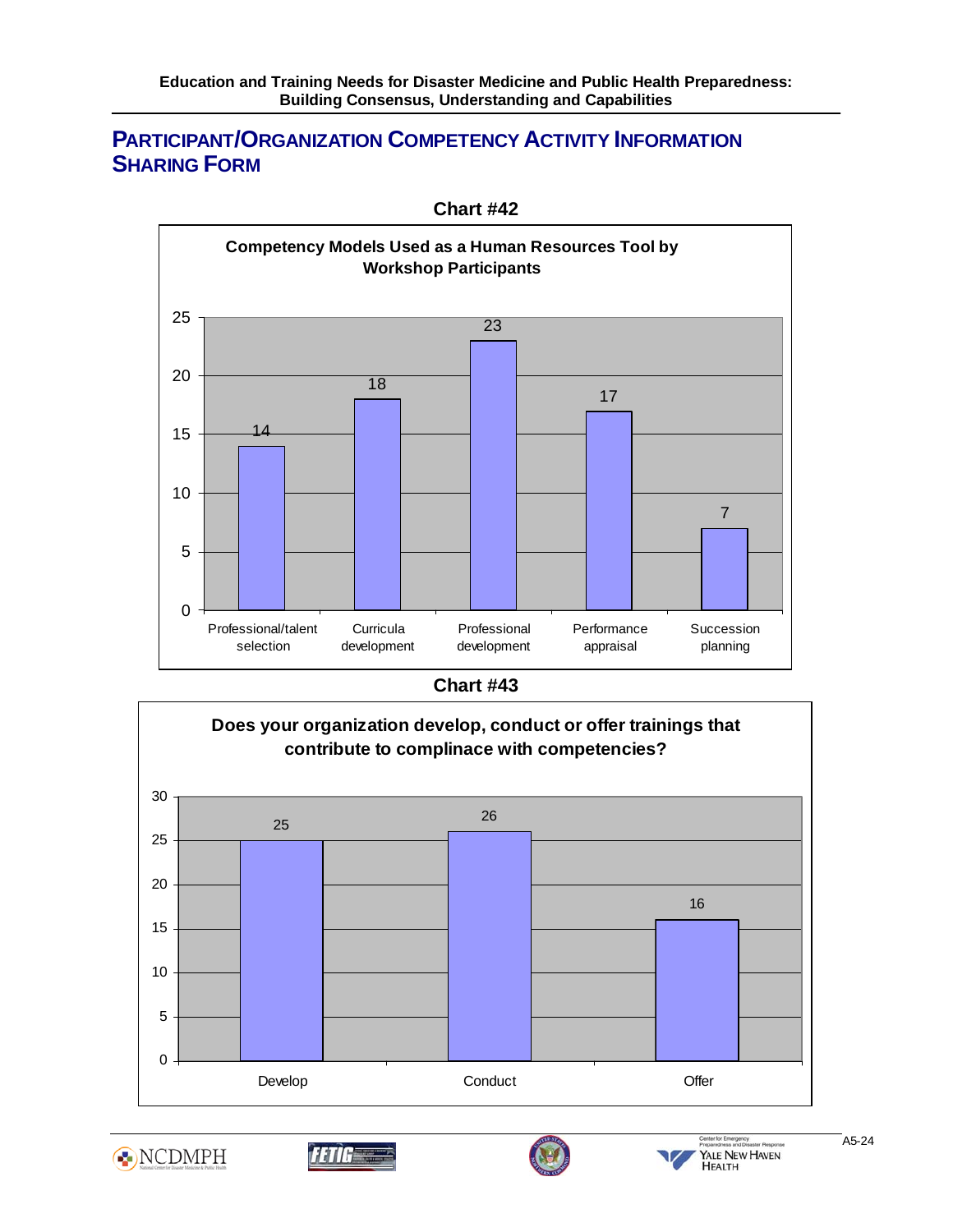# **Open-ended Question #1: Please list the top three regulatory bodies that develop the competencies most affecting your organization:**

- NAACHO, FEMA, CDC
- JCAHO, State Health Dept, DHHS
- Joint Commission, Foundation of Higher Education for Disaster/Emergency
- Management

- Joint Commission, Boards, Local Regulators
- DOT, OSHA, DHS
- American PH Association, University Schools of PA, HHS (CDC & ASPR)
- Joint Commission, NFPA, OSHA
- ANA, Clinical Specialist, ENA
- OSHA
- DHS, HHS, Agency Policy
- Federal, State, RRC
- ANA, IAFN, AACN
- ASPH, AMA, ANA
- DoD, US Navy, JCAHO
- NHTSA, DHS, HHS
- Air Force Surgeon General, OSD (Health Affairs), DoD Policy
- FEMA, Dept of Homeland Security, Maryland Emergency Management Agency
- White House, Homeland Security, HHS
- MIEMS, NREMTs, Montgomery County
- CDC, AMA, Nursing Association
- CHS/JC, OSHA, FEMA
- Congress, Executive Branch
- HHS, NRC, OSHA
- FEMA, State Public Health, Mutual Aid
- ASPR/DHHS, DHS
- ACCME, CME
- Joint Chiefs, Sec Def, President/WH







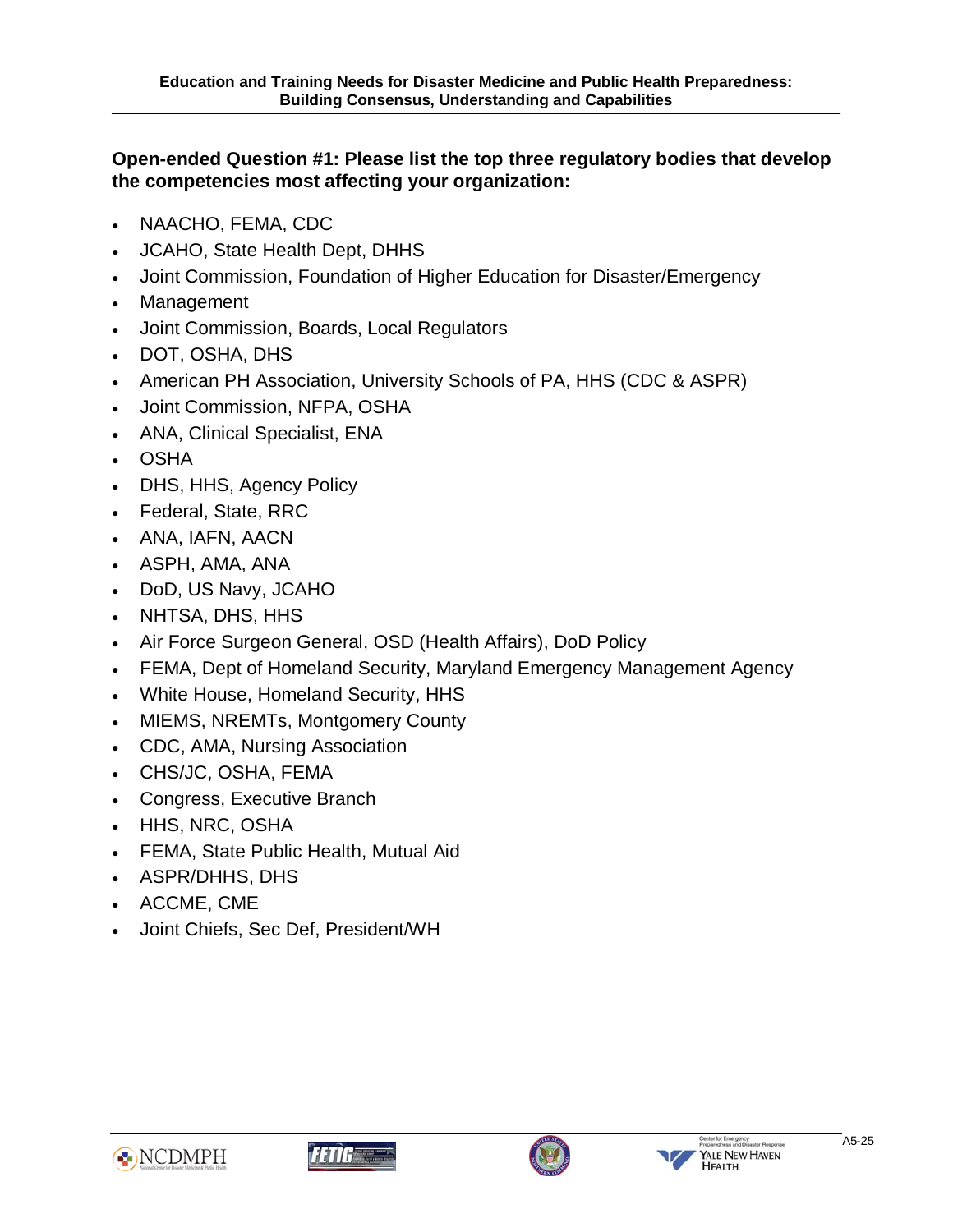## **Open-ended Question #2 - What modifications to overall competency development and expectation would most benefit your organization's ability to be compliant with regulations?**

• Must be practical and apply to civilians

- Competencies don't equal regulations or requirements as long as these remain in the realm of education only; they will not be carried out in the workforce. It needs to be.
- Identification of one competency and measures to evaluate/validate would be helpful
- Engage private sector and general population
- Nothing will change until employers recognize the value of hiring those with certified competence
- Afford staff time away from their job to attend to the task at hand Do the competencies required to be compliant and NOT fudge the report of compliance, that I see done on a daily basis on my job
- Funding and reprioritization of missions
- My office is very proactive with developing and assessing competency
- National consensus on competency set(s)
- Funding for EMS / EMS Physicians and Clear competencies resulting in demonstrable capability
- Clear, measurable competency with link to training programs
- Ensure we are NIMS/ICS compliant and certified
- Competencies that inform 1st responder about public health, preparing and becoming comfortable with change to disaster operations
- The standards and competencies seem to be effective in the determination of specific requirements (i.e. NFPA instructing a firefighter to perform search and rescue in a particular manner); some of the more non-specific or random competencies appear to no serve a real purpose except to classify classes
- (sometimes square peg in a round hole)
- Require FEMA to be NIMS compliant
- Standardization of competencies across related disciplines (job and team related)
- Standardization of Taxonomy
- To know and understand needs in educating for compliance, what curricula needs built to support compliance?
- Competencies in workforce safety and info technology (GIS/PUCT)







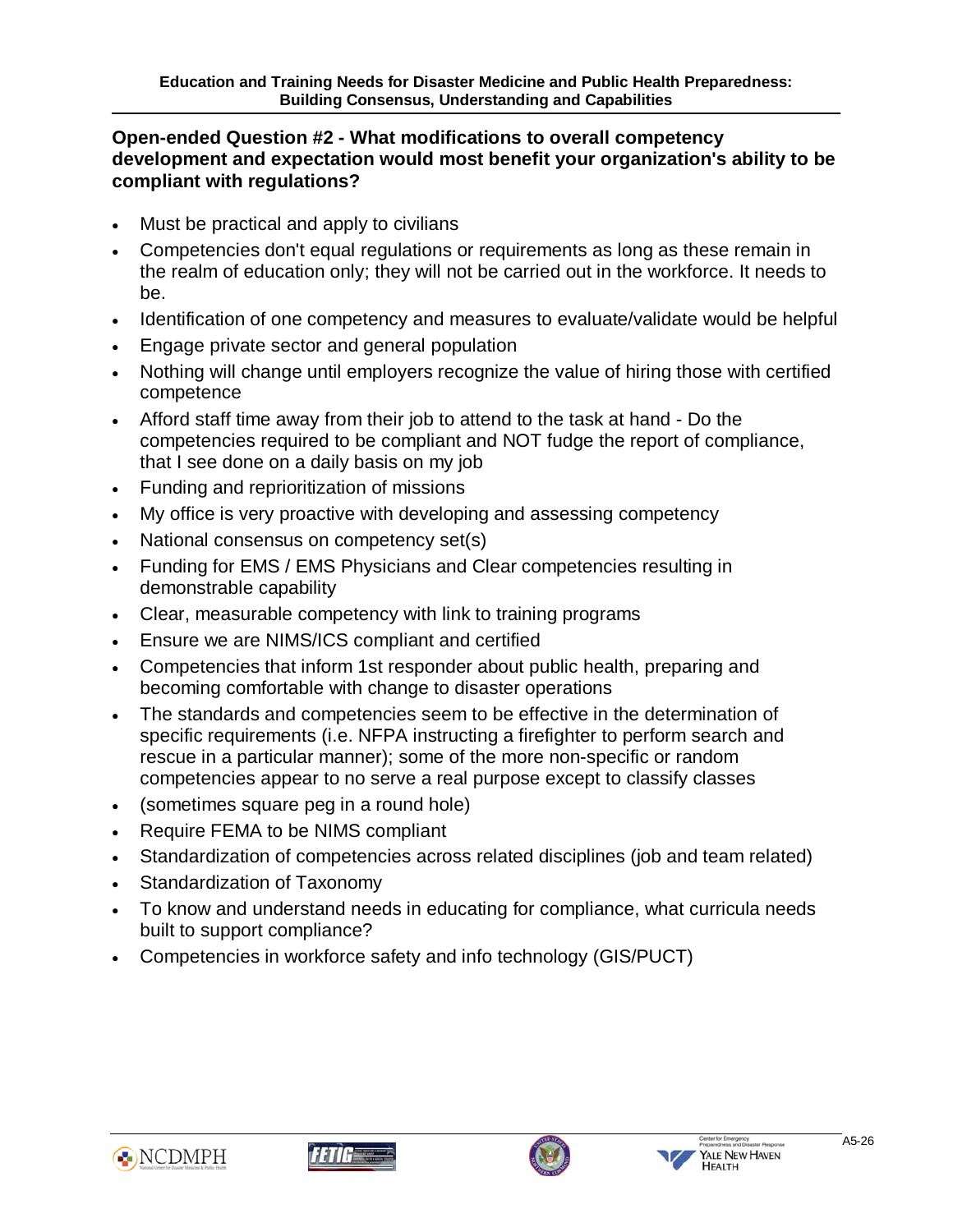## **Open-ended question #3** - **What long-term expectations does your organization have for overall competency development for your sector?**

- All public health staff is ready and willing to respond to all hazards events
- I'm not sure my organization is even aware of the competencies; They probably won't be until there is some sort of requirement
- Curriculum revision based on competency validation for program value, student recruiting, integration into possible grant streams
- Developing effective education/training plans/exercises/courses
- few

- Competency development and assessment is a core function for my office
- All employees have increased awareness, knowledge and operational skills
- Funding for EMS 2. Deliverables for defined/specific capabilities 3. Creating a culture of preparedness for responders
- Develop effective / precise training programs to meet core competencies
- Continued growth
- Our organization is undergoing major re-organization so I am presently not sure
- I can answer this question
- We will be expected to be there on the front lines will we understand and be able to integrate with outside sources
- Our center is not necessarily a competency-setting organization but rather analyzing and consolidating the current ones, as well as using them in curriculum development
- Adaptation of competencies for Disaster Reserve Workforce
- Shared and published collaboratively based developed competencies that are regularly reviewed and validated by peer groups and organizations
- Be ready for deployment and be the 'Best' among the first responders
- Standardized core with tailored specialties







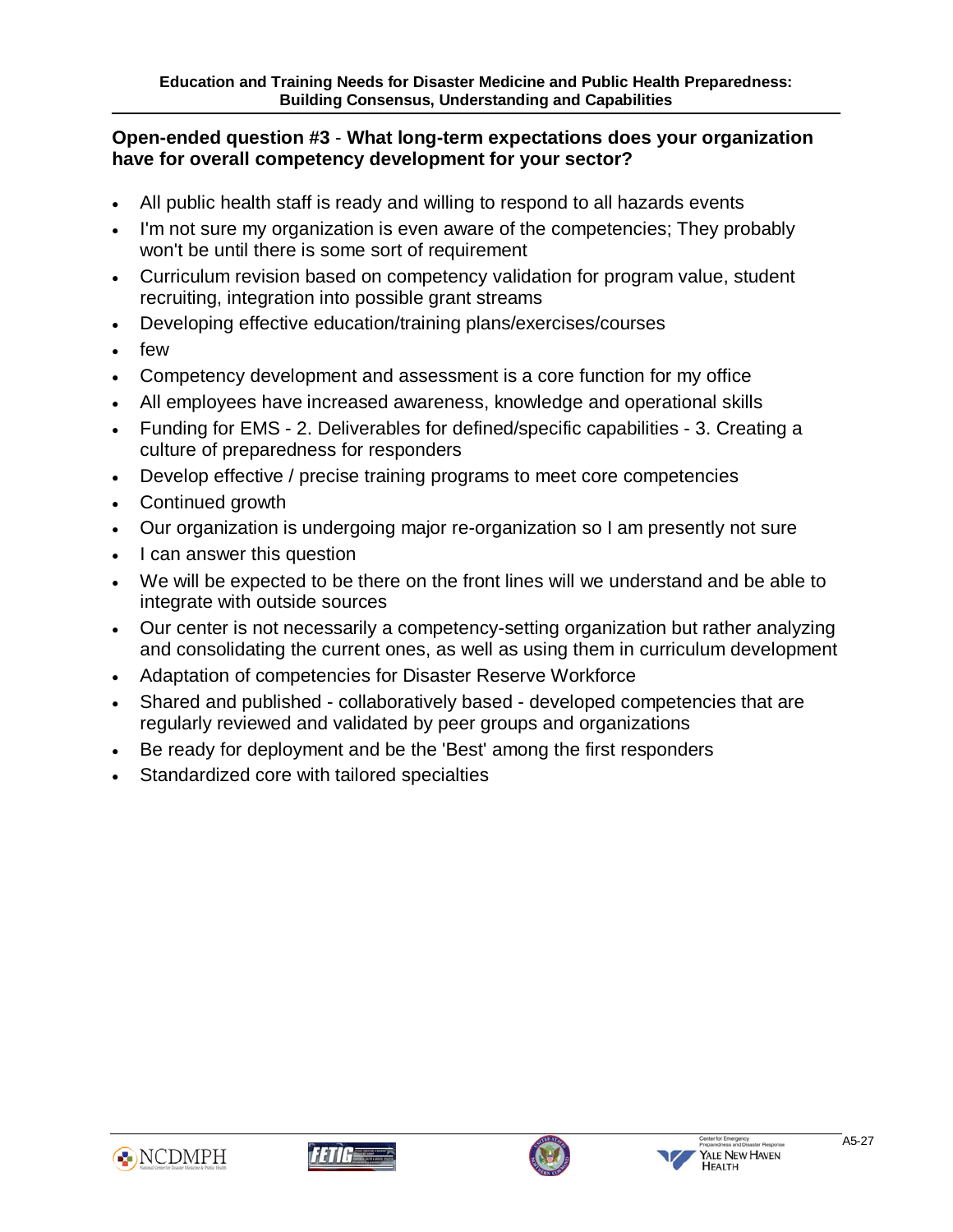#### Ī **Open Ended Question #4: What modifications to overall competency development and expectation would be most beneficial to developing your workforce and providing the best service to the community?**

- Tied to training and/or job or organizational requirements and then failure to comply must come with penalties or other methods of enforcement
- Greater awareness of risk/benefit
- Need to focus on both urban and rural needs
- Include USPHS Officers in the design, conduct and delivery of this
- Need to move beyond competency models (e.g. we are working on developing career mapping tools)
- Hand-on workshop as a team with local community
- Clear, attainable competencies resulting in measurable capabilities able to be practiced for true stakeholders (responders)
- Interagency focus; Better understanding each other's capabilities and how we can integrate our effort
- More incentives to pursue education and training opportunities
- Be more State and Local focused vs. top-down
- Having front line competencies for 1st responders
- Work with education developers/specialists on crafting them, not just the subject matter experts. Have these less cryptic and academic, so that it is jot just the institution who understands them, but also the learners and outside agencies who may use them
- Adoption of competency based professional development
- Getting those competencies communicated to the employees and supervisors making these individuals accountable for building capacity and capabilities
- Funding and Incentives 2. Standard Guidelines with Mandates 3. Clear
- 26 directives from executive branch







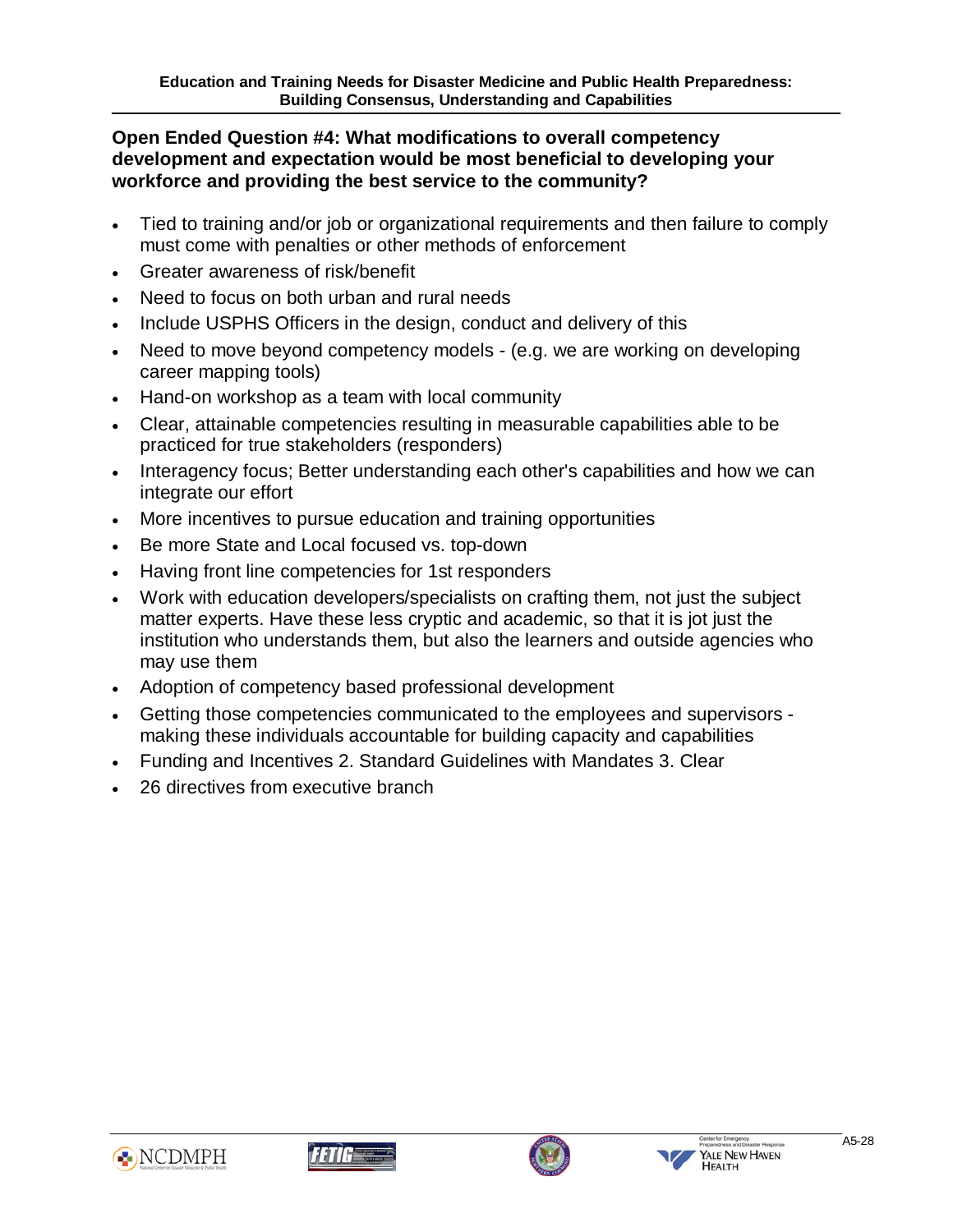# **SATISFACTION SURVEYS**

Ī



## **Chart #44 – Knowledge Gained by Workshop Participation**

## **Chart #45 – Knowledge Gained by Workshop Participation**









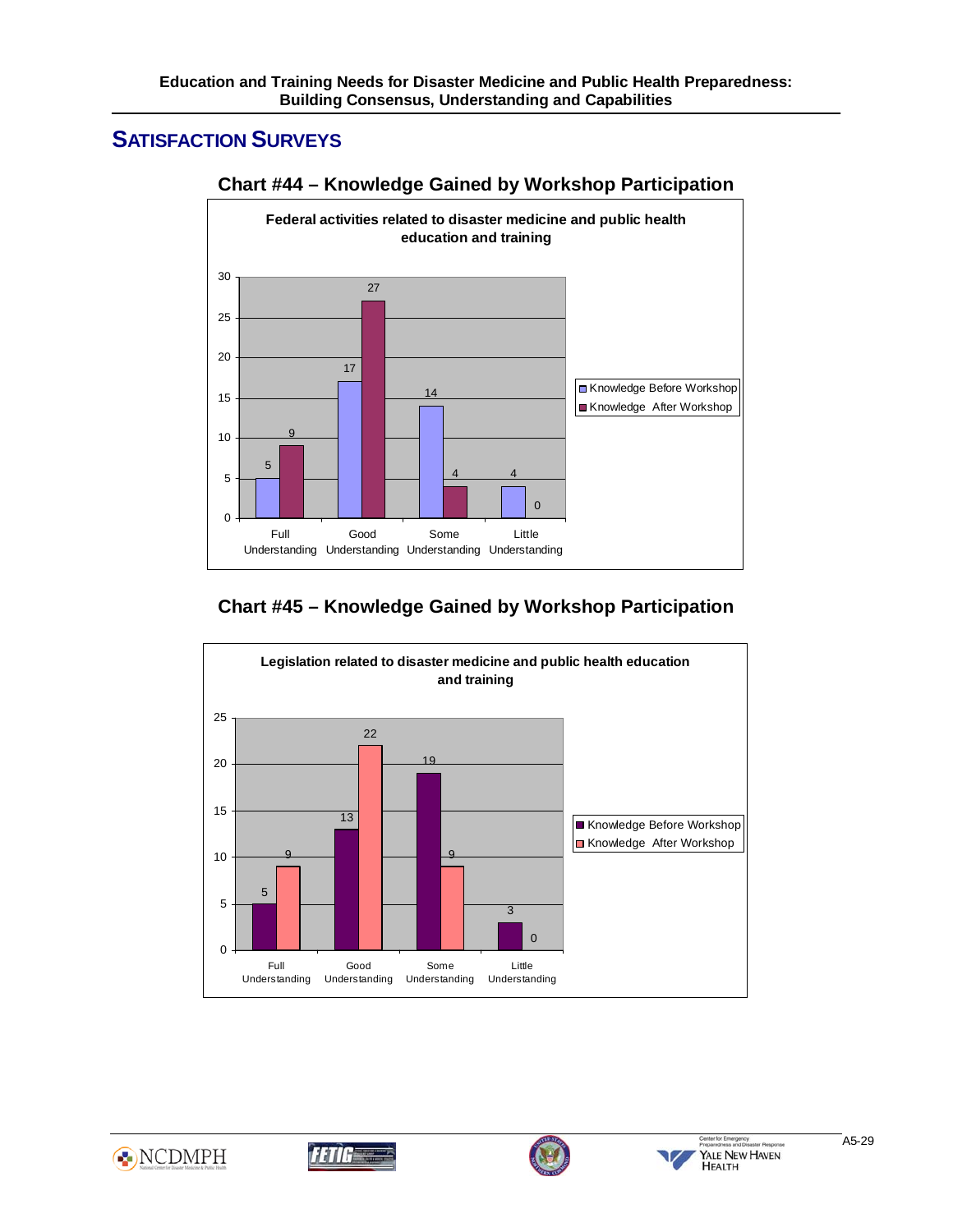





Ī





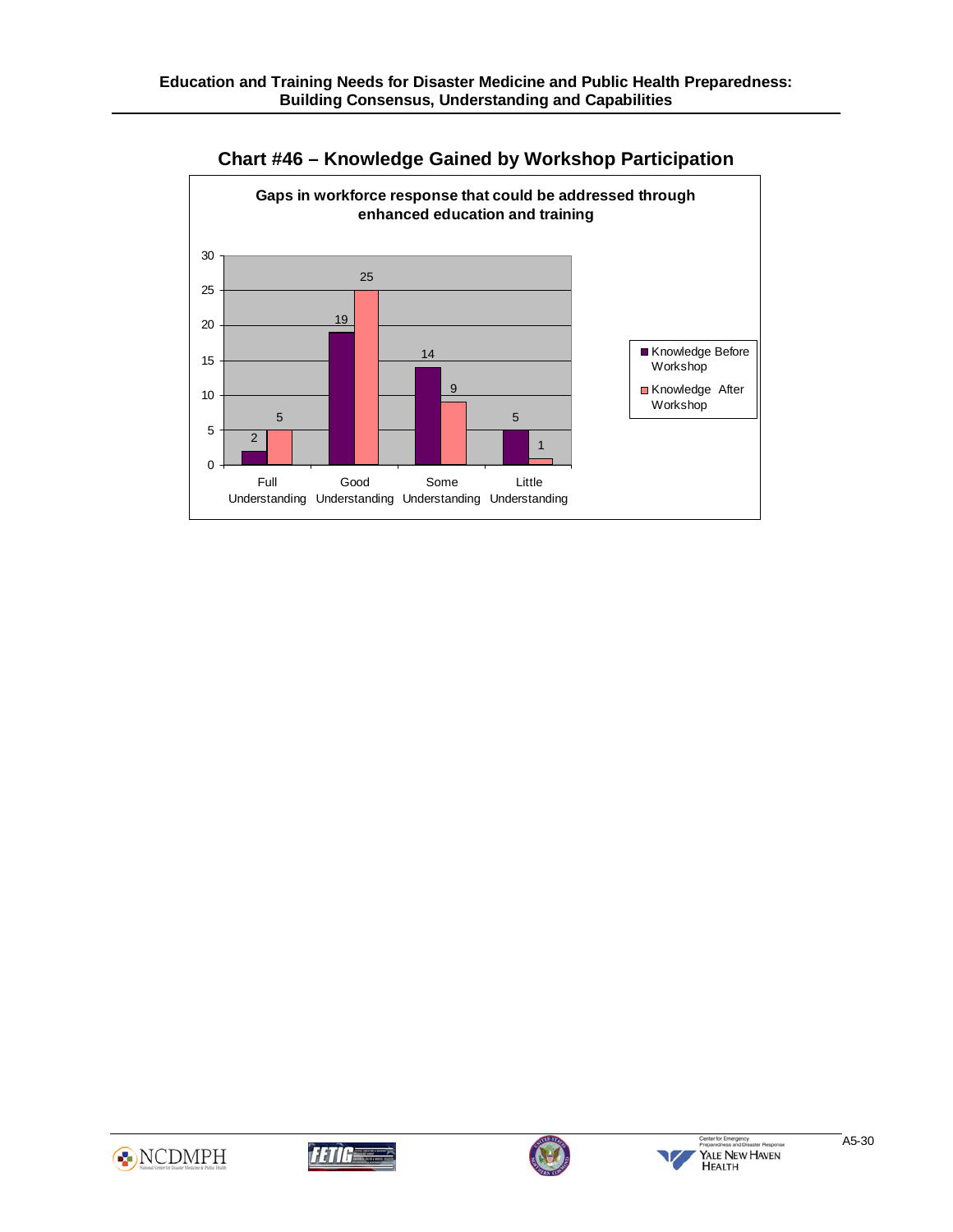### **Education and Training Needs for Disaster Medicine and Public Health Preparedness: Building Consensus, Understanding and Capabilities**



### **Chart #47 – Speaker Evaluation**







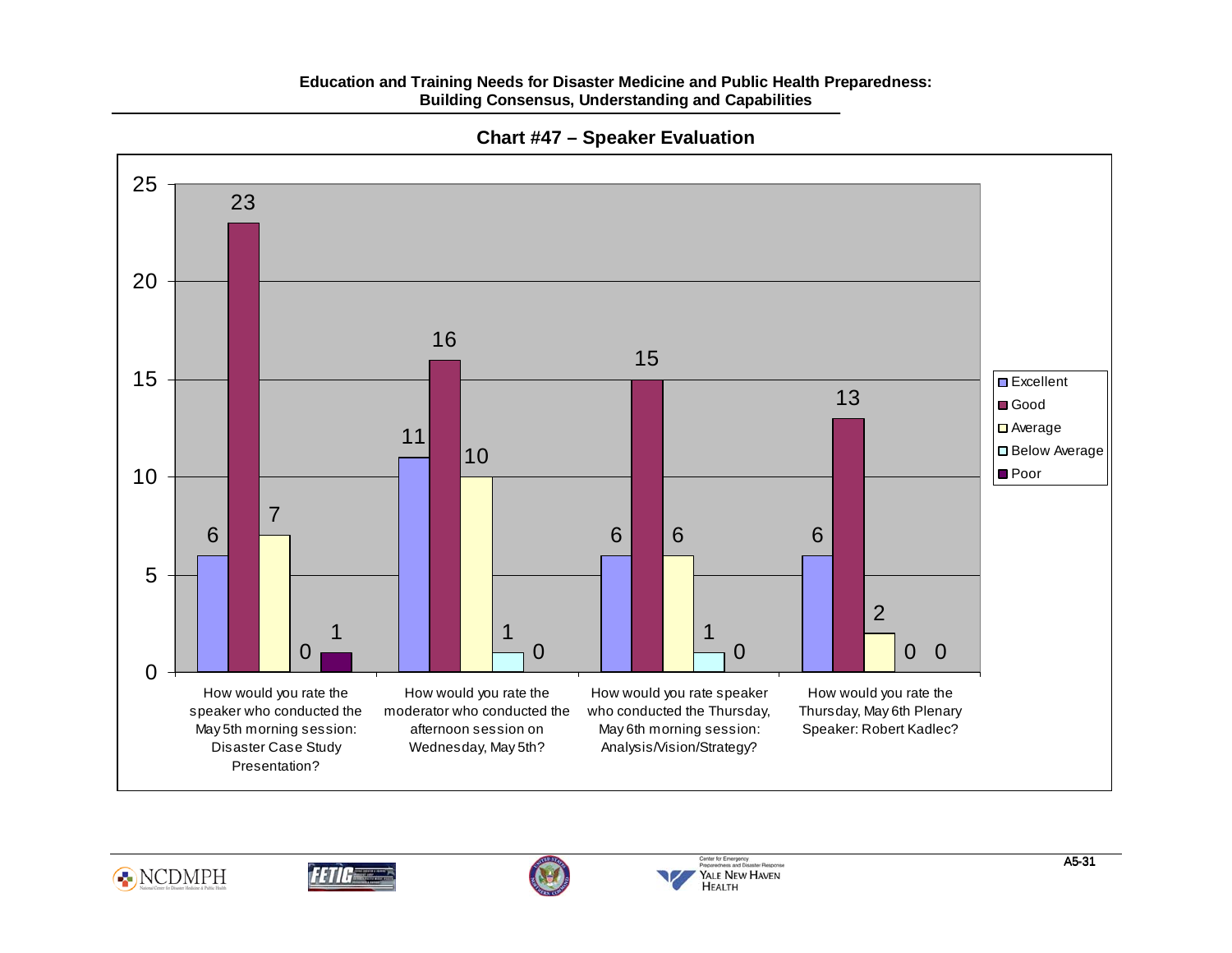#### **Education and Training Needs for Disaster Medicine and Public Health Preparedness: Building Consensus, Understanding and Capabilities**



**Chart #48 – Speaker Evaluation** 







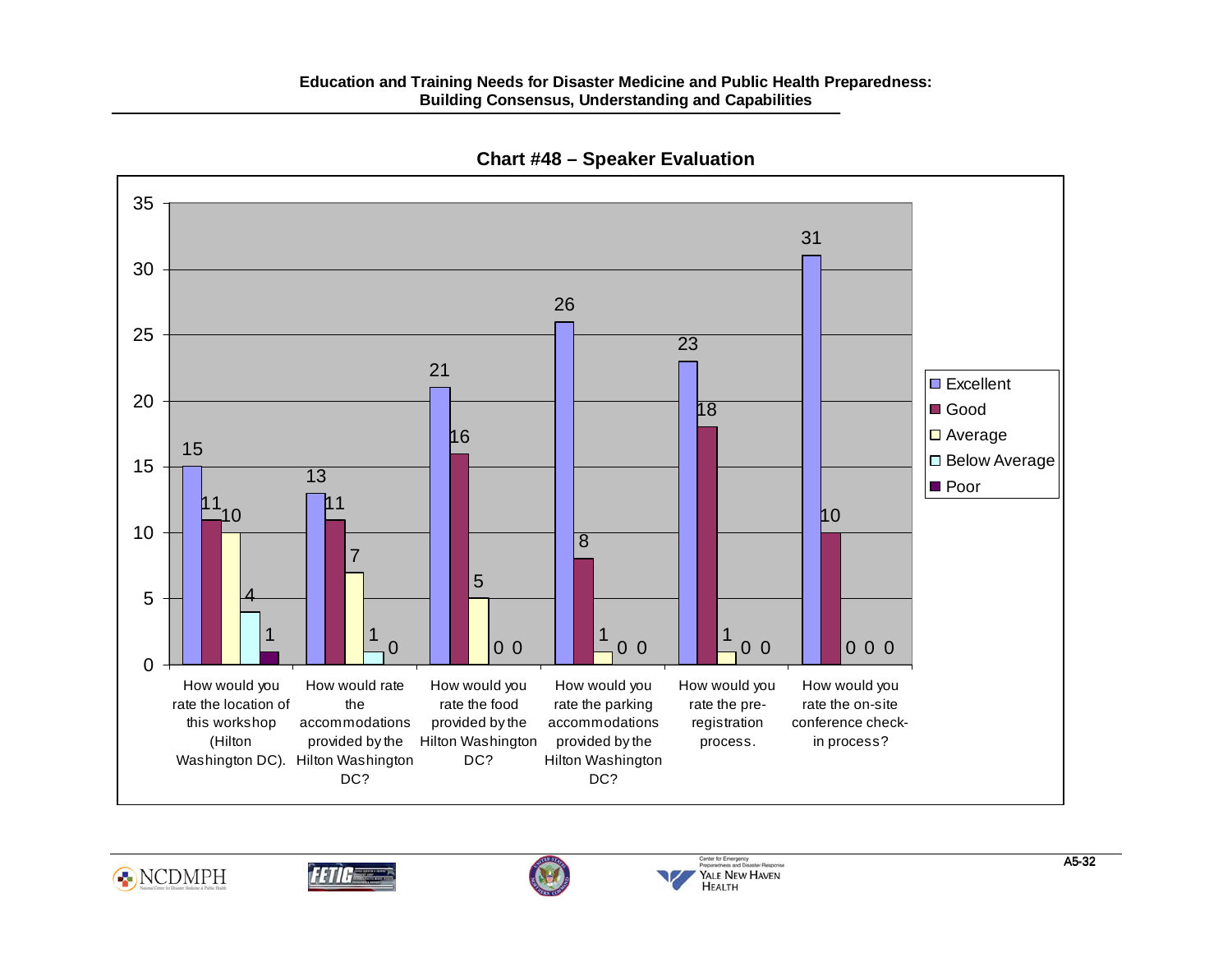#### Ī **Open-ended question #1 - What did you find most useful about the workshop?**

- Federal Activities Brief; Dr. Kaplowitz presentation was comprehensive; Kathleen Miner's presentation in Affective Domain of Professional Education
- There was a nice discussion on both sides of the topics, presented. Gave a good non-biased analysis of the topic
- Q-A sessions
- Networking More Sharing! Need to get workshops creating products issues have been identified for years in other forums - get workshop participants into action workshops
- Networking
- Networking, Q&A
- Open dialog genuine commitment to engage and open lines of communication
- Networking, awareness, otherwise needed to be better focused, too diffuse and all over the place
- Usually networking. Info provided.
- Debrief from afternoon breakout sessions
- Review of federal resources and programs
- Networking with participants, idea generator
- networking
- Networking, info on PowerPoint presentations
- Networking and hearing perspectives from various private and public entities
- Discussion during break out sessions, actually everything was well presented
- The summary session
- Networking
- Networking and attendee list with email, would we also, would we also specialty areas of work for attendees all in one - did not have to leave facility for food, etc.
- I did not find it very useful. No new information was provided and not much input from non-federal stakeholders was solicited. Bringing non-federal partners together is great; they need to be utilized more.
- Fed updates
- Federal Agency briefing/updates
- Networking
- Gaining knowledge of various federal agencies role in disaster preparedness/response
- Networking, hearing from federal agencies and understanding better where gaps exist in training and education
- **Networking**







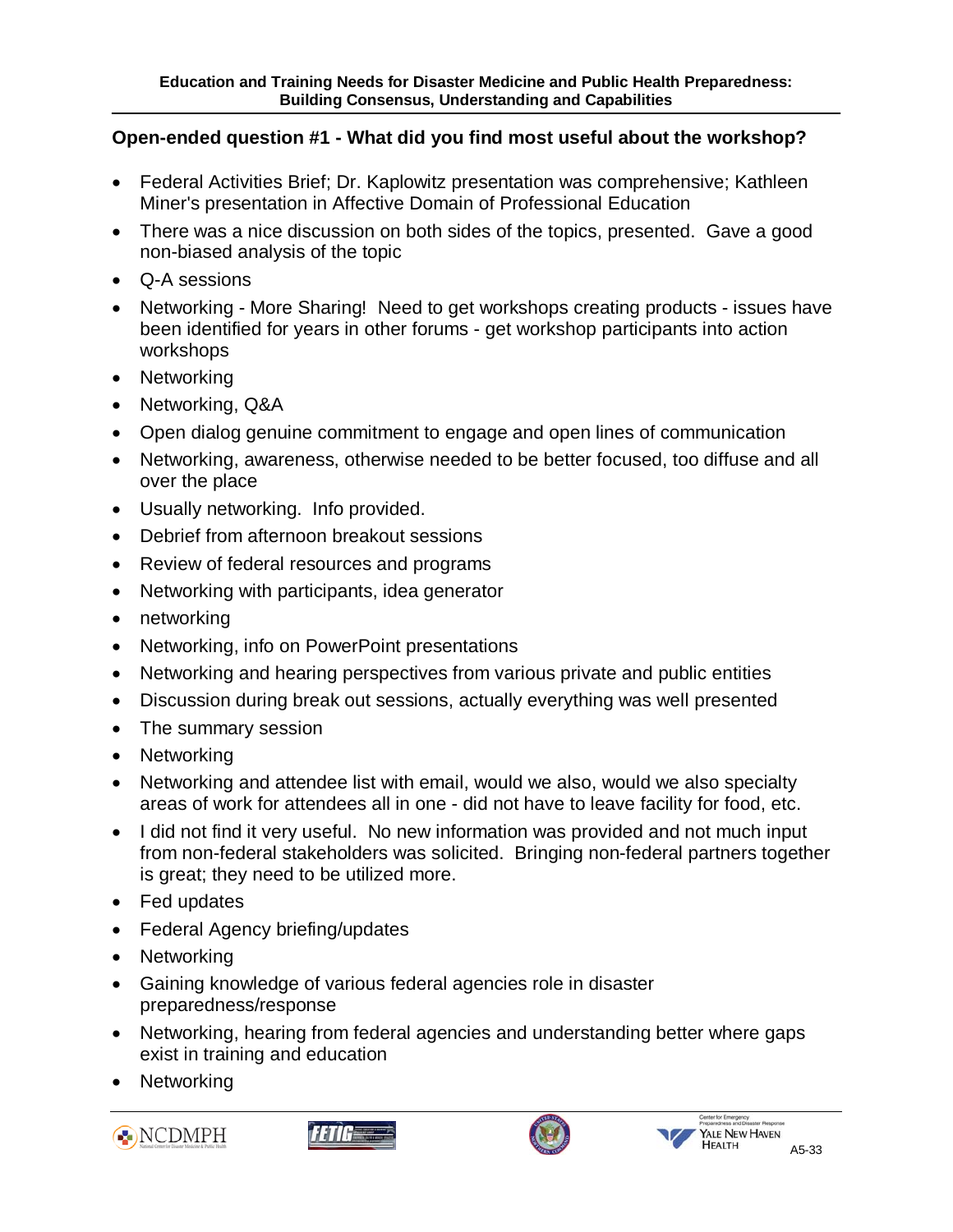- Conversations at the table and during breaks
- Opportunity to meet other colleagues involved in education and training disaster response
- Discussion in afternoon session
- Different groups in the same room
- Gaining knowledge and ideas
- Networking opportunities

Ī

## **Open-ended question #2 - Are there any topics that you would have liked to have been covered, but were not? Please list**.

- Community education and part of preparedness and readiness to be self sufficient in first 72 hours before the assistance arrives. Information about Resilience **Directorate**
- State Local Tribal Territorial needs from training to recovery
- Sharing info across agencies/organizations, etc. Creating a one stop shop for medical/public health entities to get info on available training, lessons learned, etc.
- Core competencies for disaster response Not a debate over the definition of competencies, but rather - What are the basic knowledge points that all responders need to know
- More directly P/T to educators may be invitation only? And more directly pts linking TCL to competency in PH preparedness and response as well as recovery
- Cost of doing business; 2. Regionalization; 3. Private sector impacts; 4. Broader inclusion of "workforce" (e.g. EMS, public safety)
- Focus
- **Need to include how EMS fits in**
- NHSS; How are these efforts linked with what HRSA can fund, etc.?
- I wish Dr. Marcozzi's plenary session went into more detail about the White House / Executive Branch's functioning & role in disaster recovery. There was a lot of overlap with the other speakers
- Competency or capability? When looking at workforce how to measure with some degree of comfort, ability to use knowledge apply skills to do the job
- Prevention/Mitigation
- Does your disaster medicine include animals?
- CoMPASS presentation
- Less discussion on terminology readiness vs. preparedness, etc. Move ON! Just **Semantics**
- Crisis standards of care; Vulnerable populations; Use of Social Media in disasters; Cultural competencies as an essential composite of core-competencies







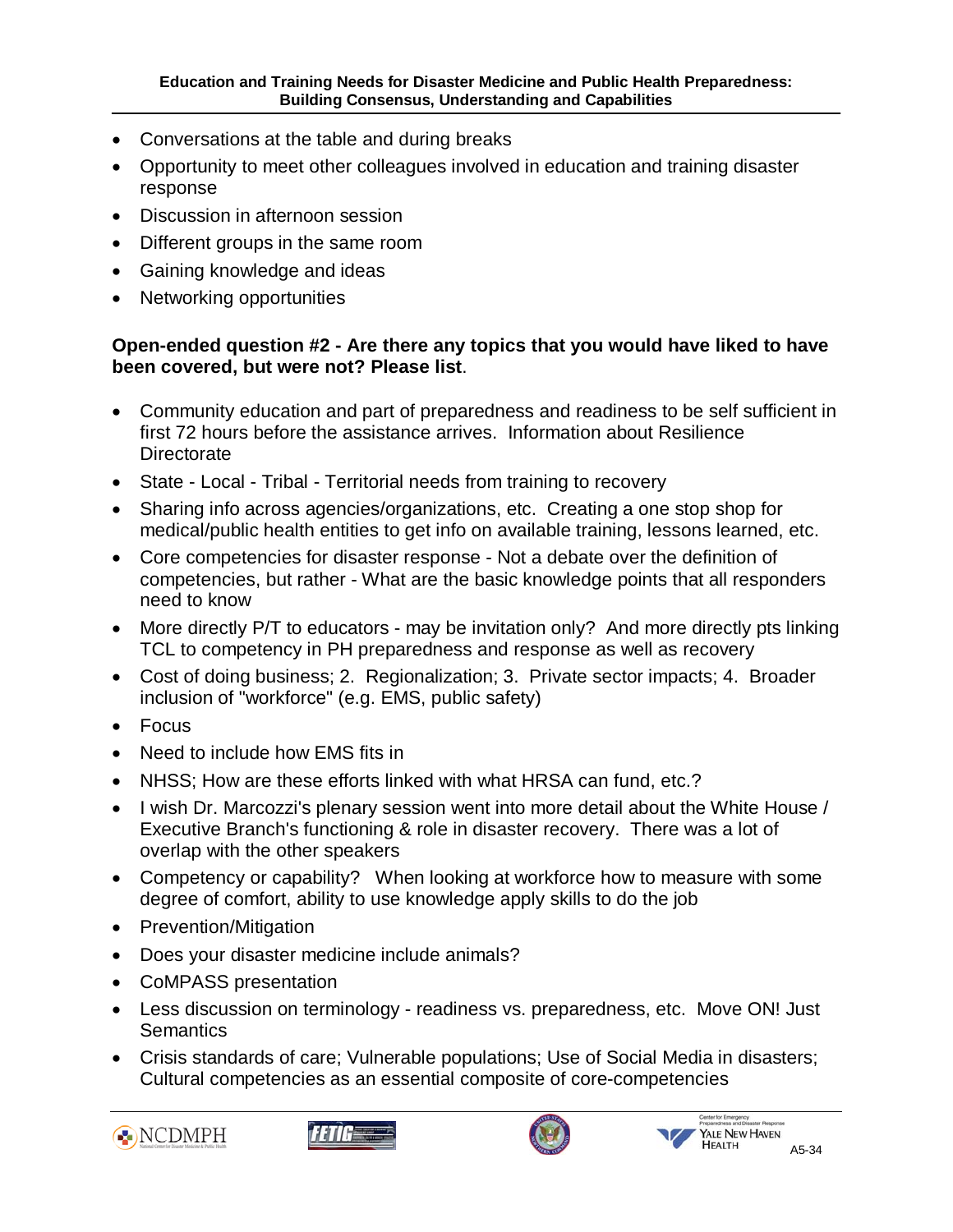- How the federal gov't is being inserted into the overall DM plan for this country
- Cross training efforts for employers not normally involved in response; surge workforce development approaches; more "how to use' competencies. Would suggest Microsoft that uses competencies from recruitment to post retirement
- Academia gaps with recommendations for change and integration with gov't and non-gov't; Change perspective of "importance of role" to all jobs are important and leave the title at home and go to best job to mitigate event.; Continue the dialogue on sharing fed and private \_\_\_ and training integration.
- How to take all of the competencies and capabilities out there and figure out which ones are really core and which ones actually yield improved disaster response
- Capabilities Workshop

Ī

- The federal agencies seem to be a bee-hive of different, but redundant, yet complicated missions. I overheard a fellow participant expressing confusion and suggesting a presentation where one person charts the spaghetti out to complement the federal briefings, what is the connection?
- In the future, how to get funding for conducting 4-8 hour training session for health care providers and key non health care personnel through local hospitals or professional organizations
- Development of strategic plan to achieve the FETIG/NCDMPH's goals
- Panel on what non-government entities are doing at the community level; Recognition on day 1 about how the issues of children and disaster are different for adult populations